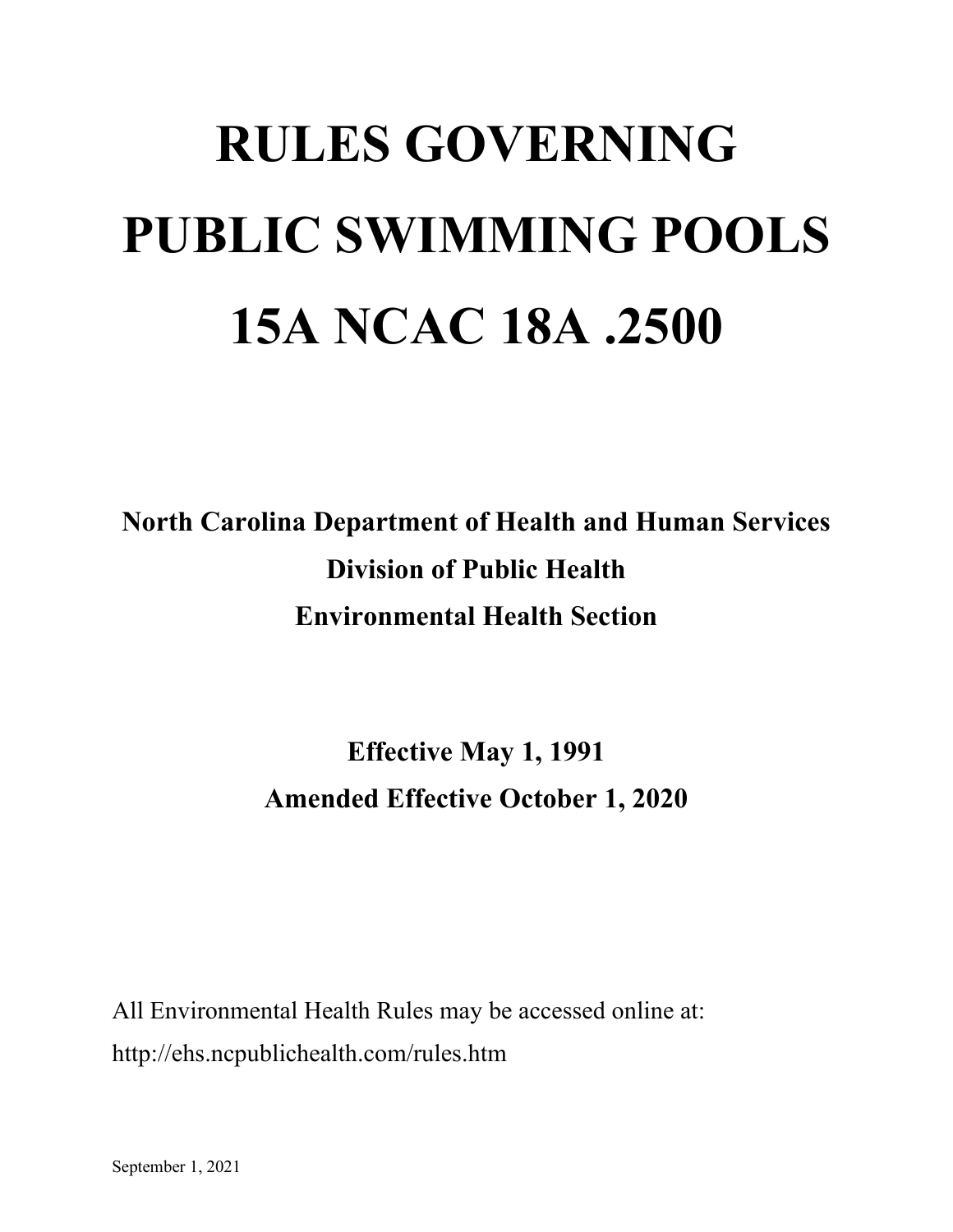# **SECTION .2500 - PUBLIC SWIMMING POOLS**

Rules .2501 - .2507 of Title 15A Subchapter 18A of the North Carolina Administrative Code (T15A.18A .2501 - .2507); have been transferred and recodified from Rules .2501 - .2507 Title 10 Subchapter 10A of the North Carolina Administrative Code (T10.10A .2501 - .2507), effective April 4, 1990.

| 15A NCAC 18A .2501 DEFINITIONS |                                                                  |
|--------------------------------|------------------------------------------------------------------|
|                                | <b>15A NCAC 18A .2502 PUBLIC SWIMMING POOL OPERATION PERMITS</b> |
| 15A NCAC 18A .2503 INSPECTIONS |                                                                  |
|                                | <b>15A NCAC 18A .2504 DESIGN AND CONSTRUCTION STANDARDS</b>      |
|                                | 15A NCAC 18A .2505 WATER QUALITY STANDARDS                       |
|                                | <b>15A NCAC 18A .2506 REVOCATION OF PERMITS</b>                  |
| 15A NCAC 18A .2507 APPEALS     |                                                                  |

*History Note: Authority S.L. 1989, c. 577; Eff. May 1, 1990; Repealed Eff. May 1, 1991.*

## **15A NCAC 18A .2508 DEFINITIONS**

The following definitions apply throughout this Section:

- (1) "Department" means North Carolina Department of Health and Human Services.
- (2) "Equipment replacement" means replacement of individual components of the hydraulic and disinfection systems such as pumps, filters, and automatic chemical feeders.
- (3) "Public swimming pool" means public swimming pool as defined in G.S. 130A-280. Public swimming pools are divided into five types:
	- (a) "Swimming pools" are public swimming pools used primarily for swimming.
	- (b) "Spas" are public swimming pools designed for recreational and therapeutic use that are not drained, cleaned, or refilled after each individual use. Spas may include units designed for hydrojet circulation, hot water, cold water mineral bath, air induction bubbles, or any combination thereof. Common terminology for spas includes "therapeutic pool," "hydrotherapy pool," "whirlpool," "hot spa," and "hot tub."
	- (c) "Wading pools" are public swimming pools designed for use by children, including wading pools for toddlers and children's activity pools designed for casual water play ranging from splashing activity to the use of interactive water features placed in the pool.
	- (d) "Water recreation attractions" are pools designed for special purposes that differentiate them from swimming pools, wading pools, and spas. They include:
		- (i) water slide plunge pools and run out lanes, which transfer the kinetic energy of the users' velocity through friction to the slide;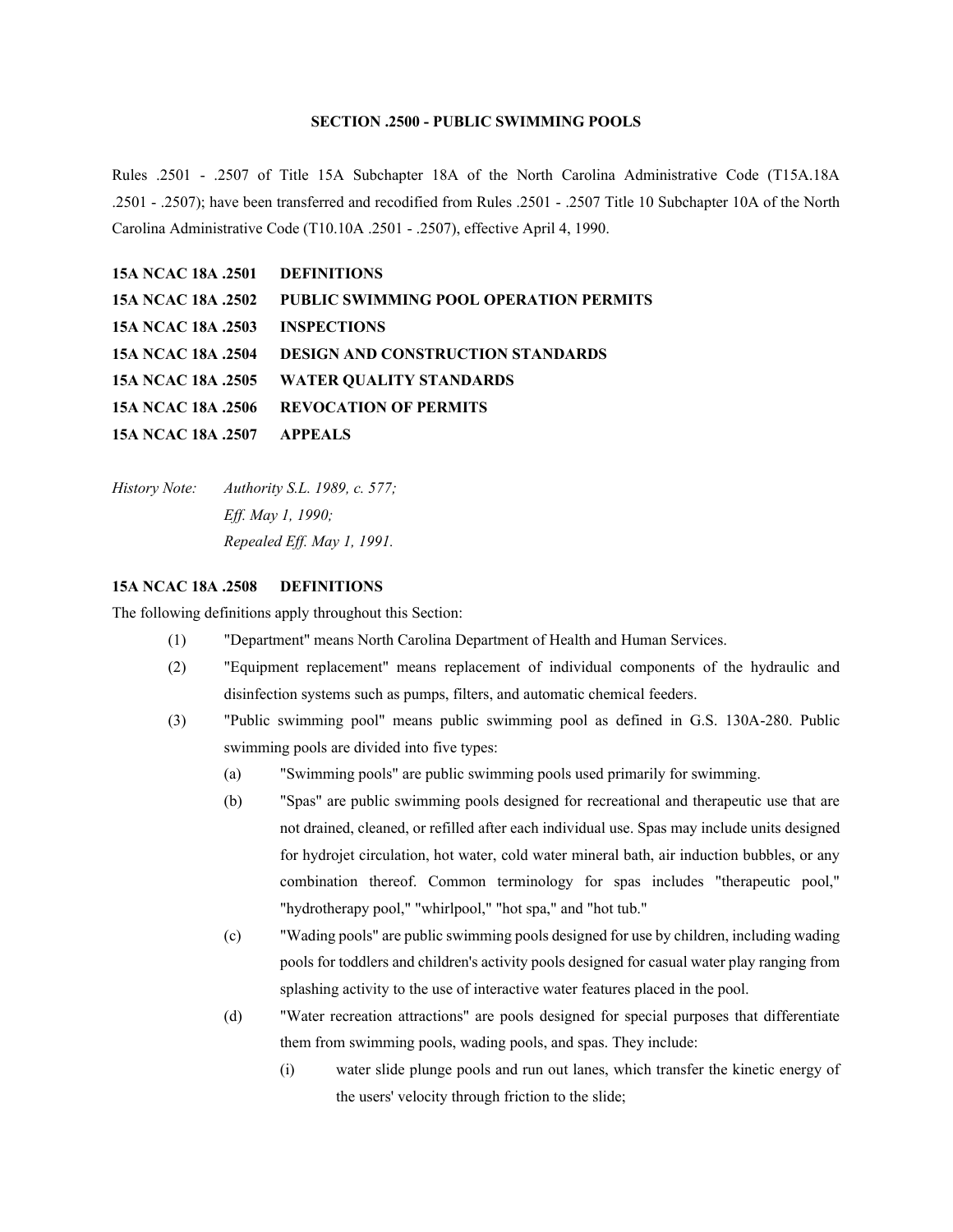- (ii) wave pools;
- (iii) rapid rides;
- (iv) lazy rivers;
- (v) interactive play attractions that incorporate devices using sprayed, jetted, or other water sources contacting the users and that do not incorporate standing or captured water as part of the user activity area;
- (vi) training pools deeper than a 24 inch deep wading pool and shallower than a 36 inch deep swimming pool; and
- (vii) artificial swimming lagoons as defined in G.S. 130A-280.
- (e) "Special purpose and therapy pools" are pools designed and used for therapeutic treatments or physical training and fitness outside of a licensed medical facility or practice of a licensed physical therapist. They include:
	- (i) float tanks used for float therapy in a salt brine solution;
	- (ii) swim spa training pools which use jetted water for stationary swimming against a water current;
	- (iii) exercise therapy and treadmill pools equipped for water resistance exercise therapy; and
	- (iv) scuba pools designed and used for training swimmers to use self-contained underwater breathing apparatus.
- (4) "Registered Design Professional" means an individual who is registered or licensed to practice engineering as defined by G.S. 89C or architecture as defined by G.S. 83A.
- (5) "Remodeled" means renovated in a manner requiring disruption of the majority of the pool shell or deck, changes in the pool profile, or redesign of the pool hydraulic system.
- (6) "Repair" means returning existing equipment to working order, replastering or repainting of the pool interior, replacement of tiles or coping, and similar maintenance activities. This term includes replacement of pool decks where the Department has determined that no changes are needed to underlying pipes or other pool structures.
- (7) "Safety vacuum release system" means a system or device capable of providing vacuum release at a suction outlet caused by a high vacuum occurrence due to suction outlet flow blockage.
- (8) "Splash zone" means the area of an interactive play attraction that sheds water to a surge tank or container to be recirculated.
- (9) "Unblockable drain" means a drain of any size and shape that a human body cannot sufficiently block to create a suction entrapment hazard.
- (10) "Water feature" means any component within a public swimming pool that pumps, jets, or sprays water above the waterline.

*History Note: Authority G.S. 130A-280; 130A-282; S.L. 2019-88;*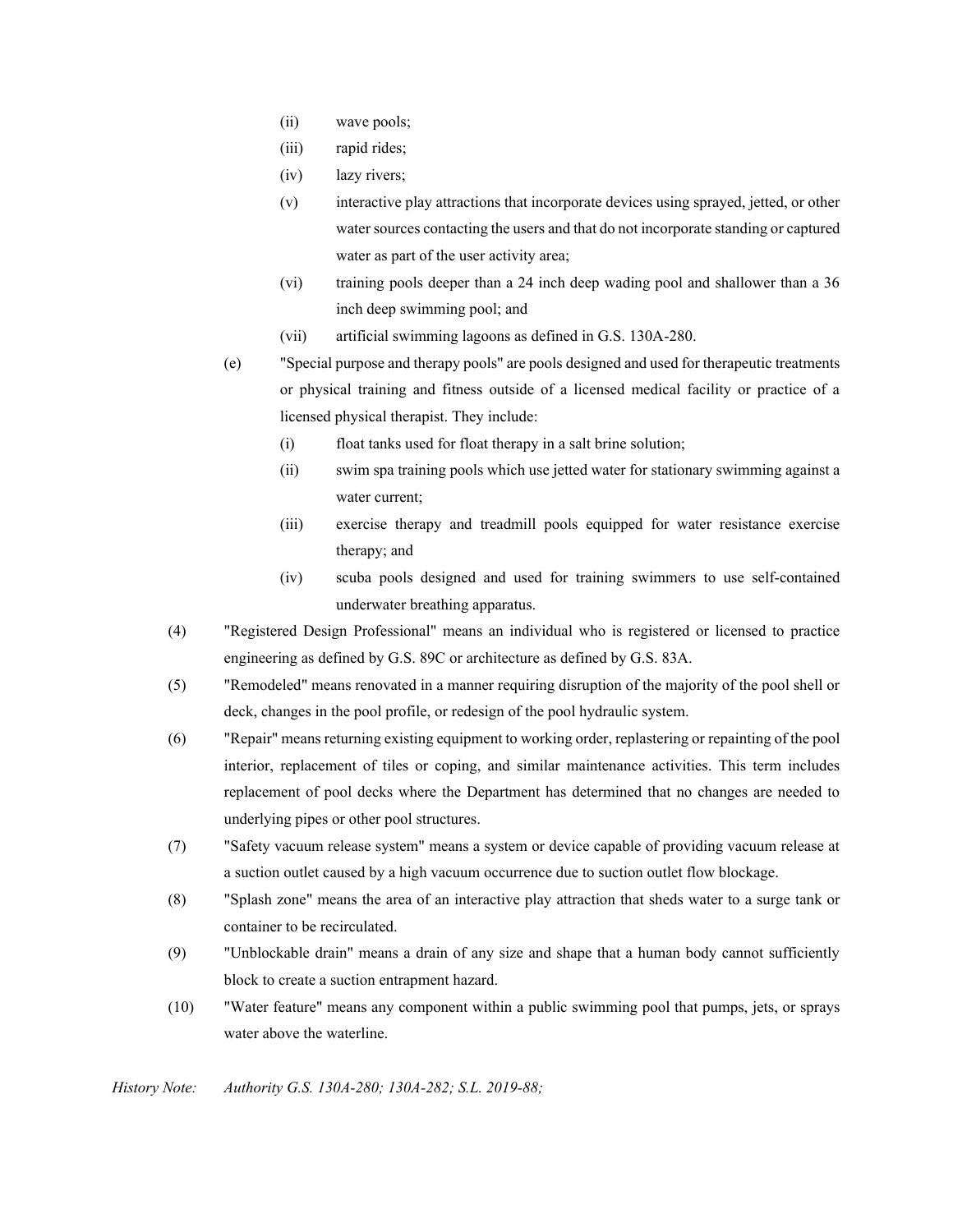*Eff. May 1, 1991; Temporary Amendment Eff. June 1, 1994 for a period of 180 days or until the permanent rule becomes effective, whichever is sooner; Amended Eff. April, 1, 2013; May 1, 2010; March 1, 2004; April 1, 1999; January 1, 1996; October 1, 1994; Pursuant to G.S. 150B-21.3A, rule is necessary without substantive public interest Eff. July 20, 2019; Temporary Amendment Eff. December 3, 2019; Amended Eff. October 1, 2020.*

# **15A NCAC 18A .2509 PLAN REVIEW AND APPROVAL**

(a) Public swimming pools plans and specifications shall be prepared by a registered design professional if required by G.S. 89C Engineering or G.S. 83A Architecture, and shall be approved by the Department prior to construction. If required by G.S. 87-1 General Contractors, public swimming pools shall be constructed by swimming pool contractors licensed by the North Carolina Licensing Board for General Contractors.

(b) The owner shall submit a minimum of two complete sets of plans to the local Health Department for review. Plans shall be drawn to scale and accompanied by specifications so as to permit a clear, comprehensive review by the local health department. All prints of drawings shall be a minimum of 18 x 24 inches and a maximum size of 36 x 42 inches. These plans shall include:

- (1) Plan and sectional view dimensions of both the pool and the area enclosed by the barrier fences to include the bathhouse and the equipment room and pool accessories;
- (2) Specifications of all treatment equipment used and their layout in the equipment room;
- (3) A piping schematic showing piping, pipe size, inlets, main drains, skimmers, gutter outlets, vacuum fittings and all other appurtenances connected to the pool-piping system;
- (4) Layout of the chemical storage room; and
- (5) Specifications for the water supply and wastewater disposal systems that include aspects such as well location and backwash water disposal where applicable.

(c) The Department shall approve, disapprove, or provide written comments on plans and specifications for public swimming pools within 30 days of their receipt. If such action is not taken within 30 days, the plans and specifications shall be deemed approved.

(d) If construction is not initiated within one year from the date of approval, the approval is void.

(e) The swimming pool contractor shall contact the local health department when pool pipes are in place and visible so that the local health department may conduct an open-pipe inspection of the pool piping.

(f) Prior to issuance of the operation permit, the owner shall submit to the local health department a statement signed by a registered design professional stating that construction is complete and in accordance with approved plans and specifications and approved modifications. Observation of construction and a final inspection for design compliance by the certifying registered design professional or his representative are required for this statement.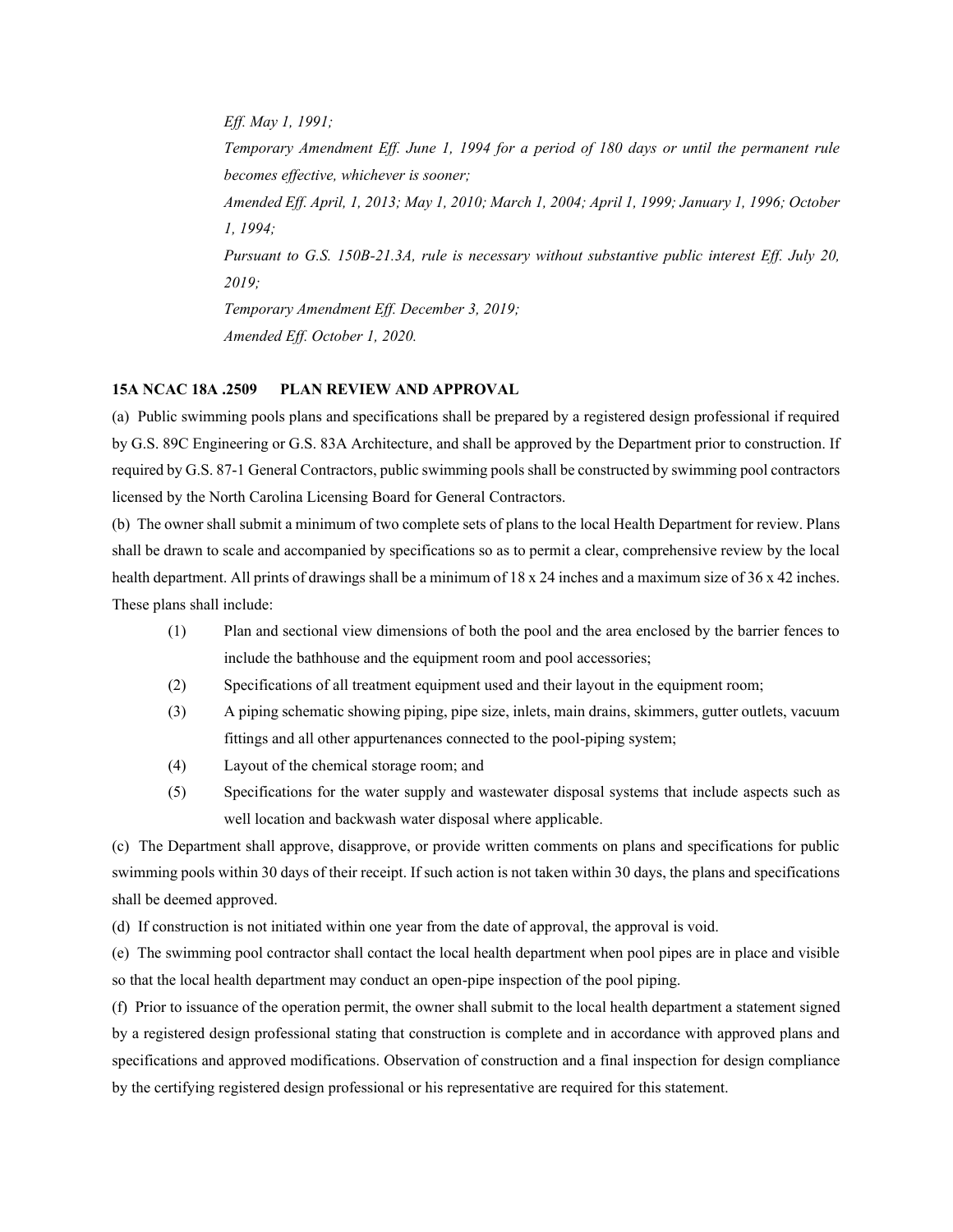(g) Upon completion of construction, the contractor shall notify the local health department and the owner. The contractor shall provide the owner with a complete set of drawings, which show as built, the location of all pipes and the connections of all equipment and written operating instructions for all equipment.

*History Note: Authority G.S. 130A-282; Eff. May 1, 1991; Amended Eff. May 1, 2010; July 1, 1992; Pursuant to G.S. 150B-21.3A, rule is necessary without substantive public interest Eff. July 20, 2019.*

## **15A NCAC 18A .2510 PUBLIC SWIMMING POOL OPERATION PERMITS**

(a) No public swimming pool shall commence or continue operation unless the owner or operator has an operation permit issued by the Department for each public swimming pool. Unless suspended or revoked, the operation permit shall be valid for the period of operation specified in the application but in no event shall it be valid for more than 12 months. For public swimming pools which are constructed or remodeled, plans and specifications shall have been approved by the Department in accordance with Rule .2509. Compliance with the design and construction requirements in Rules .2514 through .2534 and approval of plans and specifications shall not be required for public swimming pools constructed or remodeled prior to May 1, 1993. No public swimming pool shall commence or continue operation after May 1, 2010 unless documentation of compliance with pool drain safety requirements of Rule .2539 of this Section has been submitted to the local health department.

(b) Equipment replacement shall comply with Rules .2514 through .2534 and shall be approved by the Department prior to installation. However, for existing swimming pools with recirculation systems unable to meet the pool volume turnover rates specified in the rules of this Section, pump replacement shall match the flow capabilities of the system. Repairs do not require prior approval by the Department.

(c) A separate application for an operation permit must be submitted for each public swimming pool. The owner or operator shall apply annually to the Department for an operator's permit. The application form shall be obtained from the Department and shall include the following information:

- (1) the owner's name, address, and phone number;
- (2) the operator's name, address, and phone number;
- (3) street address of the public swimming pool;
- (4) the physical location of the public swimming pool;
- (5) type of public swimming pool;
- (6) construction date;
- (7) proposed operating dates;
- (8) type of disinfection; and
- (9) signature of owner or designated representative.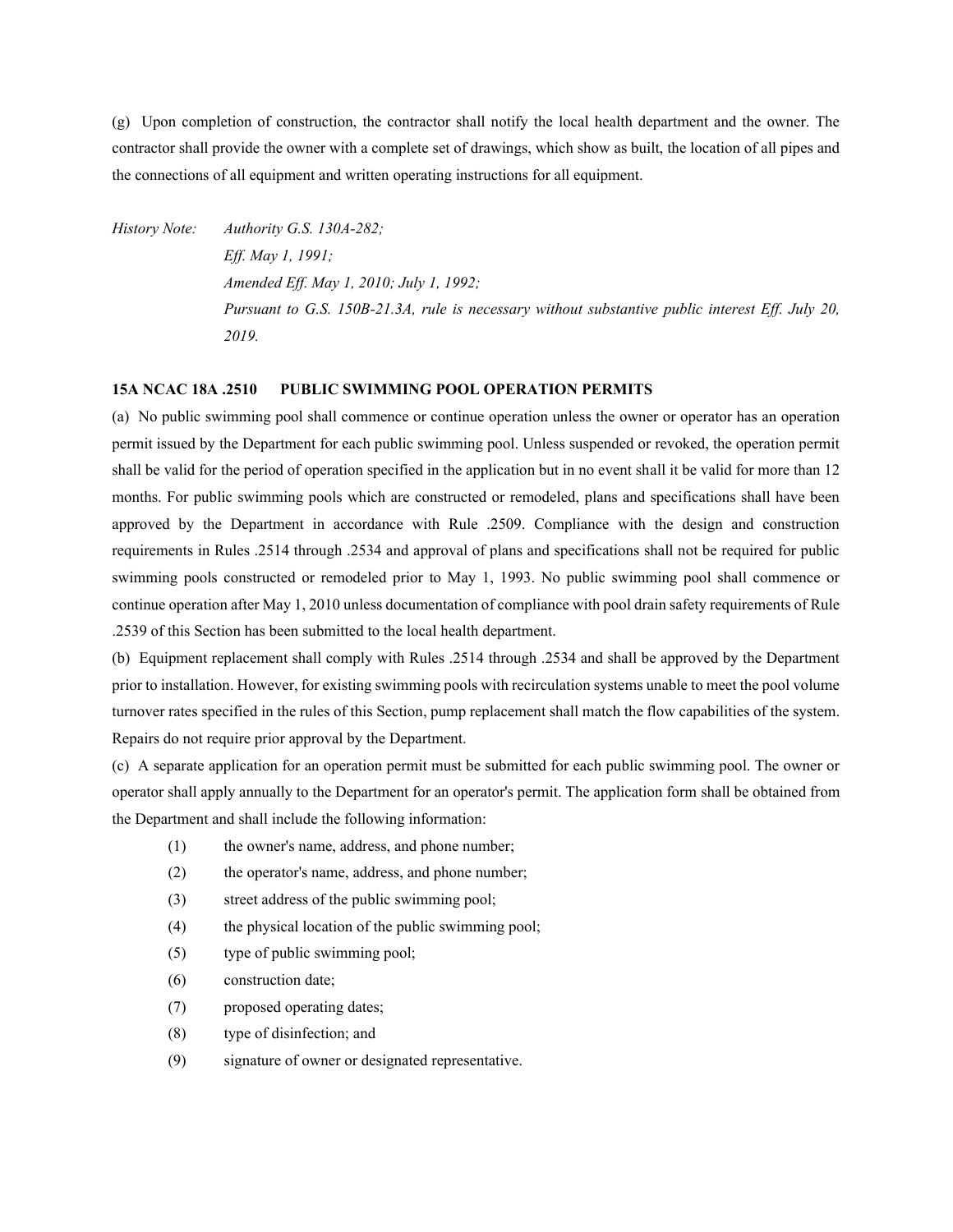*History Note: Authority G.S. 130A-282; Eff. May 1, 1991; Amended Eff. May 1, 2010; January 1, 1996; Pursuant to G.S. 150B-21.3A, rule is necessary without substantive public interest Eff. July 20, 2019.*

# **15A NCAC 18A .2511 INSPECTIONS**

(a) Each public swimming pool shall be inspected by the Department to determine compliance with the rules of this Section. Where an operation permit is issued prior to inspection of a public swimming pool, an inspection shall be completed within 60 days following issuance of the permit. Pools that open on or after April 1 and close on or before October 31 shall be inspected at least once during the period of operation. All other pools shall be inspected at least twice a year.

(b) Inspections of public swimming pools shall be conducted by Environmental Health Specialists authorized by the Department to enforce the rules of this Section. Inspections shall be documented on Inspection of Swimming Pool Form DENR 3960. Items on the grade sheet shall be divided into two, four and six-demerit items. Six-demerit items are failures to maintain minimum water quality or safety standards and warrant immediate suspension of an operation permit under G.S. 130A-23(d). Four-demerit items are rule violations which warrant denial of an operation permit or notification of an intent to suspend an operation permit. Two-demerit items are rule violations that do not warrant permit action unless such violation causes an imminent hazard, a failure to meet water quality or safety standard, or a suction hazard. Demerits shall be assessed for each item found not to be in compliance with the rules of this Section. Demerits shall be assessed as follows:

- (1) Violation of Rule .2535(2) of this Section regarding water clarity shall be assessed six demerits.
- (2) Violation of Rule .2531(a)(10), .2531(b)(3), .2535(3), (4), (5), (7), (8), or (9), or .2543(d)(7) or (e)(2) of this Section regarding disinfectant residuals shall be assessed six demerits.
- (3) Violation of Rule .2535(1) of this Section regarding pool water pH shall be assessed six demerits.
- (4) Violation of Rule .2535(12) of this Section or regarding control of water temperature in heated pools shall be assessed six demerits.
- (5) Violation of Rule .2535(10), (11), or (13), .2537(c), or .2540 of this Section regarding pool operator training, water quality records and test kits shall be assessed four demerits.
- (6) Violation of Rule .2518(j), .2537(b)(7) or (16), or .2539 of this Section regarding pool drains and suction hazards shall be assessed six demerits.
- (7) Violation of Rule .2537(b)(3), (8), (9) or (14) of this Section regarding maintenance of pool walls and floor shall be assessed four demerits.
- (8) Violation of Rule .2518(k) or (1), .2531(4), .2532(4)(b) or .2537(b)(14) of this Section regarding water surface skimmers shall be assessed four demerits.
- (9) Violation of Rule .2523 or .2537(b)(6) of this Section regarding depth markers and no diving markers shall be assessed four demerits.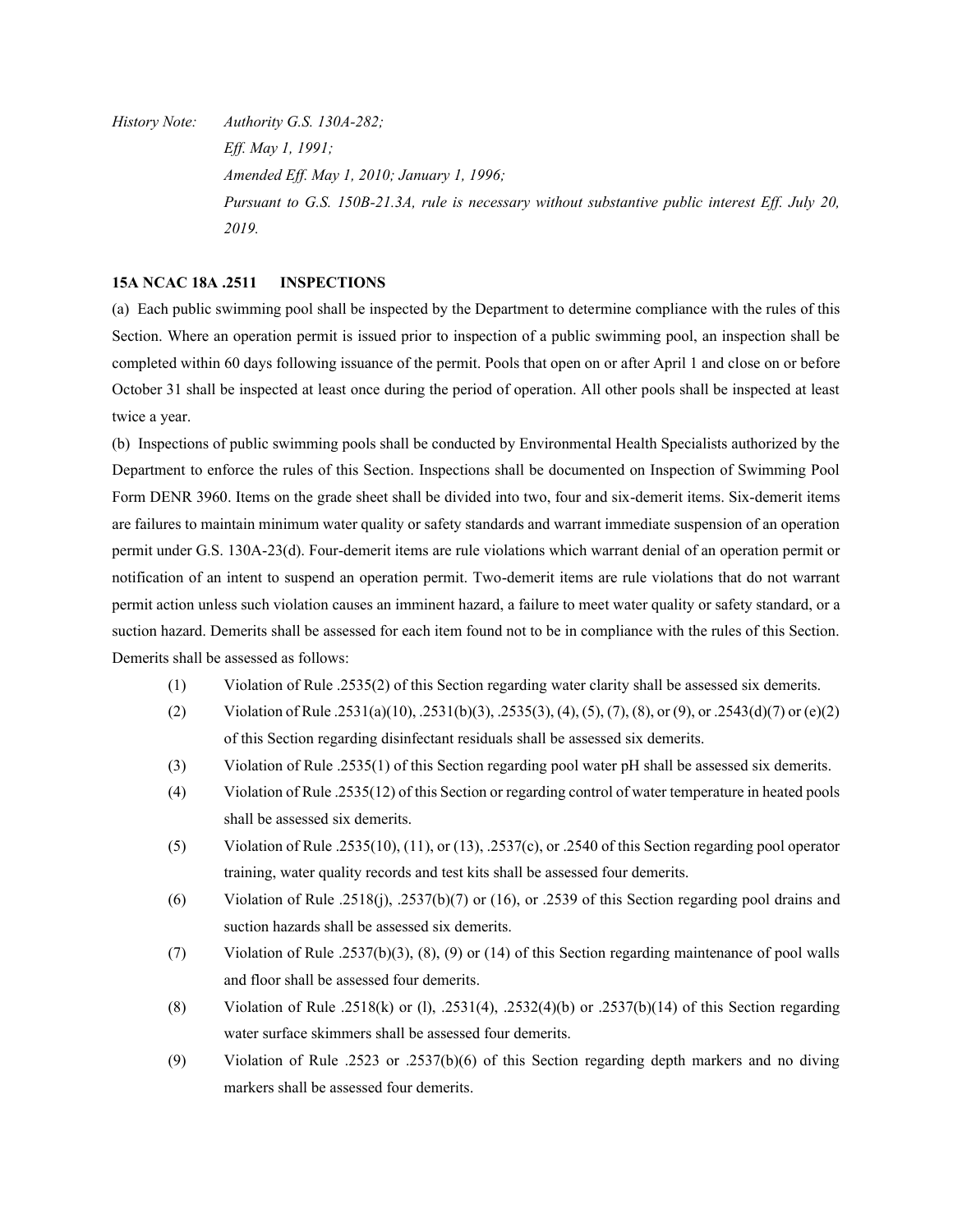- (10) Violation of Rule .2515(d) or (f), .2523(e) or .2537(b)(12) of this Section regarding floating safety ropes and contrasting color bands at breakpoints shall be assessed two demerits.
- (11) Violation of Rule .2517, .2521, .2527, .2537(b)(10), .2527, or .2542 of this Section regarding diving equipment, slides, ladders, steps, handrails and in-pool exercise equipment shall be assessed two demerits.
- (12) Violation of Rule .2518(i) or .2537(b)(8) of this Section regarding inlets and other fittings shall be assessed four demerits.
- (13) Violation of Rule .2516(b), .2521(b)(4), .2532(13) or .2537(b)(12) of this Section regarding contrasting color bands on seats or benches shall be assessed four demerits.
- (14) Violation of Rule .2532(7) or .2537(b)(11) of this Section regarding spa timers shall be assessed four demerits.
- (15) Violation of Rule .2530(a), or (b), or .2537(b)(1) of this Section regarding lifesaving equipment shall be assessed six demerits.
- (16) Violation of Rule .2528, .2531(a)(7) or .2537(b)(5) of this Section regarding fences, barriers and gates shall be assessed four demerits.
- (17) Violation of Rule .2522 or .2537(b)(2) of this Section regarding decks shall be assessed four demerits.
- (18) Violation of Rule .2530(c) of this Section regarding No Lifeguard warning signs shall be assessed four demerits.
- (19) Violation of Rule .2530(d) or .2543(d)(13) of this Section regarding pet and glass container signs shall be assessed four demerits.
- (20) Violation of Rule .2532(15) through (17), or .2537(b)(13) of this Section regarding caution signs at hot water spas shall be assessed four demerits.
- (21) Violation of Rule .2524, or .2537(b)(4) of this Section regarding pool and deck lighting and ventilation shall be assessed four demerits.
- (22) Violation of Rule .2530(f) of this Section regarding emergency telephones shall be assessed six demerits.
- (23) Violation of Rule .2535(6) of this Section regarding automatic chlorine or bromine feeders shall be assessed four demerits.
- (24) Violation of Rule .2518 .2519, .2525, .2531(a)(1) through (3), .2532(1) through (6), or .2543(b),  $(d)(1)$  through (6) or  $(e)(1)$  of this Section regarding pool filter and circulation systems shall be assessed four demerits.
- (25) Violation of Rule .2533, .2534 or .2537(b)(15) of this Section regarding equipment rooms and chemical storage rooms shall be assessed two demerits.
- (26) Violation of Rule .2518(d) of this Section regarding identification of valves and pipes shall be assessed two demerits.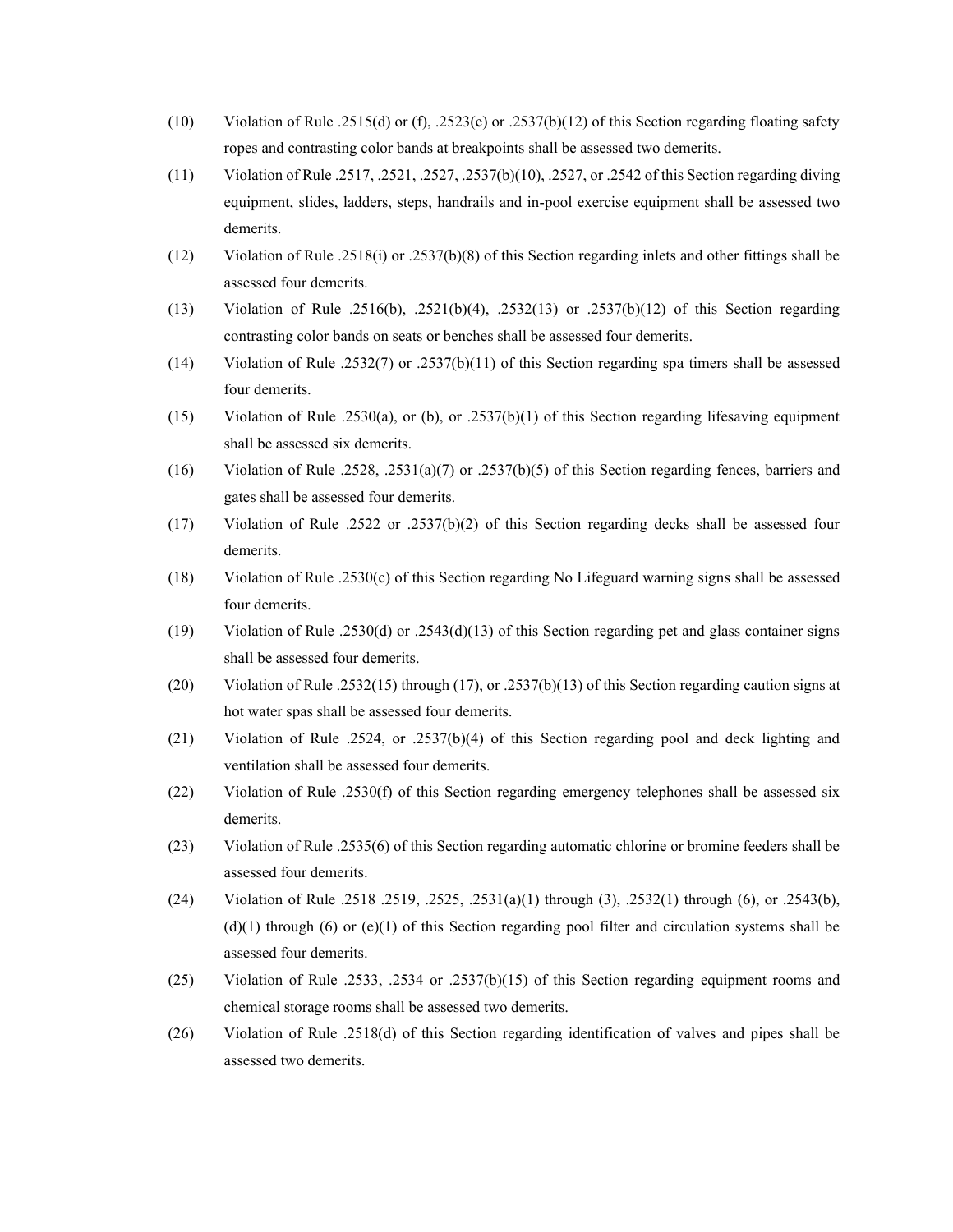- (27) Violation of Rule .2513(b) of this Section regarding air gaps for filter backwash shall be assessed two demerits.
- (28) Violation of Rule .2526 or .2543(d)(11) of this Section regarding accessible dressing and sanitary facilities shall be assessed two demerits.
- (29) Violation of Rule .2526 of this Section regarding maintenance and cleaning of dressing and sanitary facilities and fixtures shall be assessed two demerits.
- (30) Violation of Rule .2512 of this Section regarding water supplies shall be assessed two demerits.
- (31) Violation of Rule .2513(a) of this Section regarding sewage disposal shall be assessed two demerits.
- (32) Violation of Rule .2526(c) of this Section regarding floors in dressing and sanitary facilities shall be assessed two demerits.
- (33) Violation of Rule .2526(c), or (d) of this Section regarding hose bibs and floor drains in dressing and sanitary facilities shall be assessed two demerits.
- *History Note: Authority G.S. 130A-282; Eff. May 1, 1991; Amended Eff. May 1, 2010; March 1, 2004; January 1, 1996; Pursuant to G.S. 150B-21.3A, rule is necessary without substantive public interest Eff. July 20, 2019.*

#### **15A NCAC 18A .2512 WATER SUPPLY**

(a) The water supply serving the swimming pool and all plumbing fixtures including drinking fountains, lavatories, toilets, and showers, shall meet all requirements in 15A NCAC 18A .1700 or be an approved public water supply in accordance with 15A NCAC 18C. However, the Department may approve the use of water from natural sources, including the use of saline water, for the swimming pool.

(b) The water distribution system serving the swimming pool and auxiliary facilities shall be protected against backflow. Water introduced into the pool, either directly or by the circulation system, shall be supplied through an air gap (American National Standards Institute A112.1.2-1979), a pipe-applied atmospheric vacuum breaker (ANSI/American Society of Sanitary Engineering No. 1001-1971), a pressure type anti-siphon vacuum breaker (ANSI/ASSE No. 1020-1976), or a reduced-pressure principle backflow preventer (ASSE No. 1013-1979, American Water Works Association No. C506-1978), which are hereby adopted by reference in accordance with G.S. 150B-14(c) or equivalent.

(c) Whenever an over-the-rim spout is used to introduce water into the swimming pool, it shall be shielded so as not to create a hazard. The open end of the spout shall have no sharp edges, shall not protrude more than two inches (5.1 cm) beyond the edge of the pool and shall be at least two pipe diameters above the deck or pool overflow level. The over-the-rim spout shall be located under the diving board or within six inches of a ladder or handrail.

*History Note: Authority G.S. 130A-282;*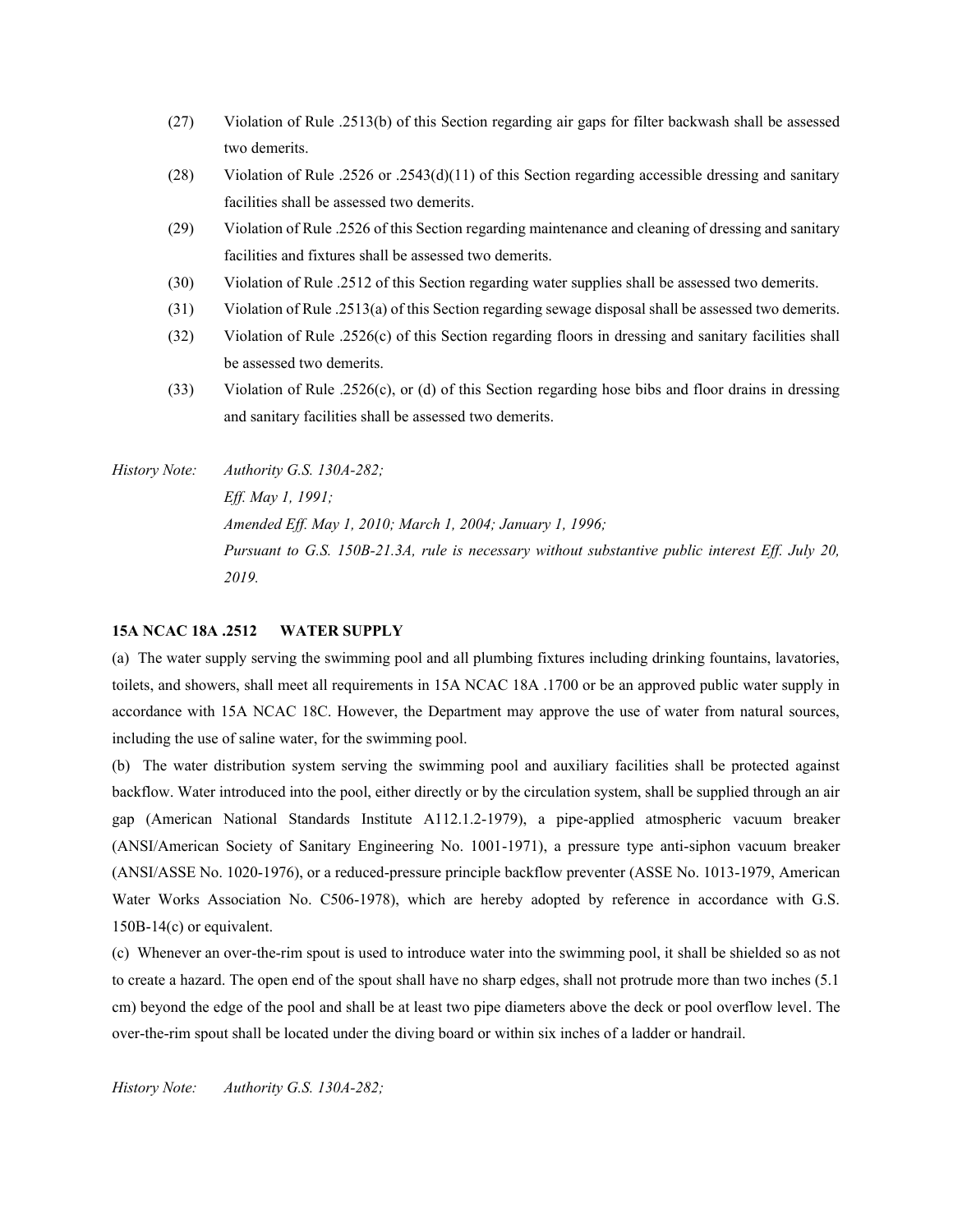*Eff. May 1, 1991; Pursuant to G.S. 150B-21.3A, rule is necessary without substantive public interest Eff. July 20, 2019.*

## **15A NCAC 18A .2513 SEWAGE SYSTEMS AND OTHER WASTEWATER DISPOSAL**

(a) Sewage shall be disposed of in a public sewer system or, in the absence of a public sewer system, by an approved, properly operating sanitary sewage system.

(b) There shall be no direct physical connection between the sewer system and any drain from the swimming pool or circulation system. Overflow from the swimming pool, and discharges from the circulation system, when discharged to the sewer system, storm drain or other approved natural drainage course, shall be discharged through a suitable air gap so as to preclude the possibility of back flow of sewage or other waste water into the swimming pool or the swimming pool piping system. Deck drainage shall be discharged through an indirect drain.

*History Note: Authority G.S. 130A-282; Eff. May 1, 1991; Amended Eff. April 1, 1999; July 1, 1992; Pursuant to G.S. 150B-21.3A, rule is necessary without substantive public interest Eff. July 20, 2019.*

# **15A NCAC 18A .2514 MATERIALS OF CONSTRUCTION**

(a) Pools and appurtenances shall be constructed of materials which are inert, non-toxic to man, impervious and permanent, which can withstand design stresses and which can provide a water-tight tank with a smooth and cleanable surface. Use of vinyl liners is prohibited; however, liners no less than 60 mil thick may be used provided the underlying pool shell is of approved construction. If this material is used for repairs, the existing pool shall be remodeled in accordance with this Rule.

(b) Sand or earth bottoms are prohibited in swimming pool construction.

(c) Pool finish, including bottom and sides, shall be of white or light colored material determined visually to contrast least with a value of gray whiter than 50 percent black on an artists gray scale, or shown by reflectance testing to reflect more than 50 percent of visible light.

(d) Pool surfaces in areas which are intended to provide footing for bathers including steps, ramps, and pool bottoms in areas with water less than three feet deep, shall be designed to provide a slip-resistant surface.

*History Note: Authority G.S. 130A-82; Eff. May 1, 1991; Amended Eff. May 1, 2010; Pursuant to G.S. 150B-21.3A, rule is necessary without substantive public interest Eff. July 20, 2019.*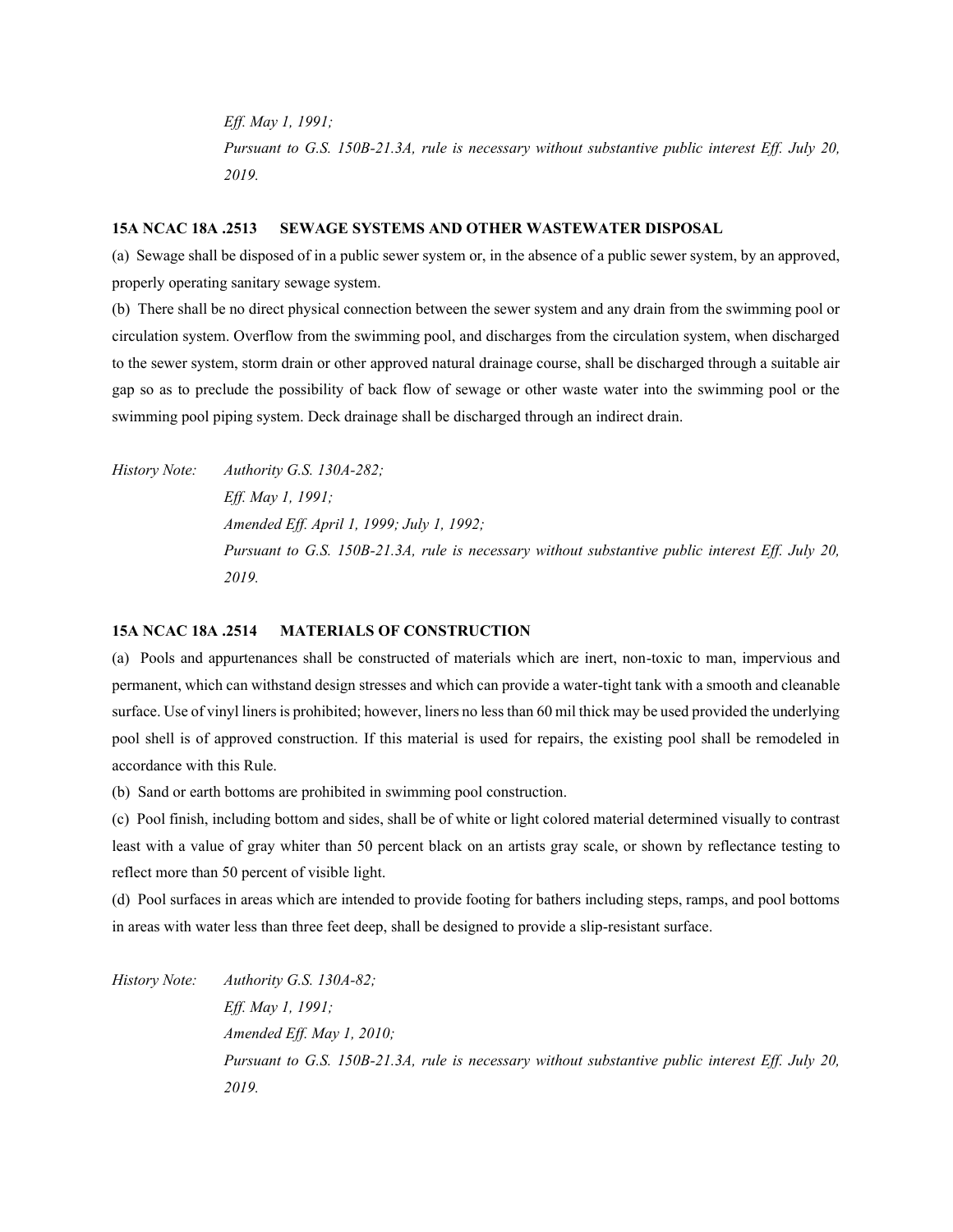#### **15A NCAC 18A .2515 DESIGN DETAILS**

(a) Pools shall be designed and constructed to withstand all loadings for both full and empty conditions.

(b) A hydrostatic relief valve shall be provided for in-ground swimming pools which extend more than two feet below the grade of surrounding land surface unless a gravity drainage system is provided.

(c) Provisions shall be made for complete, continuous circulation of water through all areas of the swimming pool. Swimming pools shall have a circulation system with approved treatment, disinfection, and filtration equipment as required in the rules of this Section.

(d) The minimum depth of water in the swimming pool shall be three feet (0.91 m) except where a minimum depth of less than three feet is needed to provide non-swimming areas such as children's activity areas and sun shelves.

(e) The maximum depth at the shallow end of a swimming pool shall be three and a half feet  $(1.07 \text{ m})$  except for pools used for competitive swimming, diving or other uses which require water deeper than three and a half feet.

(f) Connections for safety lines shall be recessed in the walls in a manner which presents no hazard to swimmers.

(g) Decorative features such as planters, umbrellas, fountains and waterfalls located on pool decks shall comply with the following:

- (1) Decorative features shall not occupy more than 20 percent of the pool perimeter;
- (2) If located adjacent to a water depth of greater than five feet, decorative features shall not be more than 20 feet wide;
- (3) Decorative features shall not provide handholds or footholds that could encourage climbing above deck level;
- (4) A walkway shall be provided to permit free access around decorative features and shall be as wide as the lesser of five feet or the deck width required in Rule .2528 of this Section;
- (5) Decorative features shall not obstruct the view of any part of the pool from any seating area; and
- (6) Features with moving water shall be separate from the pool recirculation system.
- *History Note: Authority G.S. 130A-282; Eff. May 1, 1991; Amended Eff. May 1, 2010; August 1, 2000; April 1, 1999; Pursuant to G.S. 150B-21.3A, rule is necessary without substantive public interest Eff. July 20, 2019.*

## **15A NCAC 18A .2516 POOL PROFILE**

(a) The vertical walls of a public swimming pool shall not exceed 11 degrees from plumb. Corners formed by intersection of walls and floors shall be coved or radiused. Hopper bottomed pools are prohibited.

(b) Underwater ledges or protrusions are prohibited; except that underwater stairs, sun shelves, seats and benches may be installed in areas of the pool no more than four feet deep. Underwater benches shall have a maximum seat depth of two feet from the water surface, protrude no more than 18 inches from the wall and be marked by a two inch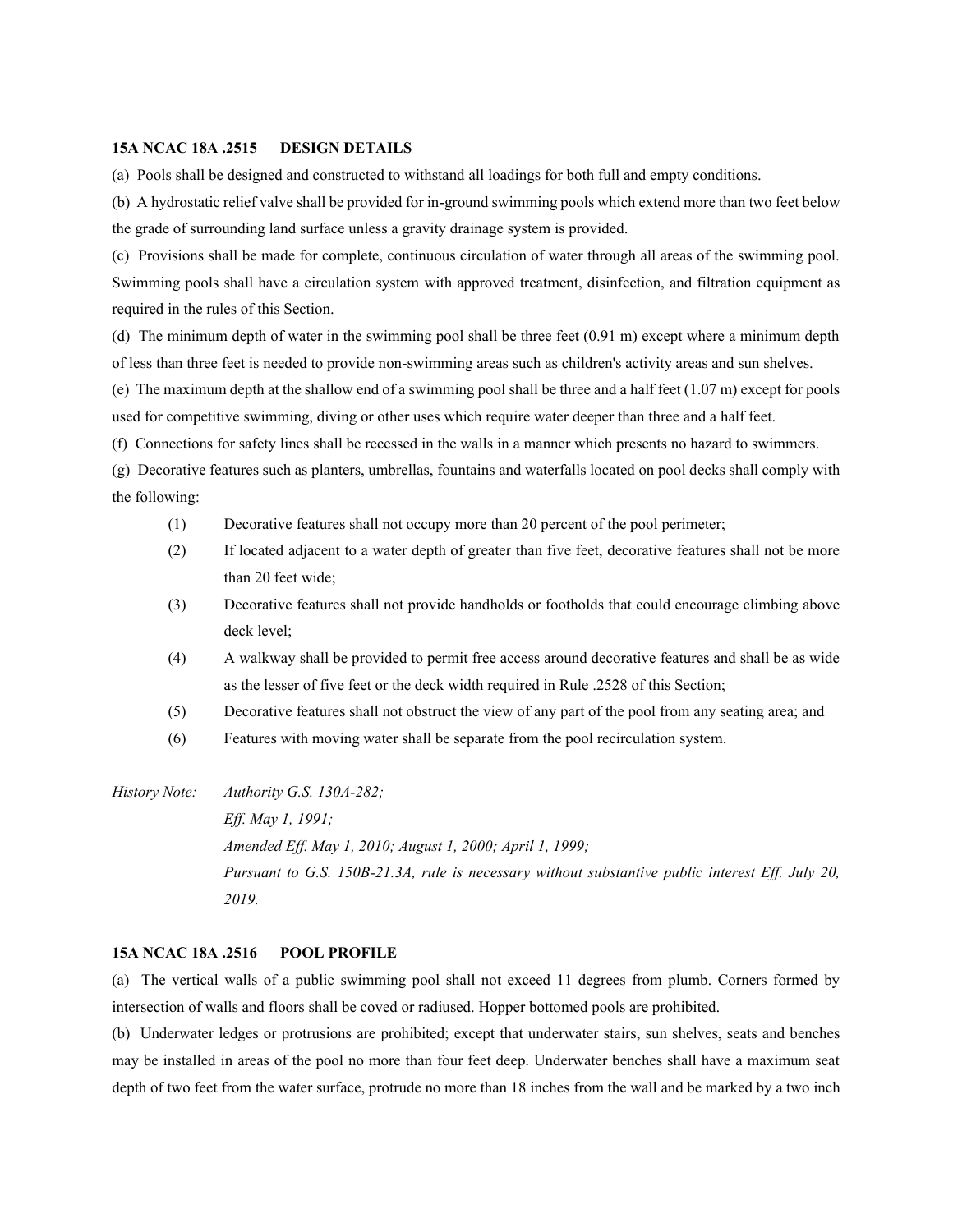contrasting color band on the leading edge. Underwater protrusions may provide seating at swim-up bars located in offset areas away from swim lanes. Underwater stairs may adjoin a sun shelf to deeper water provided the depth at the bottom of the stairs is no more than four feet and the stairs meet all provisions of Rule .2521 of this Section.

(c) The slope of the bottom of any portion of any public swimming pool having a water depth of less than five feet (1.52 m) shall not be more than one foot vertical change in 10 feet (10 cm in one meter) of horizontal distance and the slope shall be uniform.

(d) In portions of pools with water depths greater than five feet  $(1.52 \text{ m})$ , the slope of the bottom shall not be more than one foot vertical in three feet (33.3 cm in one meter) of horizontal distance.

(e) Design of diving areas shall be in accordance with Tables 1A and 1B of Rule .2517 of this Section.

(f) Fountains installed in public swimming pools shall be approved prior to installation and shall comply with the following:

- (1) Fountains shall not be installed in an area with a water depth exceeding 18 inches;
- (2) Fountains shall be recommended by the manufacturer for use in a public swimming pool;
- (3) Fountains shall be installed in accordance with the manufacturer's instructions;
- (4) Fountains shall be separate from the pool water recirculation system; and
- (5) Fountains shall not release water at a velocity greater than 10 feet per second.

*History Note: Authority G.S. 130A-82; Eff. May 1, 1991; Amended Eff. May 1, 2010; February 1, 2004; January 1, 1996; Pursuant to G.S. 150B-21.3A, rule is necessary without substantive public interest Eff. July 20, 2019.*

## **15A NCAC 18A .2517 DIVING EQUIPMENT**

(a) When diving equipment is installed in a public swimming pool, it shall be located in the diving area of the pool so as to provide the minimum dimensions as shown in Tables 1A and 1B of this Rule and shall conform to the following specifications:

- (1) Diving equipment shall be designed for swimming pool use and shall be installed in accordance with the manufacturer's recommendations.
- (2) Installation instructions and specifications shall be provided with each unit.
- (3) A label shall be permanently affixed to the diving equipment and shall include:
	- (A) manufacturer's name and address;
	- (B) board length;
	- (C) type of diving board;
	- (D) fulcrum setting specifications if applicable.
- (4) Diving equipment shall have slip-resistant tread surfaces.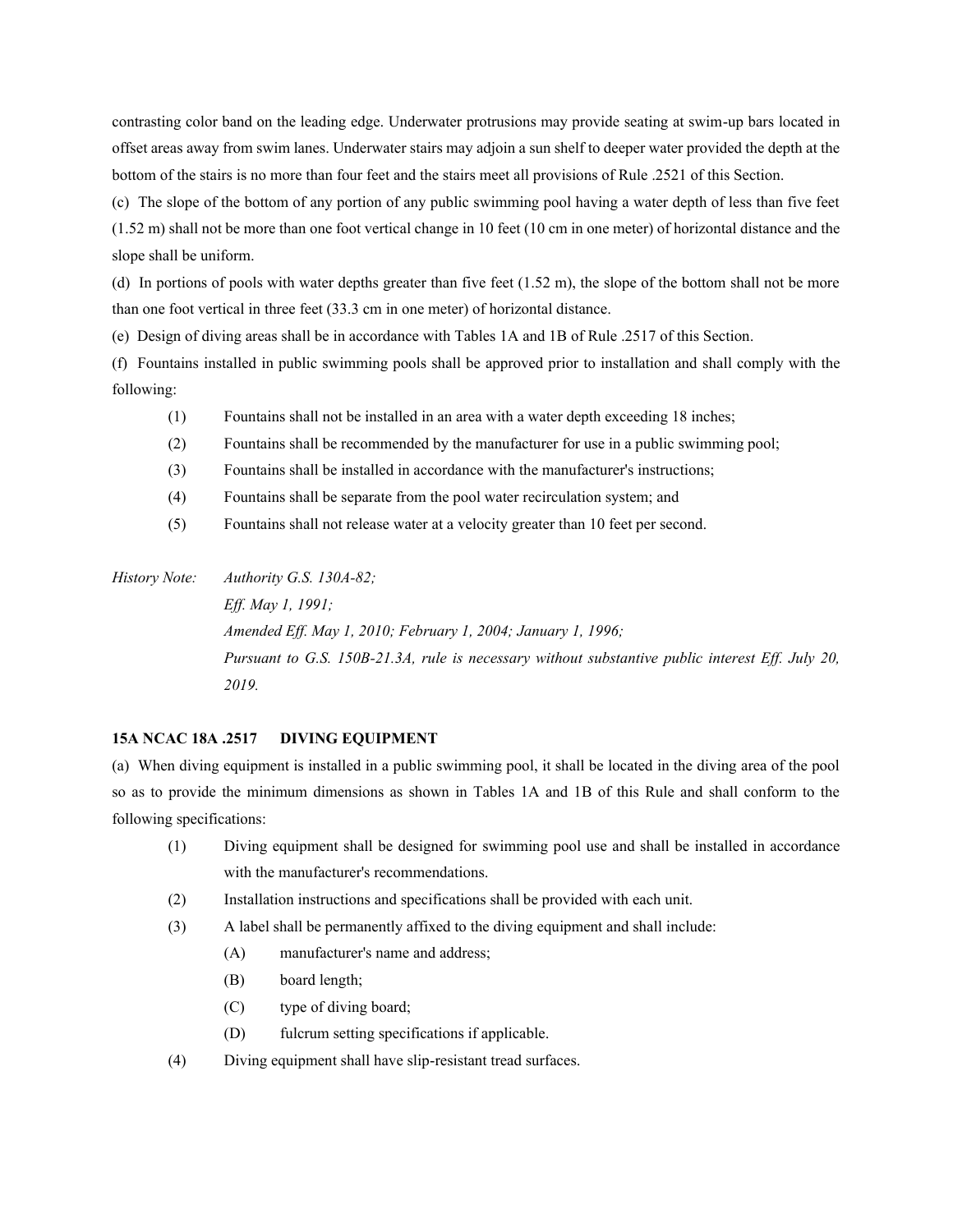(b) Supports, platforms, and steps for diving equipment shall be of sufficient strength to carry safely the maximum anticipated loads. Steps shall be of corrosion-resistant design. Handrails shall be provided at all steps and ladders leading to diving boards that are one meter or more above the water.

(c) There shall be a completely unobstructed clear vertical distance of 13 feet above any diving board measured from the center of the front end of the board. This area shall extend horizontally at least eight feet behind, eight feet to each side, and 16 feet ahead of Point A in Table 1A.

| abie |  |
|------|--|
|------|--|

| Maximum      | Maximum                     | Board    |        | Minimum Water<br>Depths |        |                |  |
|--------------|-----------------------------|----------|--------|-------------------------|--------|----------------|--|
| Board Length | Board Height Above<br>Water | Overhang |        |                         |        |                |  |
|              |                             | (Pt. A)  |        |                         |        |                |  |
|              |                             | Max      | Min    | D <sub>1</sub>          | D2     | D <sub>3</sub> |  |
| 12 feet      | $30$ in                     | 5 feet   | 4 feet | 8'0''                   | 9'0''  | 8'3''          |  |
| 16 feet      | 1 meter                     | 6 feet   | 5 feet | 8'6''                   | 10'0"  | 8'6''          |  |
| 16 feet      | 3 meters                    | 6 feet   | 5 feet | 11'6"                   | 12'0'' | 11'6"          |  |

# KEY TO ABBREVIATIONS:

Pt A is the point on the water line of the pool directly beneath the end of the diving board.

D1 is the depth of the water measured from the water line to the floor at the beginning of the radius connecting the end wall with the floor at the deep end of the pool.

D2 is the depth of the water at the deepest point in the pool.

D3 is the depth of the water at the point where the deep area of the pool meets the transition to the shallow area of the pool.

## Table 1B

| MaximumBo  | <b>Horizontal Distances</b> |              |                |       |     | Minimum     | Minimum    |                                |      |
|------------|-----------------------------|--------------|----------------|-------|-----|-------------|------------|--------------------------------|------|
| ard Length |                             |              |                |       |     |             | Pool Width | Separation<br><b>Distances</b> |      |
|            | L1                          | L2           | L <sub>3</sub> | L4    | L5  | L6          |            |                                |      |
|            |                             |              |                |       |     |             |            |                                |      |
| 12 feet    | 3'                          | $\mathbf{u}$ | 10'3"          | 9'9'' | 30' | $\Lambda$ ' | 20'        | 10'                            | 10'  |
| 16 feet    | 5'                          |              | 11'6"          | 10'6" | 32' | $\Lambda$ ' | 24'        | 12'                            | 10'  |
| 16 feet    | 5'                          |              | 7'6''          | 19'6" | 37' | 2'          | 28'        | 14'                            | י רו |

# KEY TO ABBREVIATIONS:

L1 is the radius of the curve connecting the side wall to the floor at the deep end of the pool.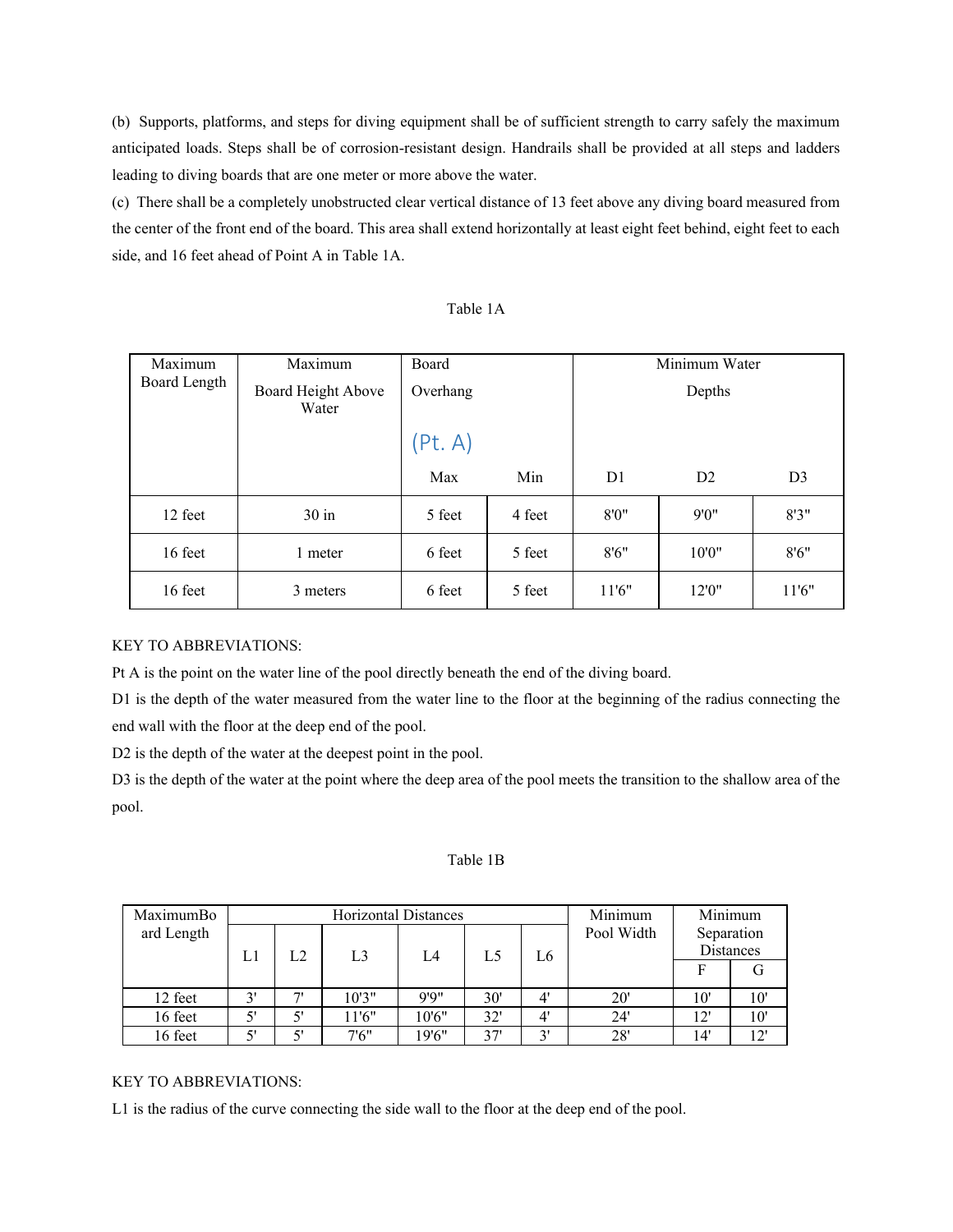L2 is the distance between the center of the radius connecting the end wall to the floor at the deep end of the pool and the deepest point in the pool.

L<sub>3</sub> is the distance between the deepest point in the pool and the beginning of the transition to the shallow area of the pool.

L4 is the length of the transition zone.

L5 is the total of  $L1 + L2 + L3 + L4$ .

L6 is the length of the shallow area of the pool.

F is the distance between the side wall of the pool and the centerline of the diving board.

G is the distance between the center lines of two adjacent diving boards.

(d) Public pools with diving facilities in excess of three meters in height, or pools designed for platform diving, shall meet the Federation Internationale De Nation Amateur (FINA) guidelines that are incorporated by reference in accordance with G.S. 130B-21.6 including any subsequent amendments or additions.

(e) Starting platforms used for racing starts during competition shall be secured from use when the pool is open for general use by removal; covering; or signage and active supervision. Minimum water depth for starting platforms shall be measured at a distance of 3 feet,  $3\frac{1}{2}$  inches (1.0 meter) to 16 feet, 5 inches (5.0 meters) from the end wall. Height of starting platforms shall not exceed the following:

- (1) In pools with water depth less than 3 feet, 6 inches (1.07 meters) at the starting end, raised starting platforms shall be prohibited.
- (2) In pools with water depth 3 feet, 6 inches (1.07 meters) to less than 4 feet (1.22 meters) at the starting end, starting platforms shall be no more than 18 inches (0.46 meter) above the water surface.
- (3) In pools with a water depth of 4 feet (1.22 meters) or greater at the starting end, starting platforms shall be no more than 30 inches (0.762 meter) above the surface of the water. Starting platforms shall be constructed to be easily removed from the deck when the swimming pool is used for other than competitive purposes.
- *History Note: Authority G.S. 130A-282; Eff. May 1, 1991; Amended Eff. February 1, 2004; April 1, 1999; January 1, 1996; Pursuant to G.S. 150B-21.3A, rule is necessary without substantive public interest Eff. July 20, 2019.*

## **15A NCAC 18A .2518 CIRCULATION SYSTEM**

(a) Pools shall be equipped with a circulation system.

(b) The capacity of the circulation system shall be sufficient to clarify and disinfect the entire volume of swimming pool water four times in 24 hours. The system shall be operated 24 hours per day during the operating season.

(c) The circulation piping shall be designed and installed with the necessary valves and pipes so that the flow from the swimming pool can be from main drains or the surface overflow system. The circulation piping shall be designed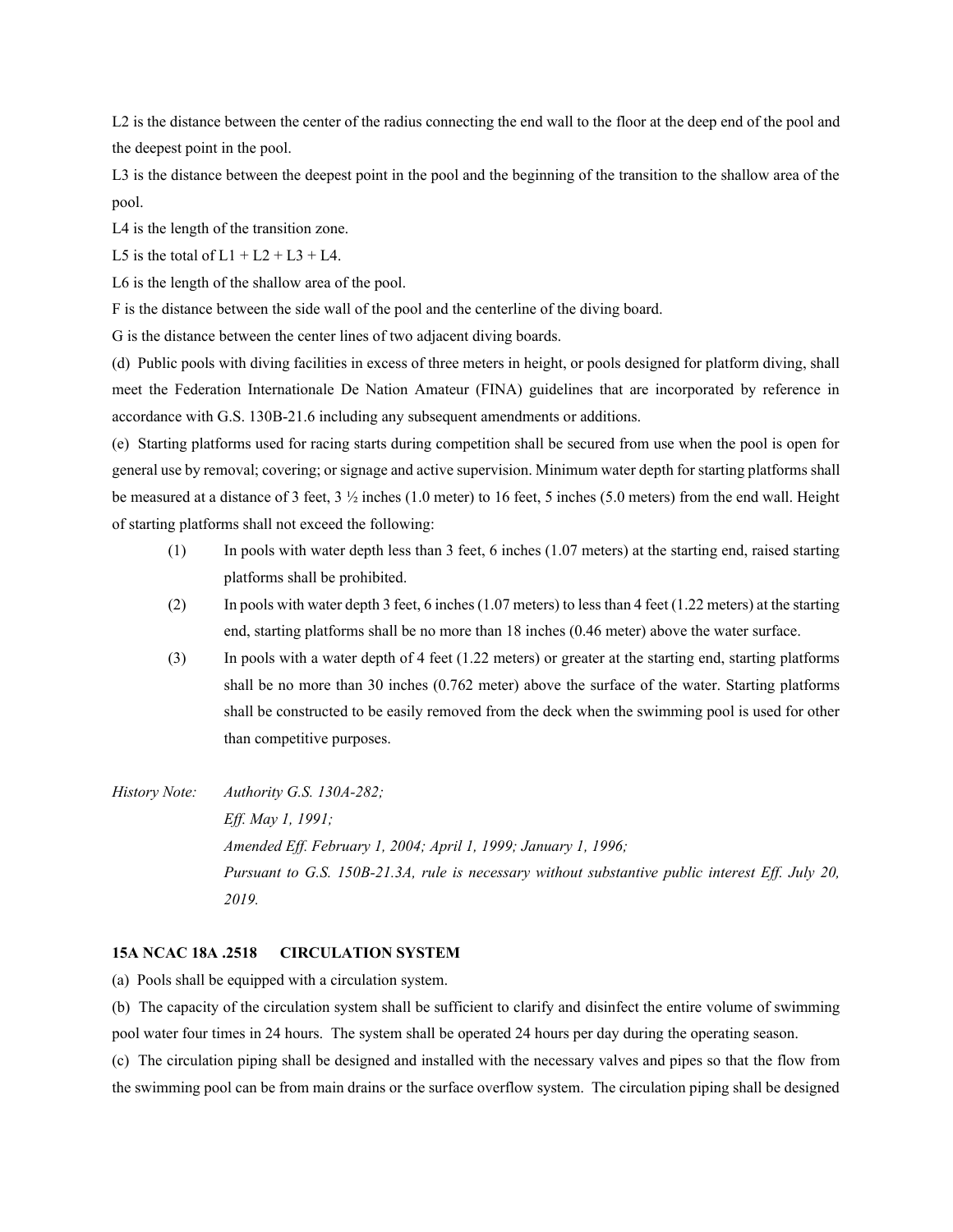such the flow of water from the swimming pool can be simultaneous from the surface overflow system and the main drains. Skimmer piping constructed after May 1, 2010 shall be sized to handle the maximum flow rate for the required number of skimmers, but in no case less than 100 percent of the design flow rate. Perimeter overflow system piping constructed after May 1, 2010 shall be sized to handle 100 percent of the design flow rate. The main drain piping constructed after May 1, 2010 shall be sized to handle 100 percent of the design flow rate.

(d) Piping shall be designed to reduce friction losses to a minimum and to carry the required quantity of water at a maximum velocity not to exceed six feet per second for suction piping and not to exceed 10 feet per second for discharge piping except for copper pipe where the velocity shall not exceed eight feet per second. Piping shall be of non-toxic material, resistant to corrosion, and able to withstand operating pressures. If plastic pipe is used, a minimum of Schedule 40 PVC is required. Flexible pipe shall not be used except that flexible PVC hoses that meet NSF Standard 50 may be affixed to spa shells where rigid pipes do not provide the necessary angles to connect circulation components. Exposed pipes and valves shall be identified by a color code or labels.

(e) The circulation system shall include a strainer to prevent hair, lint, and other debris from reaching the pump. A spare basket shall be provided. Strainers shall be corrosion-resistant with openings not more than  $\frac{1}{4}$  inch (6.4 mm) in size that provide a free flow area at least four times the cross-section area of pump suction line and are accessible for daily cleaning.

(f) A vacuum cleaning system shall be provided to remove debris and foreign material that settles to the bottom of the swimming pool. Where provided, integral vacuum ports shall be located on the pool wall at least six inches and no greater than 18 inches below the water level. Skimmer vacuums may be used in pools with two or fewer skimmers provided the skimmer basket remains in place while the vacuum is in operation. Integral vacuum cleaning systems shall be provided with valves and protective caps. Integral vacuum ports constructed after May 1, 2010 shall have self-closing caps designed to be opened with a tool.

(g) A rate-of-flow indicator, reading in liters or gallons per minute, shall be installed on the filtered water line and located so that the rate of circulation is indicated. The indicator shall be capable of measuring flows that are at least 1½ times the design flow rate, shall be accurate within 10 per cent of true flow, and shall be easy to read. The indicator shall be installed in accordance with manufacturers' specifications.

(h) A pump or pumps shall be provided with capacity to recirculate the swimming pool water four times in 24 hours, and shall be so located as to eliminate the need for priming. If the pump or pumps, or suction piping is located above the overflow level of the pool, the pump or pumps shall be self-priming. The pump or pumps shall be capable of providing a flow adequate for the backwashing of filters. Unless headloss calculations are provided by the designing engineer, pump design shall be based on an assumed total dynamic head of 65 feet of water. Pumps three horsepower or smaller shall be NSF International (NSF) listed or verified by an independent third-party testing laboratory to meet all applicable provisions of NSF/ANSI Standard 50 which is incorporated by reference including any subsequent amendments or editions. Copies may be obtained from NSF International, P.O. Box 130140, Ann Arbor, MI 48113- 0140 at a cost of one hundred fifty-five dollars (\$155.00). Verification shall include testing and in-plant quality control inspections. Larger pumps for which NSF listing is not available shall be approved by the Department on a case-bycase basis.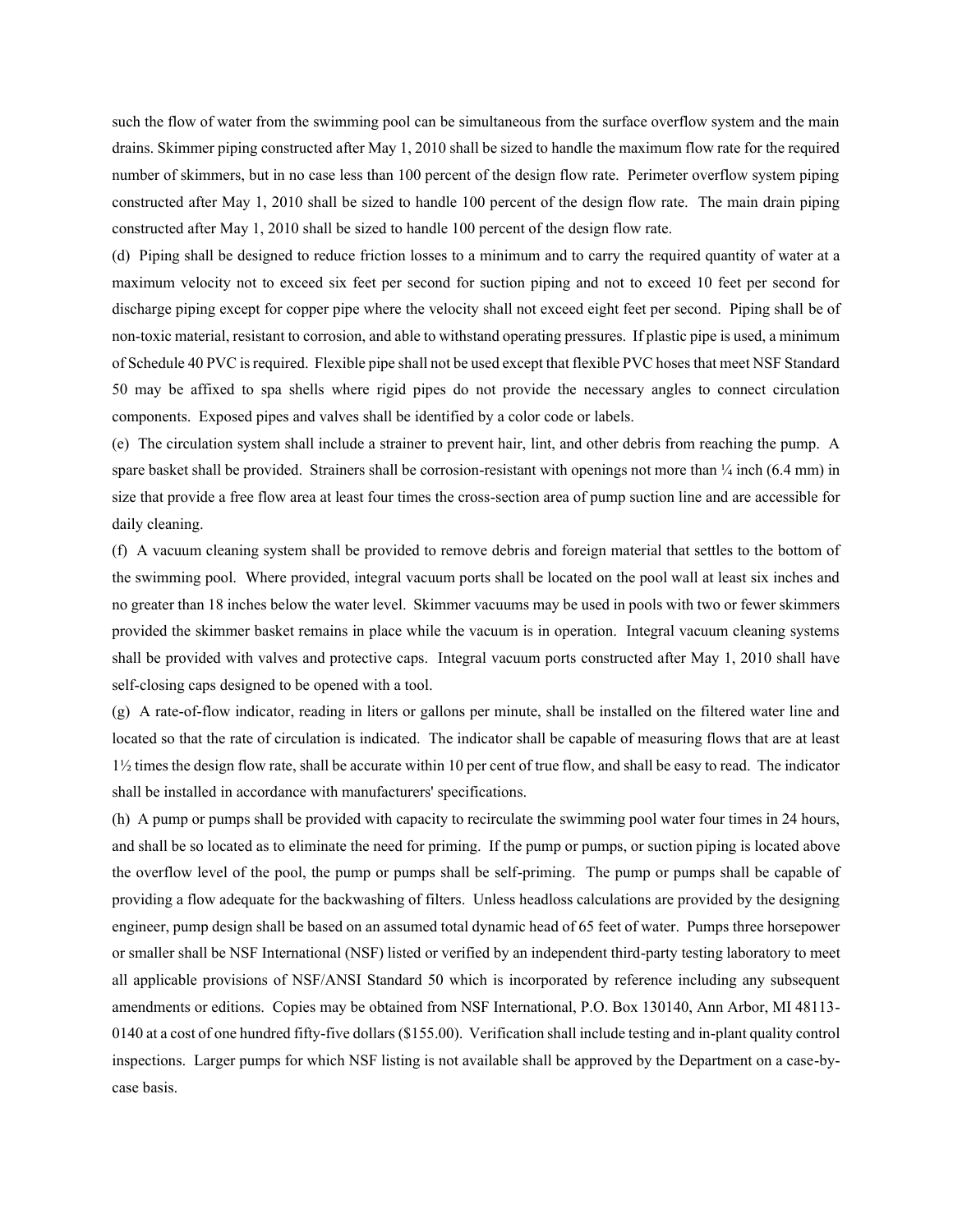- (i) Inlets.
	- (1) Inlets shall be provided and arranged to produce a uniform circulation of water and maintain a uniform disinfectant residual throughout the pool.
	- (2) The number of inlets for any swimming pool shall be determined based on return water flow. There shall be at least one inlet per 20 gallons per minute of return water flow. There shall be a minimum of four inlets for any swimming pool.
	- (3) Inlets shall be located so that no part of the swimming pool is more then 25 feet of horizontal distance from the nearest return inlet.
	- (4) Provision shall be made to permit adjustment of the flow through each inlet, either with an adjustable orifice or provided with replaceable orifices to permit adjustments of the flows.
- (j) Drains.
	- (1) Public Swimming pools with suction drains shall be provided with at least two main drain outlets which are located at the deepest section of the pool and connected by "T" piping. Connecting piping shall be sized and configured such that blocking any one drain will not result in flow through the remaining drain cover/grates exceeding the cover/grate manufacturer's safe flow rating while handling 100 percent of the pump system flow. The drains shall be capable of permitting the pool to be emptied completely. Drains shall be spaced not more than 30 feet apart, and not more than 15 feet away from the side walls. Drains shall be separated by at least three feet measured from centers of the cover/grates. This shall not preclude construction of a public swimming pool without main drains where water is introduced at the bottom of the pool and removed through a surface overflow system designed to handle 100 percent of the design flow rate. Provision shall be made to completely drain pools constructed without drains. Public swimming pools constructed prior to May 1, 2010 with a single drain or multiple drains closer than three feet apart shall protect against bather entrapment with an unblockable drain or a secondary method of preventing bather entrapment in accordance with Rule .2539 of this Section.
	- (2) Drain outlets shall comply with the American National Standard ASME/ANSI A112.19.8-2007 Suction Fittings for Use in Swimming Pools, Wading Pools, Spas, and Hot Tubs which is hereby incorporated by reference including any subsequent amendments, editions, and successor standards under the Virginia Graeme Baker Pool and Spa Safety Act (15 U.S.C. 8001 et seq.). Copies may be obtained from ASME, P.O. Box 2300, Fairfield, NJ 07007-2300 at a cost of fifty-three dollars (\$53.00).
	- (3) Public swimming pools constructed after May 1, 2010 shall comply with ANSI/APSP -7 2006 American National Standard for Suction Entrapment Avoidance in Swimming Pools, Wading Pools, Spas, Hot Tubs and Catch Basins which is hereby incorporated by reference including any subsequent amendments and editions. Copies may be obtained from APSP, 2111 Eisenhower Avenue, Alexandria, VA 22314 at a cost of three hundred fifty dollars (\$350.00).
- (k) Surface Overflow Systems.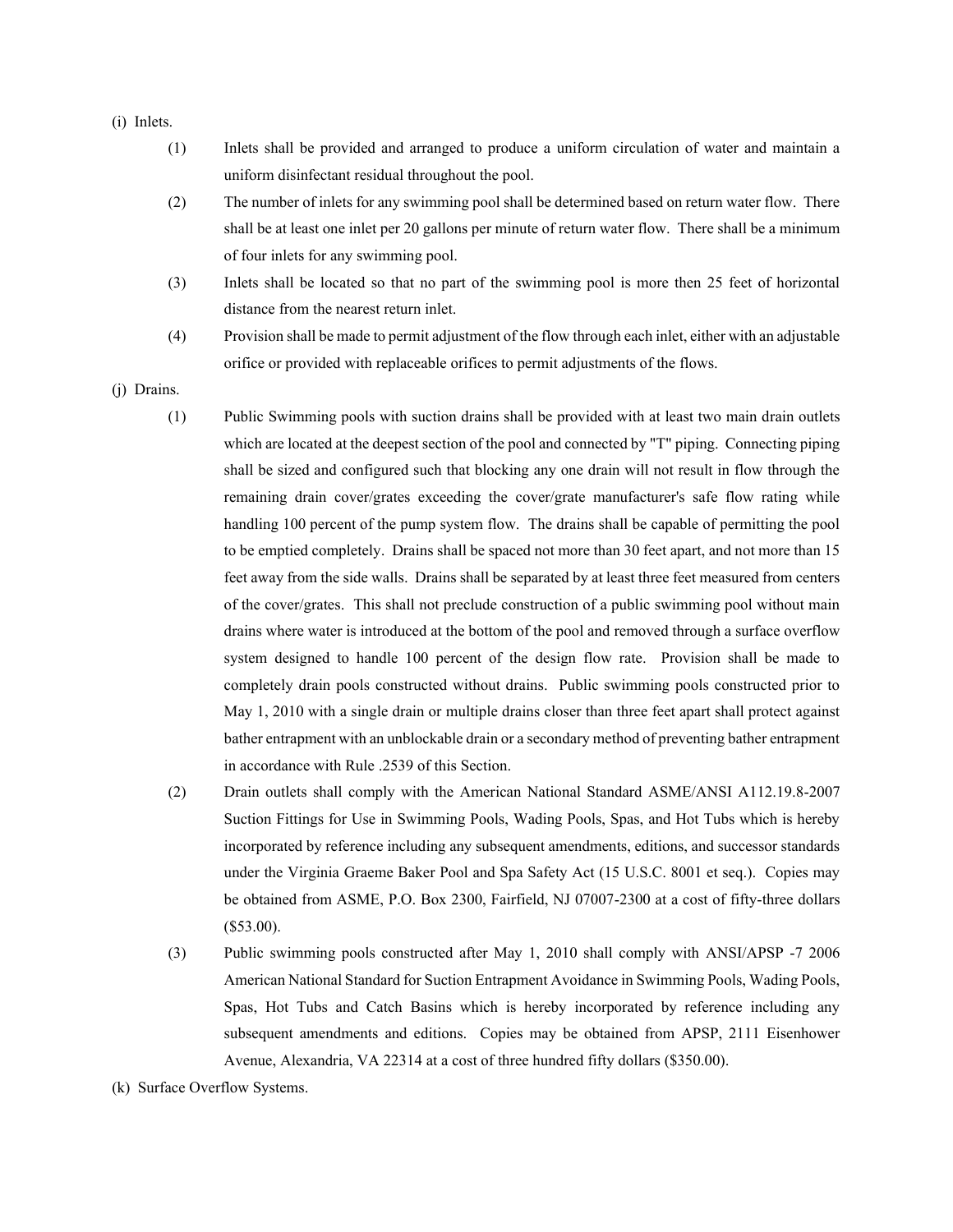- (1) Swimming pools shall be provided with a surface overflow system that is an integral part of the circulation system and that consists of a built-in-place perimeter overflow system, a pre-fabricated perimeter overflow system, or recessed automatic surface skimmers.
- (2) Whenever a built-in-place perimeter overflow system or a pre-fabricated perimeter overflow system is provided, it shall be designed and installed as follows:
	- (A) The system shall be capable of handling 100 percent of the circulation flow without the overflow troughs being flooded;
	- (B) A surge capacity shall be provided either in the system or by use of a surge tank; and the total surge capacity shall be at least equal to one gallon per square foot (41L per square meter) of swimming pool water surface area;
	- (C) The water level of the swimming pool shall be maintained above the level of the overflow rim of the perimeter overflows, except for the time needed to transfer all of the water that may be in the surge capacity back into the swimming pool after a period of use; provided that this transfer time shall not be greater than 20 minutes;
	- (D) When installed the tolerance of the overflow rim shall not exceed  $\frac{1}{4}$  inch (6.4 mm) as measured between the highest point and the lowest point of the overflow rim;
	- (E) During quiescence, the overflow system shall be capable of providing continuously and automatically a skimming action to the water at the surface of the swimming pool;
	- (F) The overflow troughs shall be installed completely around the perimeter of the swimming pool, except at steps, recessed ladders and stairs;
	- (G) The exposed surfaces of the overflow trough shall be capable of providing a firm and safe hand-hold; and
	- (H) The overflow trough shall be cleanable and shall be of such configuration as to minimize accidental injury.
- (3) Whenever a recessed automatic surface skimmer or skimmers are installed, they shall be designed and constructed in accordance with Section 8 of NSF Standard #50 for circulation system components for swimming pools, spas, or hot tubs. Recessed automatic surface skimmers shall be installed as follows:
	- (A) The flow-through rate through any one recessed automatic surface skimmer shall be between 20 gallons per minute and the maximum flow the skimmer is certified for under NSF Standard Number 50;
	- (B) There shall be at least one recessed automatic surface skimmer for each 400 square feet of water surface area of the swimming pool or fraction thereof;
	- (C) When two or more recessed automatic surface skimmers are required, they shall be so located as to minimize interference with each other and as to insure proper and complete skimming of the entire swimming pools water surface; and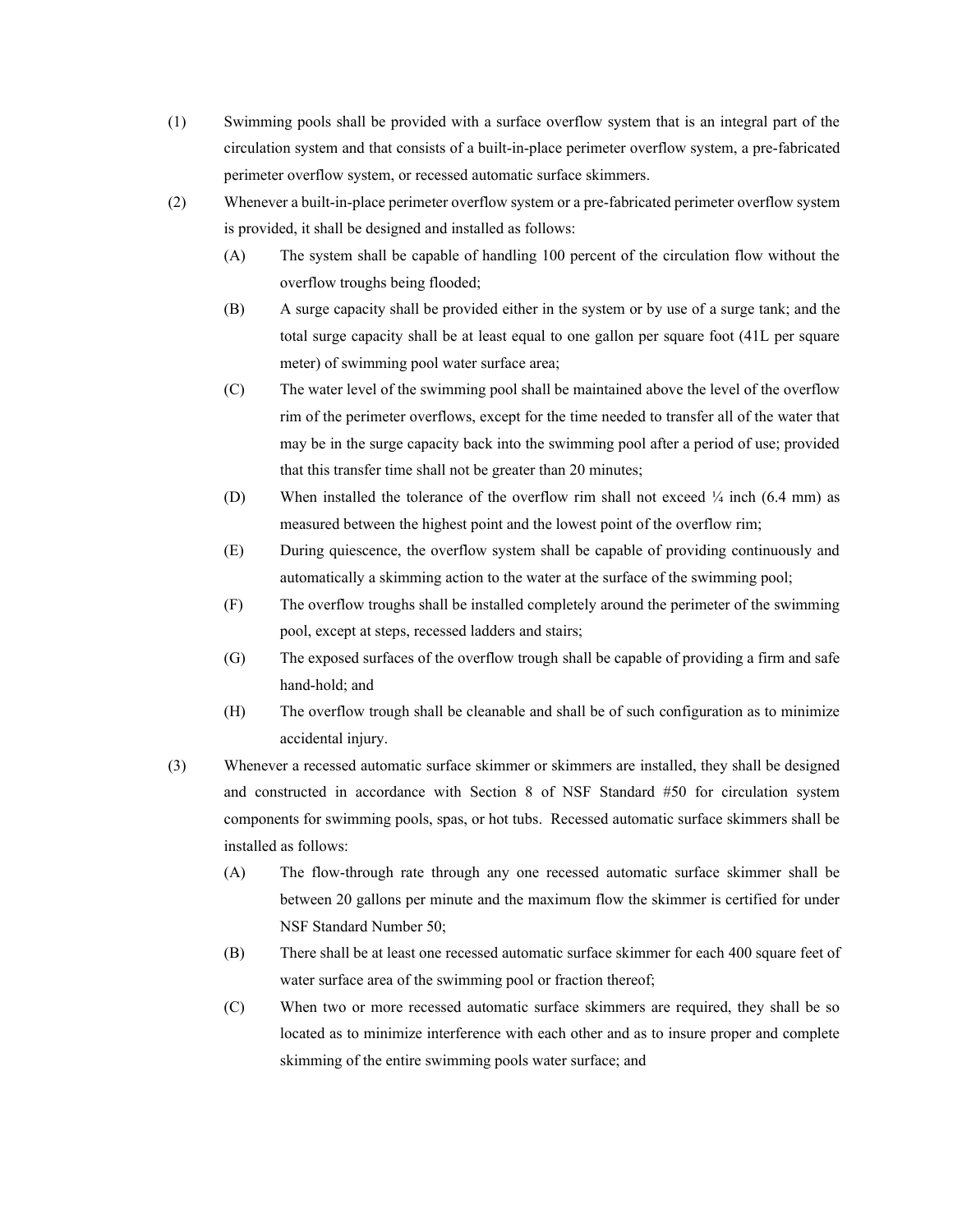(D) Skimmers shall not protrude into the swimming pool. Automatic surface skimmer or skimmers without a perimeter overflow system shall be installed so that the operating level of the pool is no more than nine inches below the finished deck level so that the deck can be used as a handhold.

(l) Where flooded suction on the pump is not possible to prevent cavitation and loss of prime, skimmers shall have a device or other protection to prevent air entrainment in the suction line. The inlet to the equalizer line shall be provided with a grate.

(m) Nothing in this Section shall preclude the use of a roll-out or deck-level type of swimming pool. Such designs shall conform to the general provisions relating to surface overflow systems.

(n) Nothing in this Section shall preclude the use of a surface overflow system that combines both a perimeter overflow system and a recessed automatic surface skimmer or skimmers.

*History Note: Authority G.S. 130A-282; Eff. May 1, 1991; Amended Eff. May 1, 2010; February 1, 2004; April 1, 1999; January 1, 1996; July 1, 1992.*

## **15A NCAC 18A .2519 FILTERS**

(a) All swimming pools shall be equipped with a filtration system for the purpose of clarifying the swimming pool water; said filtration system shall be an integral part of the circulation system and shall consist of one or more units of sand type filters, of diatomacious earth type filters, or of cartridge type filters.

(b) All filter units shall be designed and constructed in accordance with Section 5 of the National Sanitation Foundation's Standard number 50 which is hereby adopted by reference in accordance with G.S. 150B-14(c), or equivalent.

(c) When a sand type filter is installed on a swimming pool, it may be either a gravity or a pressure sand type filter, and it may be either a standard-rate sand type filter which shall be designed for filtration rates not in excess of three gallons per minute per square foot (122 L per minute per square meter) of sand bed area, or a high-rate sand type filter which shall be designed for filtration rates not in excess of 15 gallons per minute per square foot (612 L per minute per square meter) of sand bed area or the flow rate indicated for commercial pools in the most recent NSF listing.

(d) When a sand type filter is installed on a swimming pool, it shall be designed and installed such that it may be backwashed at a rate recommended by the manufacturer or, in the absence of manufacturer's recommendations, at a rate not less than 15 gallons per minute per square foot (612 L per minute per square meter) of filter bed area. The backwash water shall be discharged to waste. A sight glass or other means for viewing the clarity of the backwash water shall be provided.

(e) If the sand type filter is designed to be operated in conjunction with a coagulant, a chemical feeder shall be provided for adding the coagulant ahead of the filters.

(f) When a diatomacious earth type filter is installed on a swimming pool, it may be either a pressure or vacuum type and it may be designed to operate either with or without continuous body feed. Diatomaceous earth filters which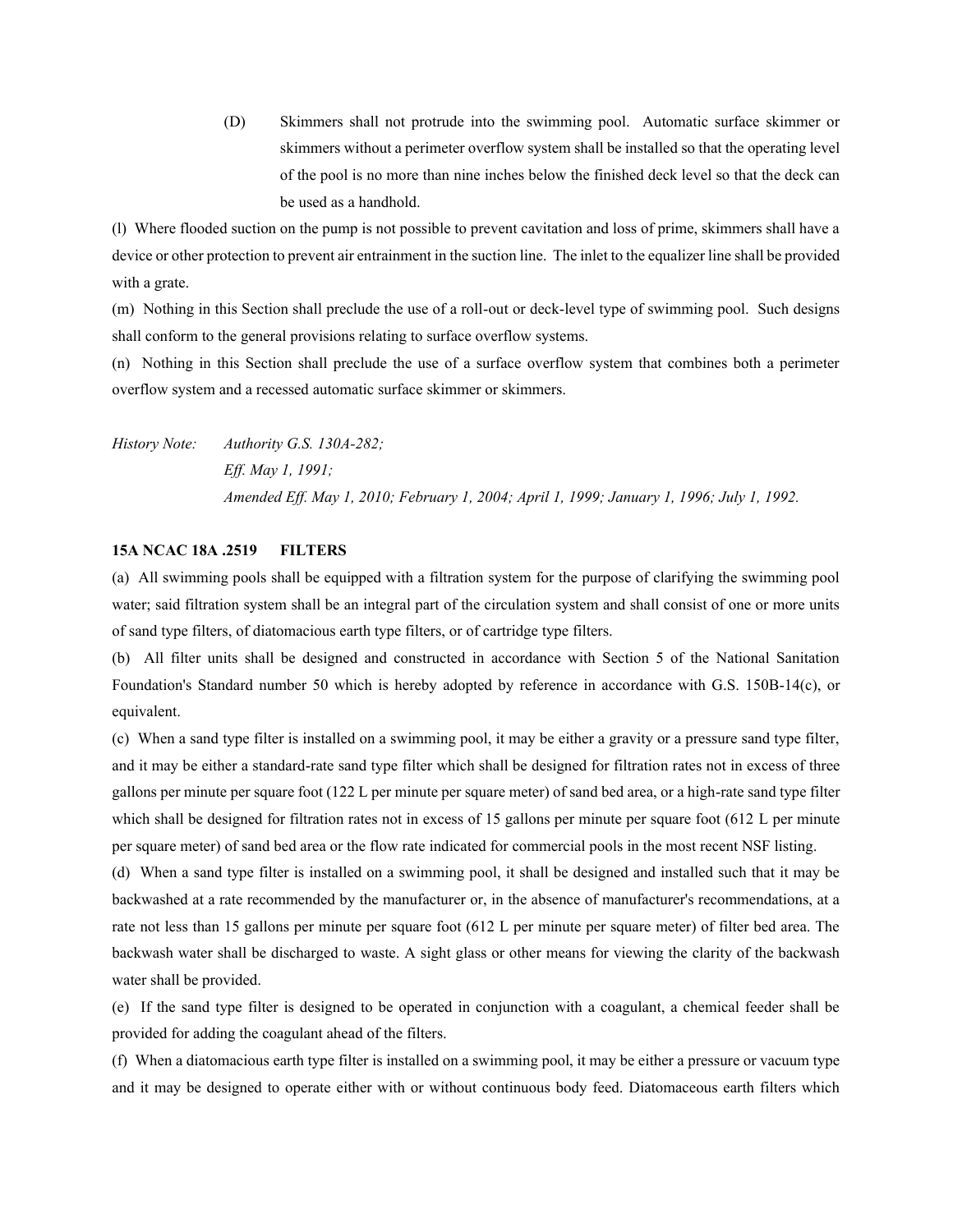operate with continuous body feed shall be designed for filtration rates not in excess of 2.5 gallons per minute per square foot (102 L per minute per square meter) of filter area; and diatomaceous earth filters which operate without continuous body feed shall be designed for filtration rates not in excess of two gallons per minute per square foot (82 L per minute per square meter) of filter area.

(g) When a diatomaceous earth type filter is installed on a swimming pool, it shall be designed and installed with provisions for cleaning by one or more of the following methods:

- (1) backwashing at two gallons per minute per square foot minimum;
- (2) air-bump-assist backwashing;
- (3) spray wash, (either mechanical or manual); or
- (4) agitation.

(h) The water used in cleaning a diatomaceous earth type filter shall be discharged to waste, or in a manner approved by the Department.

(i) When a cartridge type filter is installed on a swimming pool, it shall be designed for filtration rates not in excess of 0.375 gallons per minute per square foot (15 L per minute per square meter) of effective filtration area.

(j) When a cartridge type filter is installed on a swimming pool, it shall be designed and installed with provisions being provided for cleaning or replacement as recommended by the manufacturer. Two sets of filter cartridges shall be provided to facilitate the cleaning and drying of one set while the filter is operating.

(k) All filters on swimming pools shall be designed and installed so as to provide easy accessibility for cleaning, operating, maintaining, and servicing. All filter tanks shall be so positioned as to provide adequate circulation of air beneath and around all sides, when necessary, to reduce corrosion and to facilitate cleaning. Whenever filter tanks are installed in the ground (i.e. buried), provisions shall be made so that the tanks are protected against corrosion and are installed in accordance with the recommendations of the manufacturer.

(l) Filters on swimming pools shall be equipped with an approved type pressure gauge or gauges.

(m) Filters on swimming pools shall be designed and installed with all the necessary valves and piping which may be needed to drain the filters completely.

(n) All pressure filters on swimming pools shall be designed and installed with an air-relief valve or valves which shall be located at or near the high point of the filters.

*History Note: Authority G.S. 130A-282; Eff. May 1, 1991; Amended Eff. January 1, 1996; Pursuant to G.S. 150B-21.3A, rule is necessary without substantive public interest Eff. July 20, 2019.*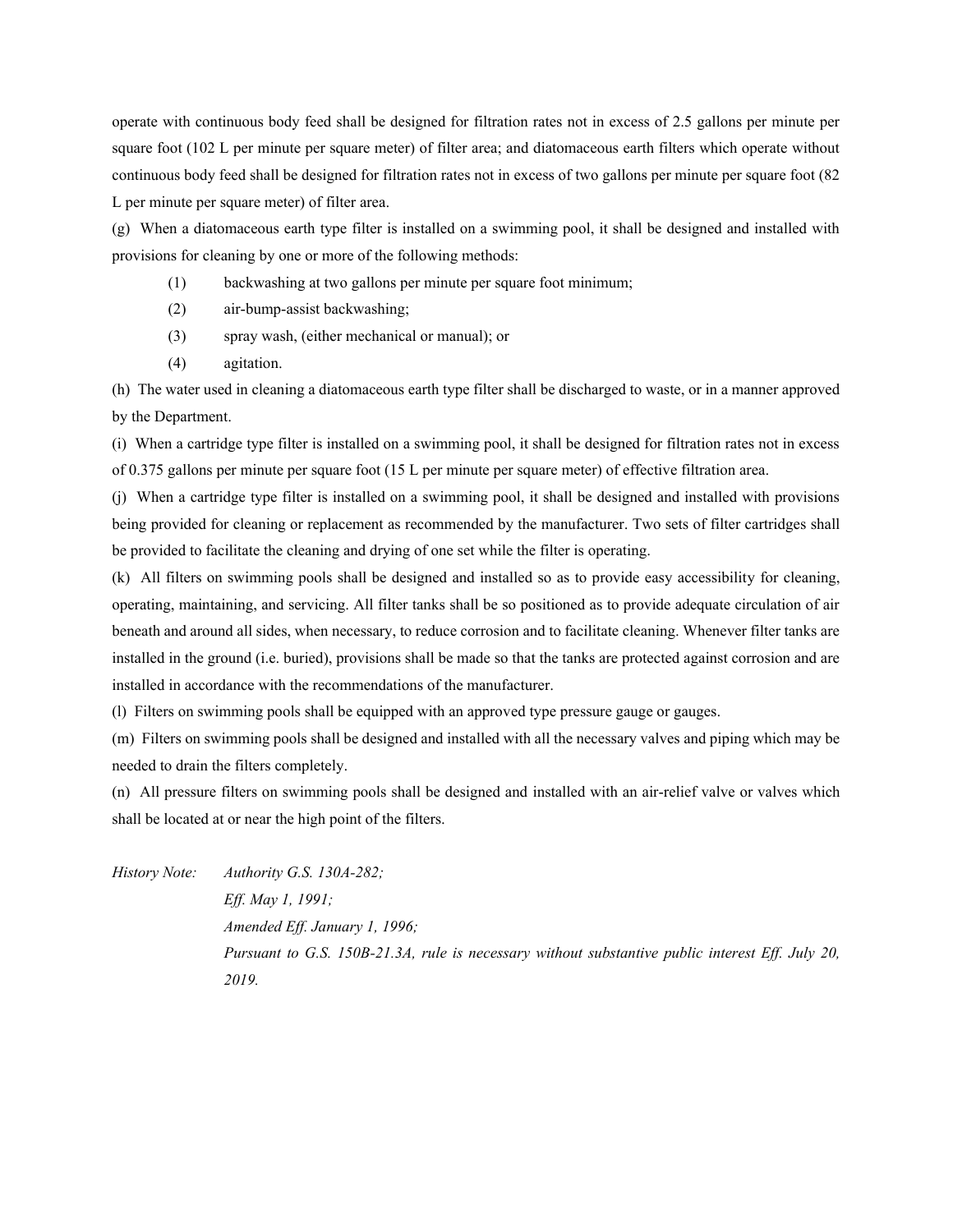# **15A NCAC 18A .2520 CHEMICAL FEEDERS**

*History Note: Authority G.S. 130A-282; Eff. May 1, 1991; Repealed Eff. July 1, 1992.*

# **15A NCAC 18A .2521 LADDERS, RECESSED STEPS, AND STAIRS**

(a) If the vertical distance from the bottom of the swimming pool to the deck is over two feet (0.61 m), recessed steps, stairs, or ladders shall be provided in the shallow area of all swimming pools. Recessed steps or ladders shall be provided at the deep portion of all pools; and, if the swimming pool is over 30 feet (9.14 m) wide, such recessed steps or ladders shall be installed on each side near the deep end. A stairway, ladder or set of recessed steps shall be provided every 75 feet along the shallow area perimeter. Where stairs are provided in the shallow area of the pool, one ladder may be deleted in the shallow area for each stairway provided.

(b) Pool Stairs - The design and construction of pool ladders and stairs shall conform to the following:

- (1) Stair treads shall have a minimum unobstructed horizontal depth of 10 inches, a maximum horizontal depth of 36 inches, and a minimum unobstructed surface area of 240 square inches.
- (2) Risers at the centerline of the treads shall have a maximum height of 12 inches and shall be within one inch of a uniform height with the bottom riser height allowed to vary plus or minus two inches from the uniform riser height.
- (3) Each set of stairs shall be provided with at least one handrail to serve all treads and risers. For stairs wider than 20 feet, additional handrails shall be provided and spaced no more than 10 feet from adjacent handrails or stair ends.
	- (A) Handrails, if removable, shall be installed in such a way than they cannot be removed without the use of tools.
	- (B) The leading edge of handrails facilitating stairs and pool entry/exit shall be no more than 18 inches horizontally from the vertical plane of the bottom riser.
	- (C) The outside diameter of handrails shall be between one inch and one and nine-tenths inches.
- (4) The leading edge of stair treads shall be marked with a contrasting color band or line at least two inches (5 cm) wide visible from above the stairs. Use of contrasting color tiles installed in the stair tread is acceptable provided the tiles are spaced no more than one inch (2.5 cm) from the edge of the tread or from adjacent tiles.
- (5) Swimming pool ladders shall be corrosion-resistant and shall be equipped with slip-resistant treads. All ladders shall be designed to provide a handhold and shall be installed rigidly. There shall be a clearance of not more than six inches (15.3 cm), nor less than three inches (7.6 cm), between any ladder and the swimming pool wall. If the steps are inserted in the walls or if step holes are provided, they shall be of such design that they may be cleaned easily and shall be arranged to drain into the swimming pool to prevent the accumulation of dirt thereon. Step holes shall have a minimum tread of five inches (12.7 cm) and a minimum width of 14 inches (35.6 cm).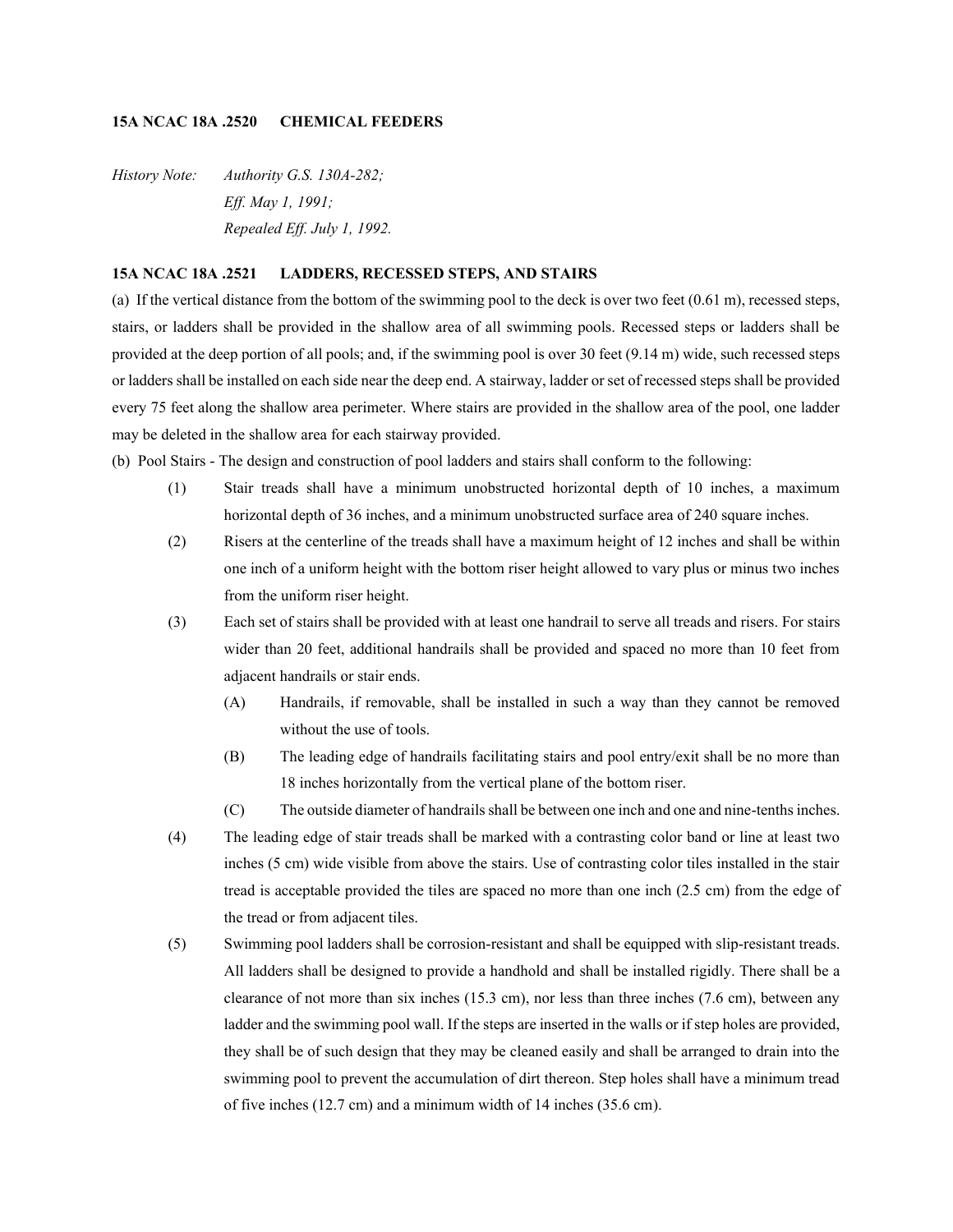(6) When step holes or ladders are provided within the swimming pool, there shall be a handrail at each side.

*History Note: Authority G.S. 130A-282; Eff. May 1, 1991; Amended Eff. May 1, 2010; January 1, 1996; Pursuant to G.S. 150B-21.3A, rule is necessary without substantive public interest Eff. July 20, 2019.*

# **15A NCAC 18A .2522 DECKS**

(a) Outdoor swimming pools shall have a continuous deck extending completely around the swimming pool. The width of the deck or walkway shall provide at least six feet of clear walking space at all points. If the swimming area of the pool is 1600 square feet or larger, at least eight feet of clear walking space is required.

(b) Indoor swimming pools shall have a continuous deck or walkway extending completely around the swimming pool. The width of the deck shall provide at least five feet of clear walking space at all points. Structures covering swimming pools, including temporary domes, shall be constructed to maintain a vertical clearance of at least seven feet from all parts of the required clear walk space.

(c) Wading pools shall have a continuous deck extending completely around the wading pool. The width of the deck or walkway shall provide at least four feet of clear walking space at all points.

(d) Spas shall have a continuous deck extending at least one-half way around the spa. The width of the deck or walkway shall provide at least four feet of clear walking space at all points.

(e) There shall be at least five feet of clear walking space around any diving board, handrail, slide or other permanent structure installed on a swimming pool deck.

(f) All deck areas and walkways shall be sloped at a grade of one-fourth inch to one-half inch per foot to a deck drain or sheet drain to deck edge. Deck drains shall not be connected to the circulation system in any manner.

(g) All decks and walkways shall have a slip-resistant, impervious surface.

(h) Sufficient hose bibs shall be provided to allow all areas of the deck to be reached with a 100 foot hose.

(i) Special purpose pools such as waterslides and wave pools may vary from the minimum deck area requirements to the extent necessary to accommodate the special features of the pool.

(j) Structures necessary to provide access to a public swimming pool by persons with disabilities shall be allowed to vary from the provisions of this Section to the extent necessary to accommodate such access. Such structures shall be approved on a case-by-case basis and shall be designed so as to minimize obstruction of the deck.

(k) For all swimming pools constructed after April 1, 2000 decks shall be continuous with the top of the pool wall or gutter and shall not be more than nine inches above the standard operating water level.

*History Note: Authority G.S. 130A-282; Eff. May 1, 1991;*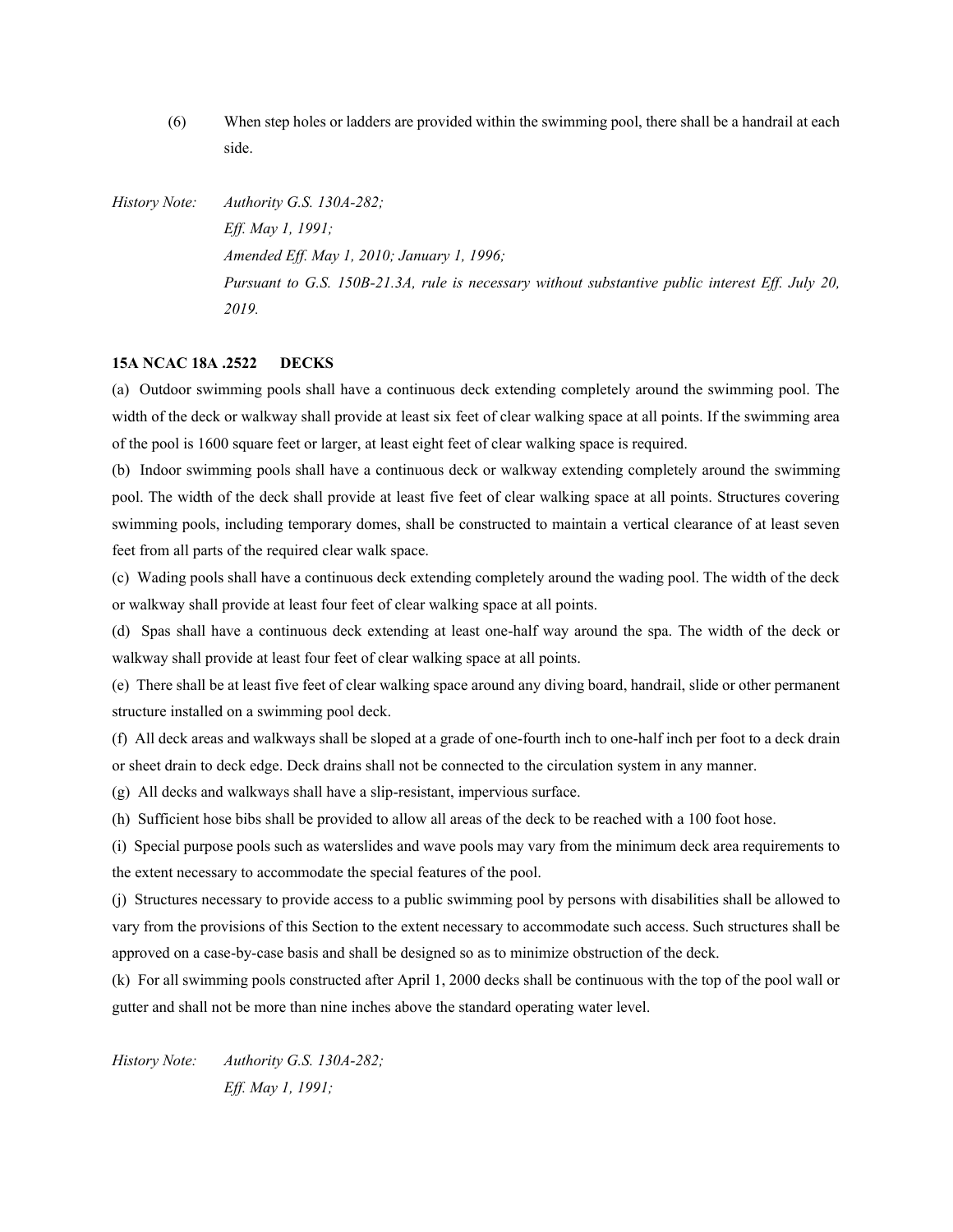*Amended Eff. February 1, 2004; April 1, 1999; January 1, 1996; July 1, 1992; Pursuant to G.S. 150B-21.3A, rule is necessary without substantive public interest Eff. July 20, 2019.*

#### **15A NCAC 18A .2523 DEPTH MARKINGS AND SAFETY ROPES**

(a) On swimming pools the depth of the water shall be marked at or above the water surface on the vertical wall of the swimming pool where possible and on the edge of the deck next to the swimming pool. Where depth markers cannot be placed on the vertical walls at or above the water level, other means shall be used; provided the markings shall be visible to persons in the swimming pool. Depth markers shall be placed at the following locations:

- (1) at the points of maximum and minimum depths;
- (2) at the transition point where the slope of the bottom changes from the uniform slope of the shallow area;
- (3) if the pool is designed for diving, at points to denote the water depths in the diving area; and
- (4) at both ends of the pool.

(b) Depth markers shall be so spaced that the distance between adjacent markers is not greater than 25 feet (7.5 m) when measured along the perimeter of the pool.

(c) Depth markers shall be in Arabic numerals at least four inches (10 cm) high and of a color contrasting with the background. Depth markings shall indicate the depth of the pool in feet of water and shall include the word "feet" or symbol "ft" to indicate the unit of measurement. Depth markings installed in pool decks shall provide a slip resistant walking surface.

(d) "No Diving" markers shall be provided on the pool deck adjacent to all areas of the pool less than five feet deep. "No Diving" markers shall consist of the words "No Diving" in letters at least four inches high and of a color contrasting with the background or at least a six-by-six inch international symbol for no diving in red and black on a white background. The distance between adjacent markers shall not be more than 25 feet. Posting of "No Diving" markers shall not preclude shallow diving for racing starts and competitive swimming practice.

(e) A minimum of ¾ inch diameter safety rope shall be provided at the breakpoint where the slope of the bottom changes to exceed a 1 to 10 vertical rise to horizontal distance at a water depth of five feet (1.5 m) or less. The position of the rope shall be marked with colored floats at not greater than a five-foot spacing and a minimum two inch wide contrasting color band across the pool bottom. Float ropes shall be positioned within two feet on the shallow side of the breakpoint marker.

*History Note: Authority G.S. 130A-282; Eff. May 1, 1991; Amended Eff. May 1, 2010; February 1, 2004; January 1, 1996; July 1, 1992; Pursuant to G.S. 150B-21.3A, rule is necessary without substantive public interest Eff. July 20, 2019.*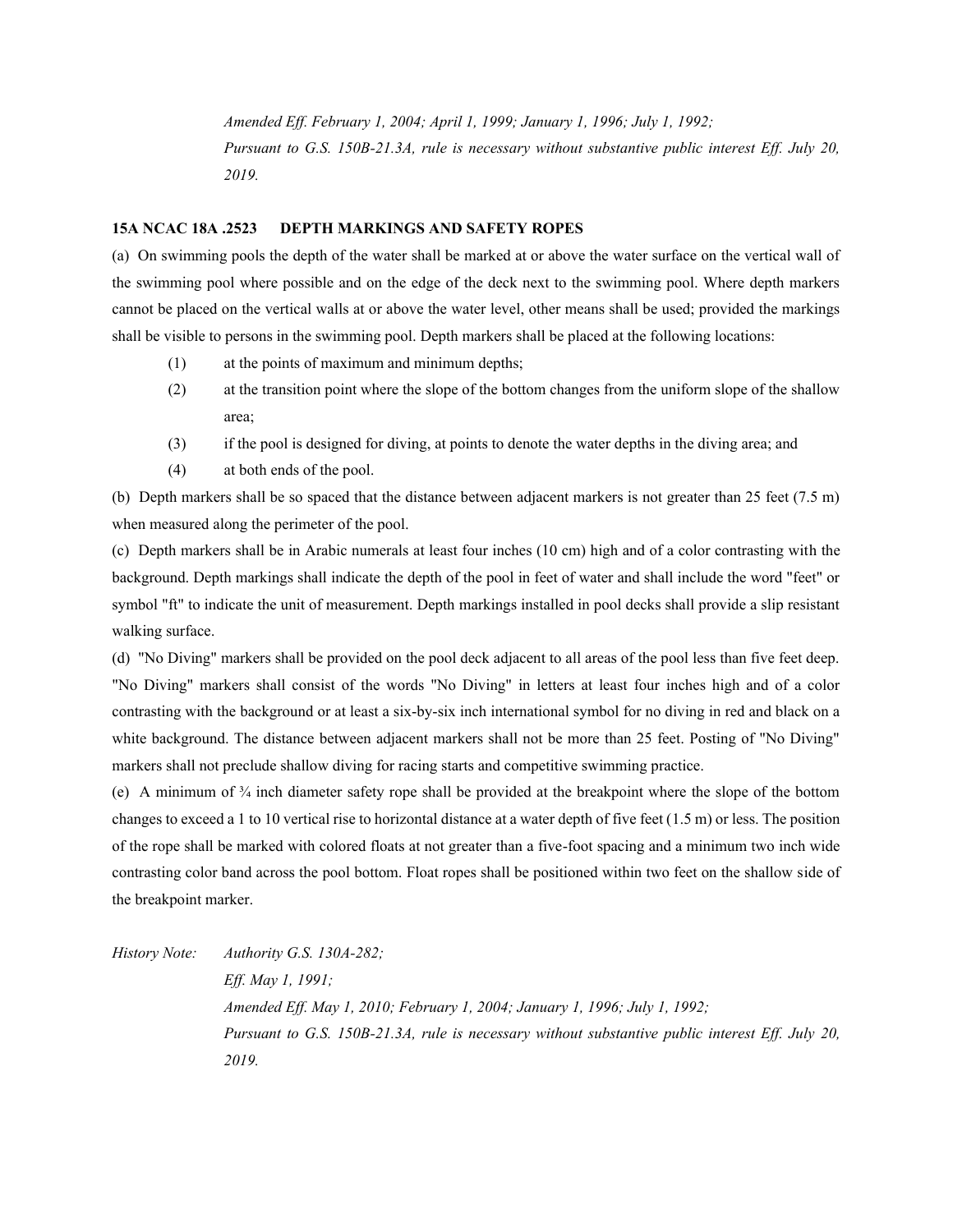## **15A NCAC 18A .2524 LIGHTING AND VENTILATION**

(a) Artificial lighting shall be provided at all pools that are to be used at night, or when natural lighting is insufficient to provide visibility in the pool area.

(b) Lighting fixtures shall be of such number and design as to illuminate all parts of the pool, the water, the depth markers, signs, entrances, restrooms, safety equipment and the required deck area and walkways.

(c) Fixtures shall be installed so as not to create hazards such as burning, electrical shock, mechanical injury, or temporary blinding by glare to the bathers, and so that lifeguards, when provided, can see every part of the pool area without being blinded by glare. The illumination shall be sufficient so that the floor of the pool can be seen at all times the pool is in use.

(d) If underwater lighting is used, it shall provide at least 0.5 watts or 8.35 lumens per square foot of water surface and deck lighting shall provide not less than 10 foot candles of light measured at 6 inches above the deck surface.

(e) Where underwater lighting is not used, and night swimming is permitted, area and pool lighting combined shall provide not less than 10 foot candles of light to all parts of the pool and required deck area.

(f) Mechanical ventilation is required for all indoor pools.

*History Note: Authority G.S. 130A-282; Eff. May 1, 1991; Amended Eff. May 1, 2010; February 1, 2004; January 1, 1996; July 1, 1992; Pursuant to G.S. 150B-21.3A, rule is necessary without substantive public interest Eff. July 20, 2019.*

# **15A NCAC 18A .2525 HEATER AND TEMPERATURE REQUIREMENTS**

(a) Pool heaters shall be designed for the purpose intended.

(b) Heaters shall be equipped with thermostatic controls capable of assuring that the maximum operating temperature of spa water does not exceed 104 degrees Fahrenheit (40 degrees C), and that the maximum operating temperature of other heated public swimming pools does not exceed 90 degrees Fahrenheit (32 degrees C). Such controls shall be accessible only to the operator.

*History Note: Authority G.S. 130A-282; Eff. May 1, 1991; Amended Eff. February 1, 2004; August 1, 1991; Pursuant to G.S. 150B-21.3A, rule is necessary without substantive public interest Eff. July 20, 2019.*

#### **15A NCAC 18A .2526 DRESSING AND SANITARY FACILITIES**

(a) Dressing and sanitary facilities shall be provided at all pools, except for pools at hotels, motels, condominiums, and apartments where pool use is restricted to residents or guests. At hotels, motels, condominiums and apartments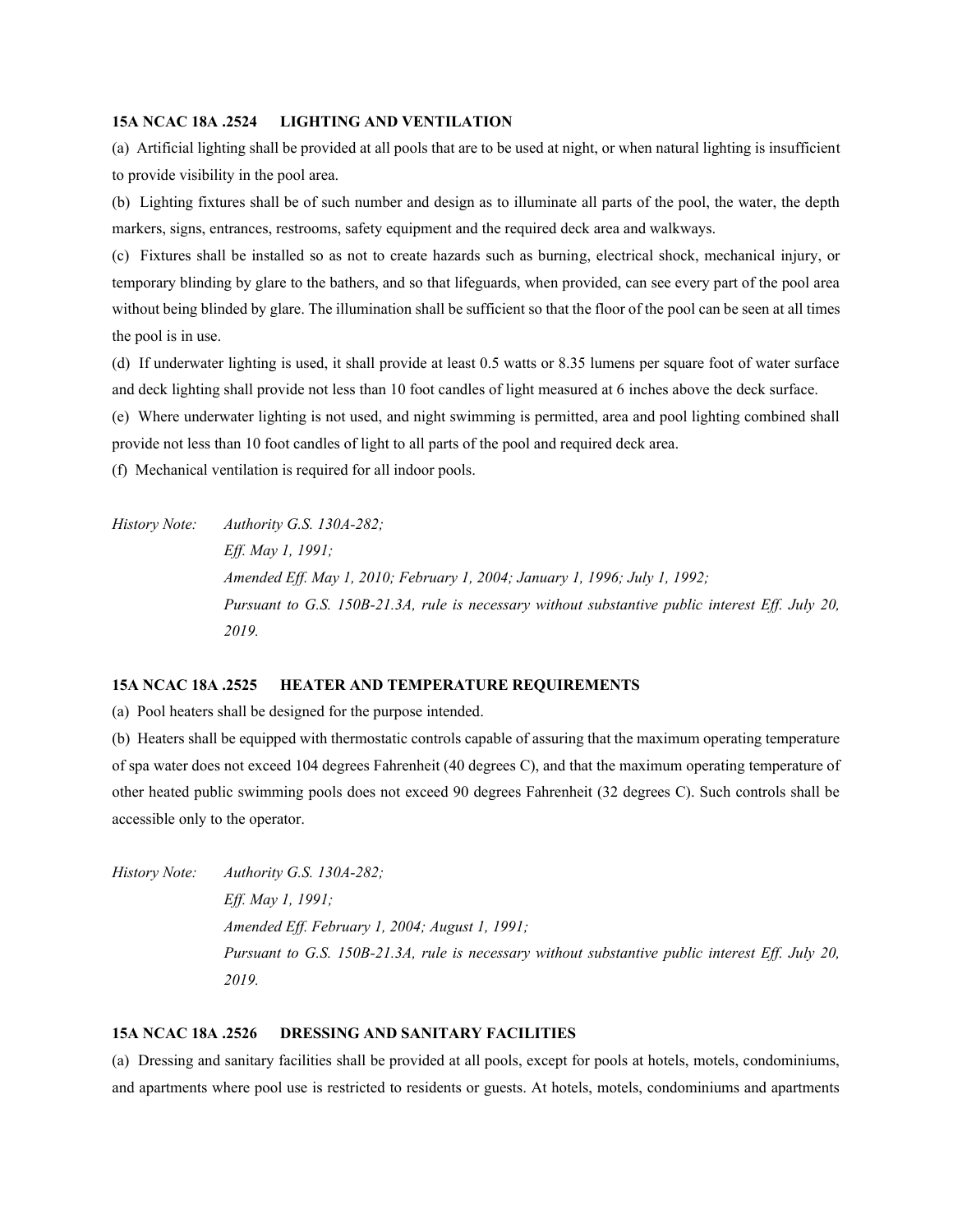where the farthest unit is more than 300 feet from the pool, as measured along walkways provided for access by residents or guests to the pool area, a toilet and lavatory shall be provided. All public swimming pools shall post a sign visible upon entering the pool enclosure directing pool users to shower before entering the pool.

(b) Partitions shall be of material, not subject to damage by water and shall be designed so that a waterway is provided between partitions and floor to permit thorough cleaning of the walls and floor areas with hoses and brooms.

(c) Dressing facility floors shall be continuous throughout the areas. Floors shall have a slip-resistant surface that shall be smooth, to insure complete cleaning. Floor drains shall be provided, and floors shall be sloped not less than ¼ inch per foot toward the drains to insure positive drainage.

(d) Hose bibs shall be provided such that all parts of the dressing facility interior can be reached with a 50 foot hose.

(e) The minimum number of fixtures required in dressing and sanitary facilities shall be based upon the maximum bather load.

(f) One water closet, one lavatory, and one urinal shall be provided for the first 100 male users. One additional water closet, lavatory, and urinal shall be provided for each additional 200 male users up to a total of 500 users. Where user load exceeds 500 male users, two additional water closets or urinals and one lavatory shall be provided for each additional 250 male users. Where the maximum bather load includes less than 50 male users, one water closet and one lavatory will be sufficient.

(g) Two water closets and two lavatories shall be provided for the first 100 female users. One additional water closet and lavatory shall be provided for each additional 100 female users up to a total of 500 users. Where user load exceeds 500 female users, two additional water closets and one lavatory shall be provided for each additional 250 female users. Where the maximum bather load includes less than 50 female users, one water closet and one lavatory will be sufficient.

(h) Showers shall be provided in the proportion of one for each 200 persons at the time of maximum bather load.

(i) The water heater shall be inaccessible to users. The system shall be designed such that water temperature at the shower heads and lavatories cannot exceed 110° Fahrenheit.

(j) Soap dispensers with either liquid or powdered soap shall be provided at each lavatory or required shower. The dispenser shall be of all metal or plastic type, with no glass permitted in these units.

(k) If mirrors are provided, they shall be of shatterproof materials.

(l) Toilet paper holders with toilet paper shall be provided at each water closet.

(m) Dressing and sanitary facilities shall be kept clean and in good repair.

*History Note: Authority G.S. 130A-282; Eff. May 1, 1991; Amended Eff. February 1, 2004; April 1, 1999; January 1, 1996; July 1, 1992; Pursuant to G.S. 150B-21.3A, rule is necessary without substantive public interest Eff. July 20, 2019.*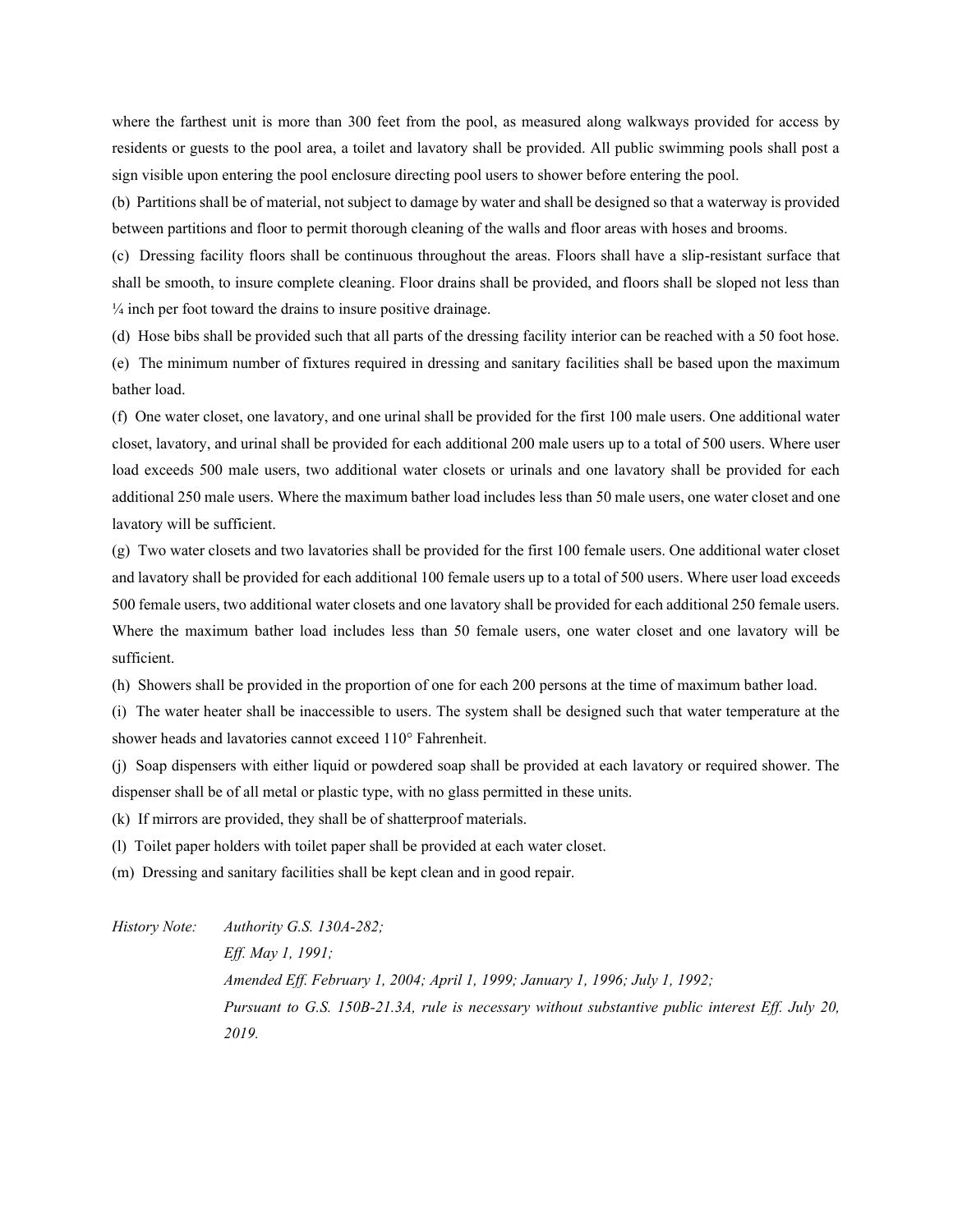## **15A NCAC 18A .2527 SWIMMING POOL SLIDES**

All swimming pool slides installed at a public swimming pool shall be labeled by the manufacturer for use in public pools, and shall be installed in accordance with manufacturer's instructions.

*History Note: Authority G.S. 130A-282; Eff. May 1, 1991; Pursuant to G.S. 150B-21.3A, rule is necessary without substantive public interest Eff. July 20, 2019.*

# **15A NCAC 18A .2528 FENCES**

(a) Public Swimming pools shall be completely enclosed by a fence, wall, building, or other enclosure, or any combination thereof, which encloses the swimming pool area such that all of the following conditions are met:

- (1) The top of the barrier shall be at least 48 inches above grade measured on the side of the barrier that faces away from the swimming pool. The maximum vertical clearance between grade and the bottom of the barrier shall be two inches measured on the side of the barrier that faces away from the swimming pool;
- (2) Openings in the barrier shall not allow passage of a four-inch-diameter sphere and shall provide no external handholds or footholds. Solid barriers that do not have openings shall not contain indentations or protrusions except for normal construction tolerances and tooled masonry joints;
- (3) Where the barrier is composed of horizontal and vertical members and the distance between the tops of the horizontal members is 45 inches or more, spacing between the vertical members shall not exceed four inches. Where there are decorative cutouts within the vertical members, spacing within the cutouts shall not exceed 1.75 inches in width;
- (4) Where the barrier is composed of horizontal and vertical members and the distance between the tops of the horizontal members is less than 45 inches, the horizontal members shall be located on the swimming pool side of the fence. Spacing between the vertical members shall not exceed 1.75 inches in width. Where there are decorative cutouts within the vertical members, spacing within the cutouts shall not exceed 1.75 inches in width;
- (5) Maximum mesh size for chain link fences shall be a 2.25 inch square unless the fence is provided with slats fastened at the top or the bottom that reduce the openings to no more than 1.75 inches;
- (6) Where the barrier is composed of diagonal members, the maximum opening formed by the diagonal members shall be no more than 1.75 inches;
- (7) Access gates shall comply with the dimensional requirements for fences and shall be equipped to accommodate a locking device. Effective April 1, 2011, pedestrian access gates shall open outward away from the pool and shall be self-closing and have a self-latching device except where a gate attendant and lifeguard are on duty. Gates other than pedestrian access gates shall have a selflatching device. Where the release mechanism of the self-latching device is located less than 54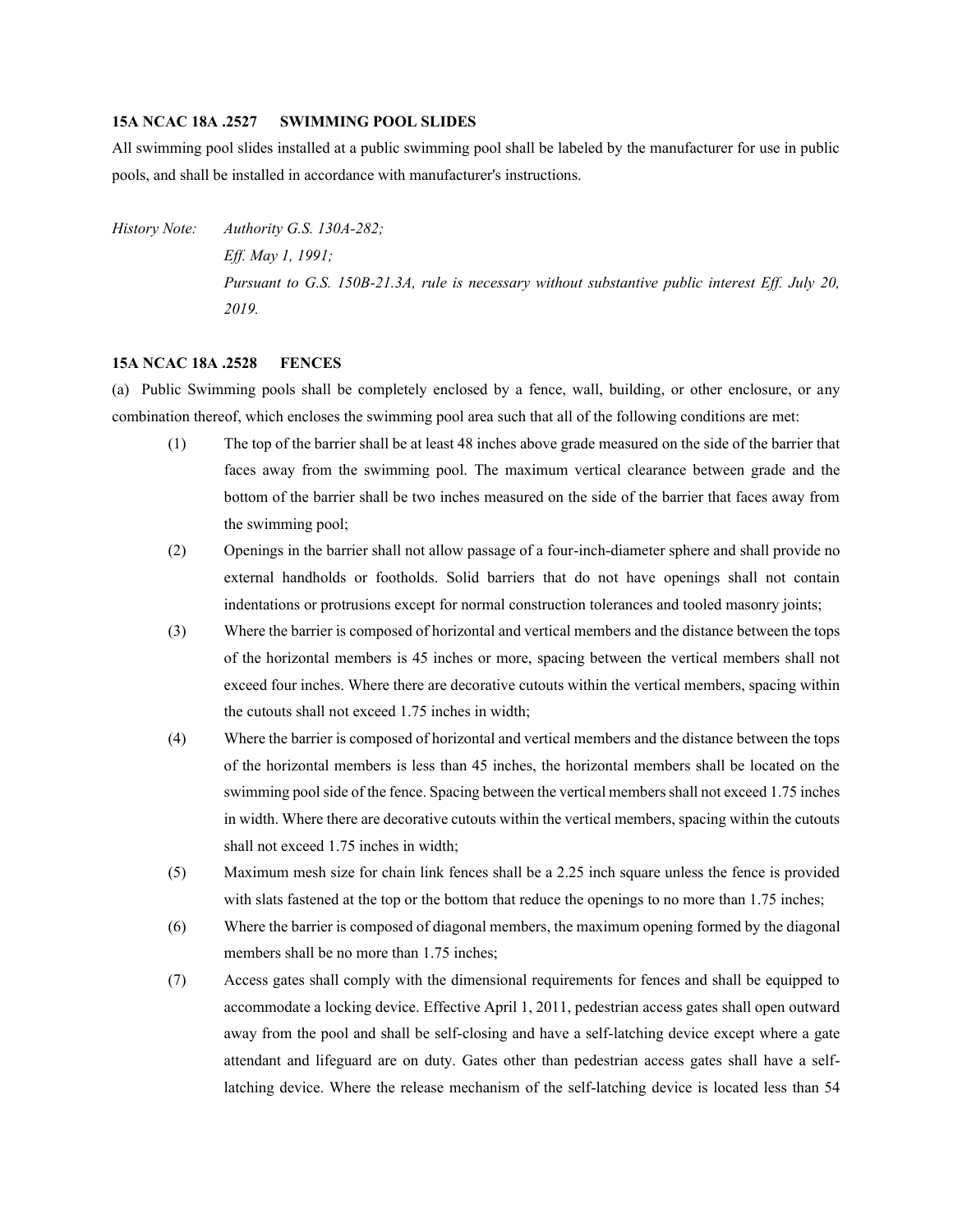inches from the bottom of the gate, the release mechanism shall require the use of a key, combination or card reader to open or shall be located on the pool side of the gate at least three inches below the top of the gate, and the gate and barrier shall have no openings greater than 0.5 inch within 18 inches of the release mechanism; and

(8) Ground level doors and windows opening from occupied buildings to inside the pool enclosure shall be self-closing or child protected by means of a barrier or audible alarm.

(b) Public swimming pool fences constructed prior to May 1, 2010 may vary from the provisions of Paragraph (a) of this Rule as follows:

- (1) the maximum vertical clearance between grade and the bottom of the barrier may exceed two inches, but shall not exceed four inches;
- (2) where the barrier is composed of vertical and horizontal members and the space between vertical members exceeds 1.75 inches, the distance between the tops of the bottom horizontal member and the next higher horizontal member may be less than 45 inches, but shall not be less than 30 inches;
- (3) gates other than pedestrian access gates are not required to have self-latching devices if the gates are kept locked; and
- (4) gates may swing towards a pool where natural topography, landscape position or emergency egress requirements prevent gates from swinging away from the pool.

(c) Public swimming pools permitted prior to April 1, 2010 with existing fences that do not comply with the dimensional requirements of Subparagraphs (a)(1) through (a)(6) and (b)(1) through (b)(2) shall not be denied an operation permit solely due to the preexisting non-compliance. Operation permits shall be denied to an owner or operator who fails to comply with Subparagraphs (a)(1) through (a)(6) and (b)(1) through (b)(2) of this Rule when:

- (1) at least fifty percent (50%) of the fence has been damaged or destroyed; or
- (2) the owner or operator elects to replace the fence.

*History Note: Authority G.S. 130A-282;*

*Eff. May 1, 1991; Amended Eff. May 1, 2010; February 1, 2004; April 1, 1999; January 1, 1996; July 1, 1992; Temporary Amendment Eff. November 30, 2011; Amended Eff. October 1, 2012; Pursuant to G.S. 150B-21.3A, rule is necessary without substantive public interest Eff. July 20, 2019.*

# **15A NCAC 18A .2529 USER LOADING**

In determining the maximum number of persons allowed in the pool at any one time, the following criteria shall govern:

(1) Fifteen square feet (1.39 sq m) of water surface area per person shall be provided in areas of the pool five feet (1.52 m) deep or less.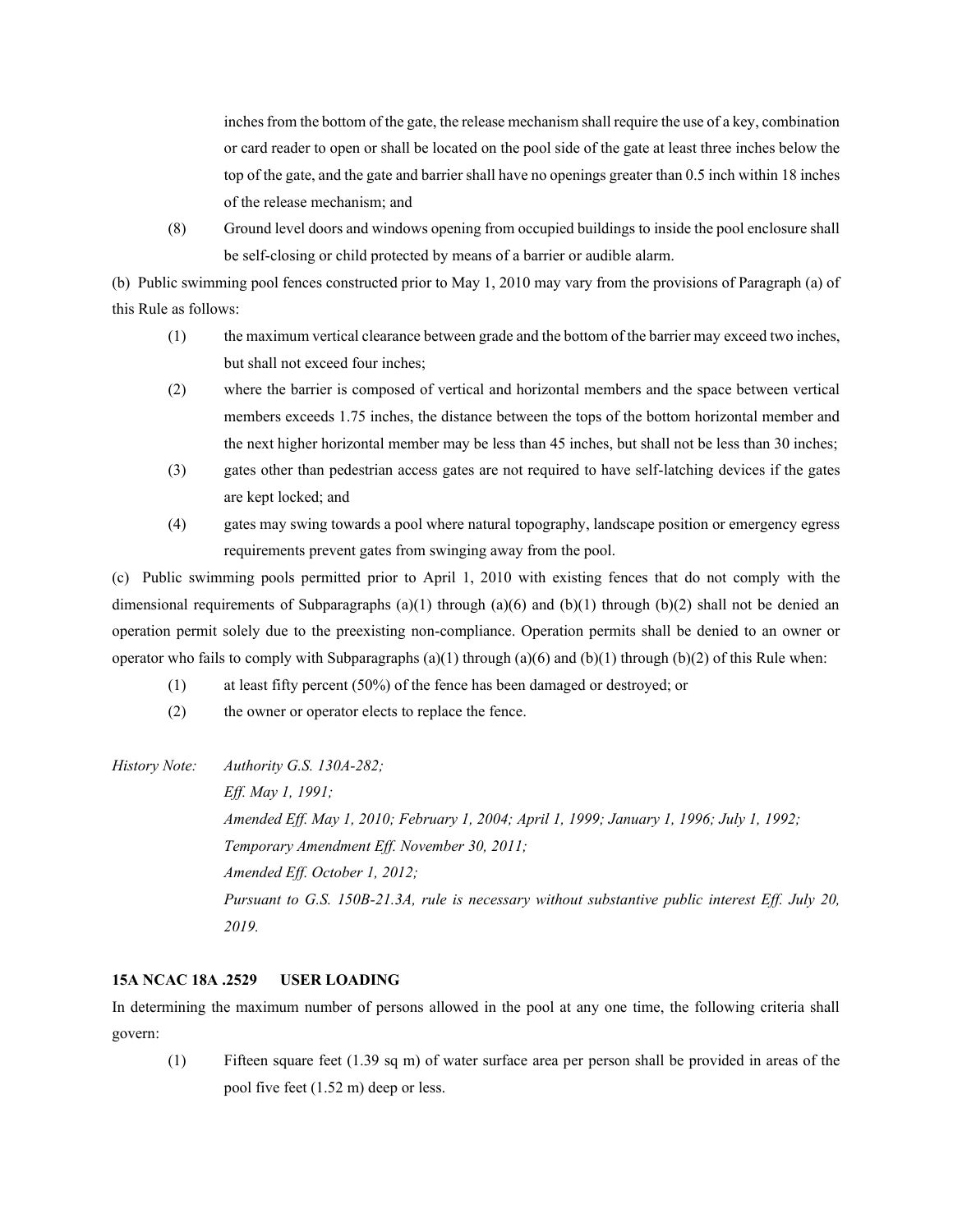- (2) Twenty-four square feet (2.23 sq m) of water surface area per person shall be provided in areas of the pool greater than five feet  $(1.52 \text{ m})$  deep. Three hundred square feet  $(27.87 \text{ sq m})$  of pool area around each diving board or platform, where provided, shall not be included in computing this area for the purpose of determining maximum bather load.
- (3) Ten square feet (0.9 sq m) of water surface area per person shall be provided in spas.
- (4) Twenty-five square feet of splash zone area per person shall be provided at interactive play attractions.
- *History Note: Authority G.S. 130A-282; Eff. May 1, 1991; Amended Eff. March 1, 2004; January 1, 1996; Pursuant to G.S. 150B-21.3A, rule is necessary without substantive public interest Eff. July 20, 2019.*

# **15A NCAC 18A .2530 SAFETY PROVISIONS**

(a) Swimming pools shall have lifesaving equipment conspicuously and conveniently on hand at all times. A unit of lifesaving equipment shall include the following:

- (1) A pole not less than 12 feet long, with a body hook securely attached. The pole attached to the body hook shall be non-telescoping, non-adjustable and non-collapsible.
- (2) A minimum  $\frac{1}{4}$  inch diameter throwing rope as long as one and one-half times the maximum width of the pool or 50 feet, whichever is less, attached to a U.S. Coast Guard approved ring buoy. A rescue tube or rescue can shall be accepted as a substitute for the ring buoy where it is accompanied by a lifeguard who has been trained to use it properly.

(b) Two units of lifesaving equipment must be provided for any pool that exceeds 3,000 square feet (186 sq m) of total surface area.

(c) When a swimming pool does not have at least one lifeguard on duty, a sign shall be posted with legible letters of at least four inches (10 cm) in height stating: "WARNING-NO LIFEGUARD ON DUTY." In addition there shall be signs legible from all bather entrances with a minimum letter size of one inch stating: "CHILDREN SHOULD NOT USE THE SWIMMING POOL WITHOUT ADULT SUPERVISION", and: "ADULTS SHOULD NOT SWIM ALONE". Wading pools that do not have a lifeguard inside the wading pool enclosure shall have a sign posted stating "WARNING NO LIFEGUARD ON DUTY". Such signs shall be mounted permanently.

(d) A sign prohibiting pets and glass containers in the pool area shall be provided.

(e) Pool closed signs shall be provided and shall be posted at bather entrances whenever an operation permit is suspended for water quality or safety violations.

(f) A telephone capable of directly dialing 911 or other emergency notification system shall be provided and accessible to all pool users. Effective April 1, 2005 the telephone shall be permanently affixed to a location inside the pool enclosure or outside the enclosure within 75 feet of a bather entrance. The telephone shall be visible from within the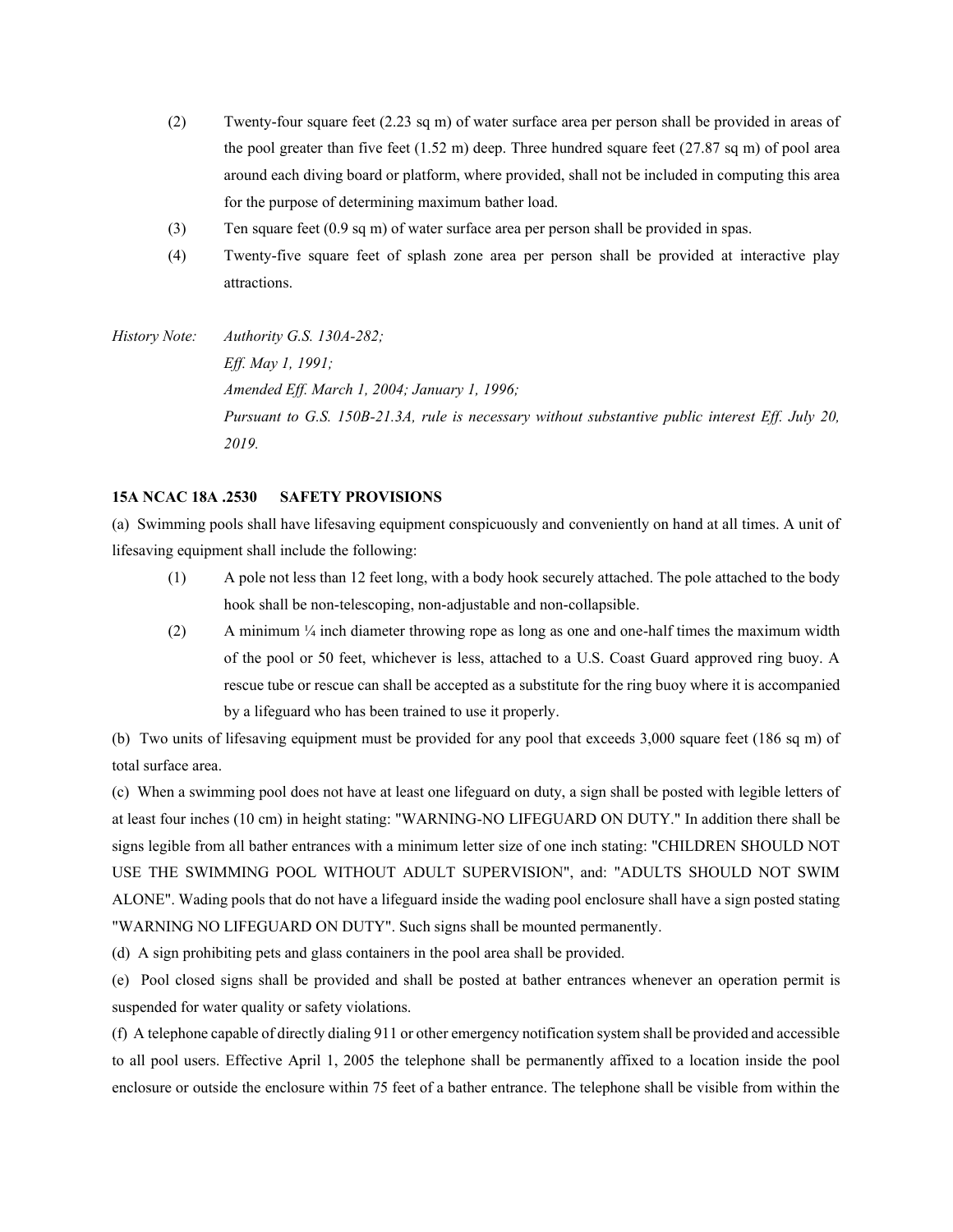pool enclosure or a sign shall be posted indicating the location of the emergency telephone. A sign with legible letters shall be posted at the telephone providing dialing instructions, address of the pool location and the telephone number. Where the telephone does not directly access 911, the emergency notification system shall:

- (1) Provide 24 hour monitoring of all incoming calls by a telecommunicator who answers only emergency calls;
- (2) Be capable of routing calls to the local 911 telecommunicator via the 911 dedicated emergency trunk line; and
- (3) Electronically transfer Automatic Number Identification and Automatic Locator Identification for the emergency telephone at the pool to the Enhanced 911 system for all calls routed to 911.

*History Note: Authority G.S. 130A-282; Eff. May 1, 1991; Amended Eff. February 1, 2004; April 1, 1999; January 1, 1996; July 1, 1992; Pursuant to G.S. 150B-21.3A, rule is necessary without substantive public interest Eff. July 20, 2019.*

## **15A NCAC 18A .2531 WADING POOLS**

(a) Wading pools shall meet all design specifications for swimming pools and wading pools included in Rules .2512 through .2530 of this Section with the following exceptions:

- (1) Wading pools shall be physically separate from other public swimming pools except that a fill pipe and valve from a swimming pool recirculation system may be used to introduce water to a wading pool.
- (2) Every wading pool shall be equipped with a circulation system that is separate from, and independent of, the circulation system of the swimming pool. Such circulation system shall at least consist of a circulating pump, piping, a filter, a rate-of-flow meter, a disinfectant feeder, two inlets, and one automatic surface skimmer. Individual components of a wading pool system must meet the criteria of Rule .2518 of this Section.
- (3) The capacity of the circulation system shall be capable of filtering and disinfecting the entire volume of water in the wading pool 12 times in every 24 hours.
- (4) Wading pools shall be equipped with a surface overflow system capable of removing floating material.
- (5) Wading pools shall be no deeper than 24 inches (61 cm) at the deepest point.
- (6) Wading pools' floor slope shall not exceed one foot in 12 feet.
- (7) Wading pools shall be located in the vicinity of the shallow end of the swimming pool, and shall be separated from the swimming pool by a fence or structure similar to that described in Rule .2528 of this Section, that shall be equipped with self-closing and positive self-latching closure mechanisms, and shall be equipped with permanent locking devices. Wading pool entrance gates located inside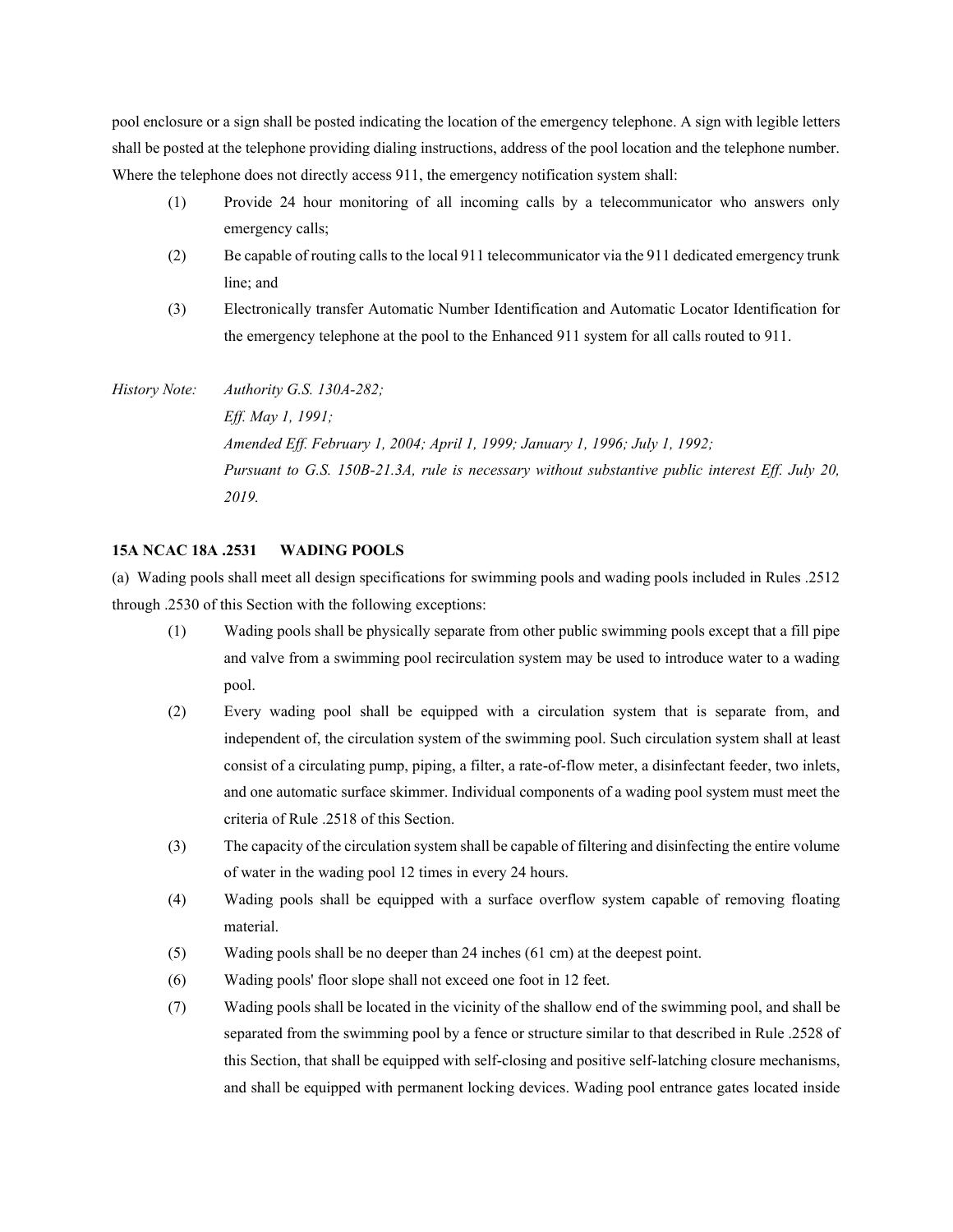another public swimming pool enclosure shall open away from the deeper pool. Wading pool fences constructed after April 1, 2000 shall be at least four feet high.

- (8) Wading pools shall be designed to provide at least 10 square feet per child.
- (9) Depth markers are not required at wading pools.
- (10) The free chlorine residual in wading pools shall be maintained at no less than two parts per million.
- (11) Wading pools are not required to provide the lifesaving equipment described in Rule .2530(a) of this Section.

(b) Children's activity pools shall be constructed and operated in accordance with the rules of this Section including the requirements for wading pools with the following exceptions:

- (1) The filter circulation system shall be separate from any feature pump circulation system.
- (2) The filter circulation system for stand-alone children's activity pools shall filter and return the entire water capacity in no more than one hour and shall operate 24 hours a day.
- (3) The disinfectant residual in children's activity pools shall be maintained at a level of at least two parts per million of free chlorine measured in the pool water and at least one part per million in all water features.
- (4) Valves shall be provided to control water flow to the features in accordance with the manufacturers' specifications.
- (5) Children's activity pools built prior to February 1, 2004 that do not comply with this Paragraph may operate as built if no water quality or safety violations occur.
- *History Note: Authority G.S. 130A-282; Eff. May 1, 1991; Amended Eff. May 1, 2010; February 1, 2004; April 1, 1999; January 1, 1996; Pursuant to G.S. 150B-21.3A, rule is necessary without substantive public interest Eff. July 20, 2019.*

# **15A NCAC 18A .2532 SPAS AND HOT TUBS**

Spas and hot tubs shall meet all design specifications for swimming pools and wading pools included in Rules .2512 through .2530 of this Section with the following exceptions:

- (1) The circulation system equipment shall provide a turnover rate for the entire water capacity at least once every 30 minutes.
- (2) The arrangement of water inlets and outlets shall produce a uniform circulation of water so as to maintain a uniform disinfectant residual throughout the spa.
- (3) A minimum of two inlets shall be provided with inlets added as necessary to maintain required flowrate.
- (4) Water outlets shall be designed so that each pumping system in the spa (filter systems or booster systems if so equipped) provides the following: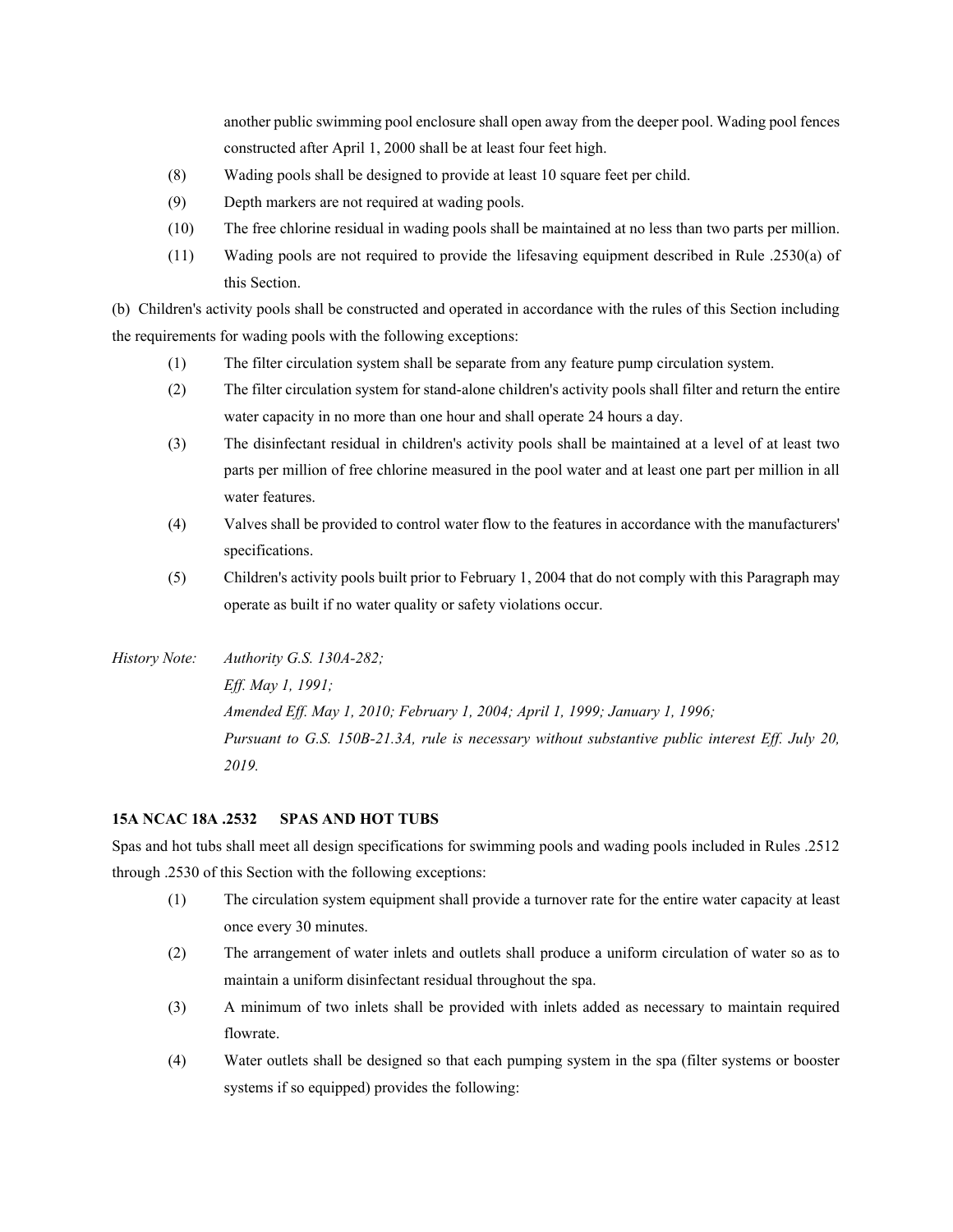- (a) Where drains are provided, drains shall be unblockable or shall consist of two or more drains connected by a "T" pipe. Connecting piping shall be of the same diameter as the main drain outlet. Filter system drains shall be capable of emptying the spa completely. In spas constructed after April 1, 2000 drains shall be installed at least three feet apart or located on two different planes of the pool structure.
- (b) Filtration systems shall provide at least one surface skimmer per 100 square feet, or fraction thereof of surface area.
- (5) The water velocity in spa or hot tub discharge piping shall not exceed 10 feet per second (3.05 meters per second); except for copper pipe where water velocity shall not exceed eight feet per second (2.44 meters per second). Suction water velocity in any piping shall not exceed six feet per second (1.83 meters per second).
- (6) Spa recirculation systems shall be separate from companion swimming pools.
	- (a) Where a two-pump system is used, one pump shall provide the required turnover rate, filtration and disinfection for the spa water. The other pump shall provide water or air for hydrotherapy turbulence without interfering with the operation of the recirculation system. The timer switch shall activate only the hydrotherapy pump.
	- (b) Where a single two-speed pump is used, the pump shall be designed and installed to provide the required turnover rate for filtration and disinfection of the spa water at all times without exceeding the maximum filtration rates specified in Rule .2519 of this Section. The timer switch shall activate only the hydrotherapy portion of the pump.
	- (c) Where a single one-speed pump is used, a timer switch shall not be provided.
- (7) A timer switch shall be provided for the hydrotherapy turbulence system with a maximum of 15 minutes on the timer. The switch shall be placed such that a bather must leave the spa to reach the switch.
- (8) The maximum operational water depth shall be four feet (1.22 m) measured from the water line.
- (9) The maximum depth of any seat or sitting bench shall be two feet (61 centimeters) measured from the waterline.
- (10) A minimum height between the top of the spa/hot tub rim and the ceiling shall be seven and a half feet.
- (11) Depth markers are not required at spas.
- (12) Steps, step-seats, ladders or recessed treads shall be provided where spa and hot tub depths are greater than 24 inches (61 centimeters).
- (13) Contrasting color bands or lines shall be used to indicate the leading edge of step treads, seats, and benches.
- (14) A spa or hot tub shall be equipped with at least one handrail (or ladder equivalent) for each 50 feet (15.2 meters) of perimeter, or portion thereof, to designate points of entry and exit.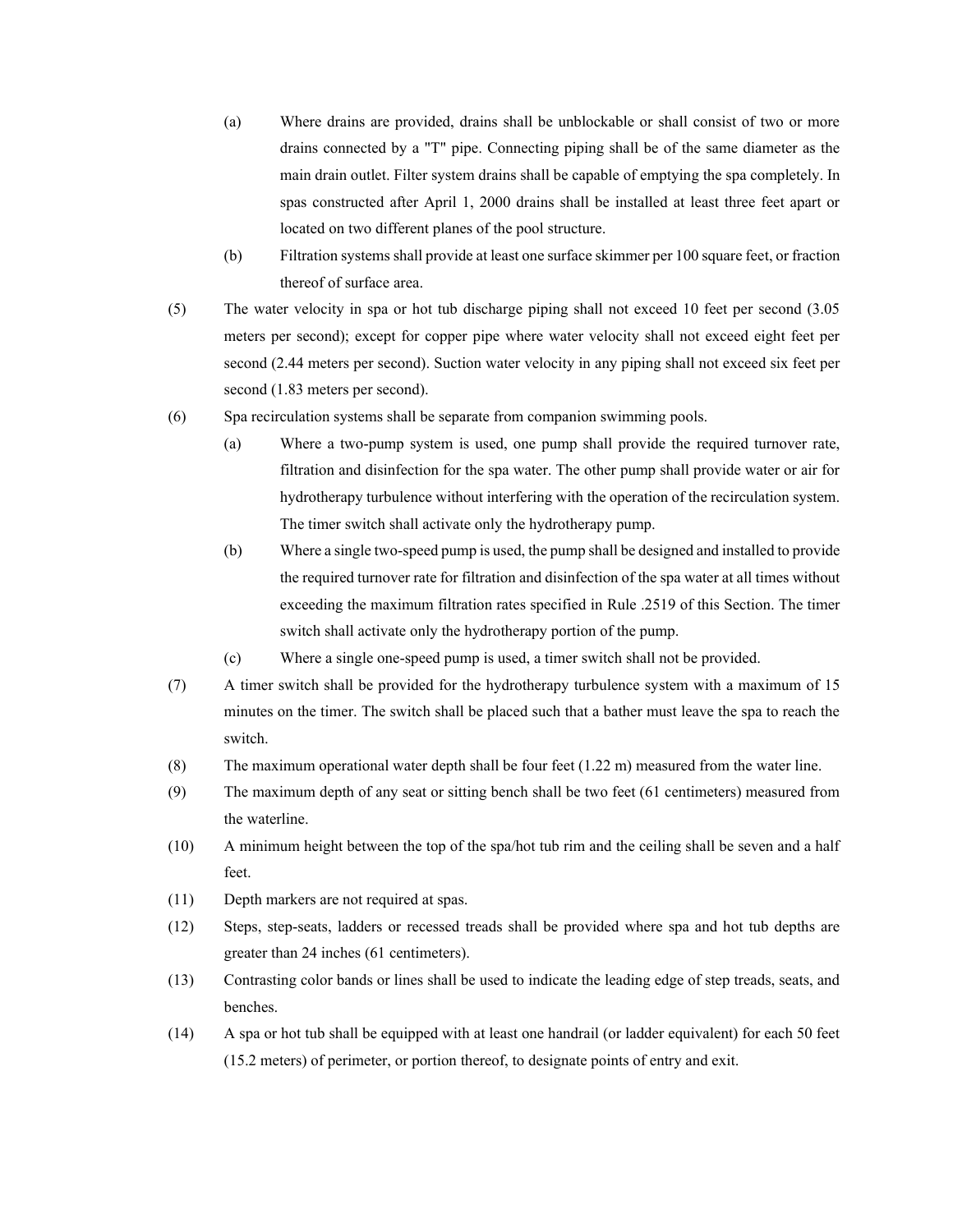(15) Where water temperature exceeds 90 degrees Fahrenheit (32 degrees Celsius), a caution sign shall be mounted adjacent to the entrance to the spa or hot tub. It shall contain the following warnings in letters at least ½ inch in height:

CAUTION:

-Pregnant women; elderly persons, and persons suffering from heart disease, diabetes, or high or low blood pressure should not enter the spa/hot tub without prior medical consultation and permission from their doctor;

-Do not use the spa/hot tub while under the influence of alcohol, tranquilizers, or other drugs that cause drowsiness or that raise or lower blood pressure;

-Do not use alone;

-Unsupervised use by children is prohibited;

-Enter and exit slowly;

-Observe reasonable time limits (that is, 10-15 minutes), then leave the water and cool down before returning for another brief stay;

-Long exposure may result in nausea, dizziness, or fainting;

-Keep all breakable objects out of the area.

- (16) Spas shall meet the emergency telephone and signage requirements for swimming pools in Rule .2530(f).
- (17) A sign shall be posted requiring a shower for each user prior to entering the spa or hot tub and prohibiting oils, body lotion, and minerals in the water.
- (18) Spas are not required to provide the lifesaving equipment described in Rule .2530(a) of this Section.
- (19) In spas less than four feet deep, the slope of the pool wall may exceed 11 degrees from plumb, but shall not exceed 15 degrees from plumb.

*History Note: Authority G.S. 130A-282;*

*Eff. May 1, 1991; Amended Eff. May 1, 2010; January 1, 2006; July 1, 2004; February 1, 2004; April 1, 1999; January 1, 1996; July 1, 1992; Pursuant to G.S. 150B-21.3A, rule is necessary without substantive public interest Eff. July 20, 2019.*

## **15A NCAC 18A .2533 EQUIPMENT ROOM**

(a) All pumps, chemical feeding apparatus and other mechanical and electrical equipment shall be enclosed in a weatherproof structure with a minimum ceiling height of seven feet. The equipment room shall be provided with a door with a permanent lock that must be kept locked when not in use by the pool operator. Filters located outside the equipment room shall be completely enclosed by a fence.

(b) Lighting to allow the operator to read all gauges and control devices shall be provided.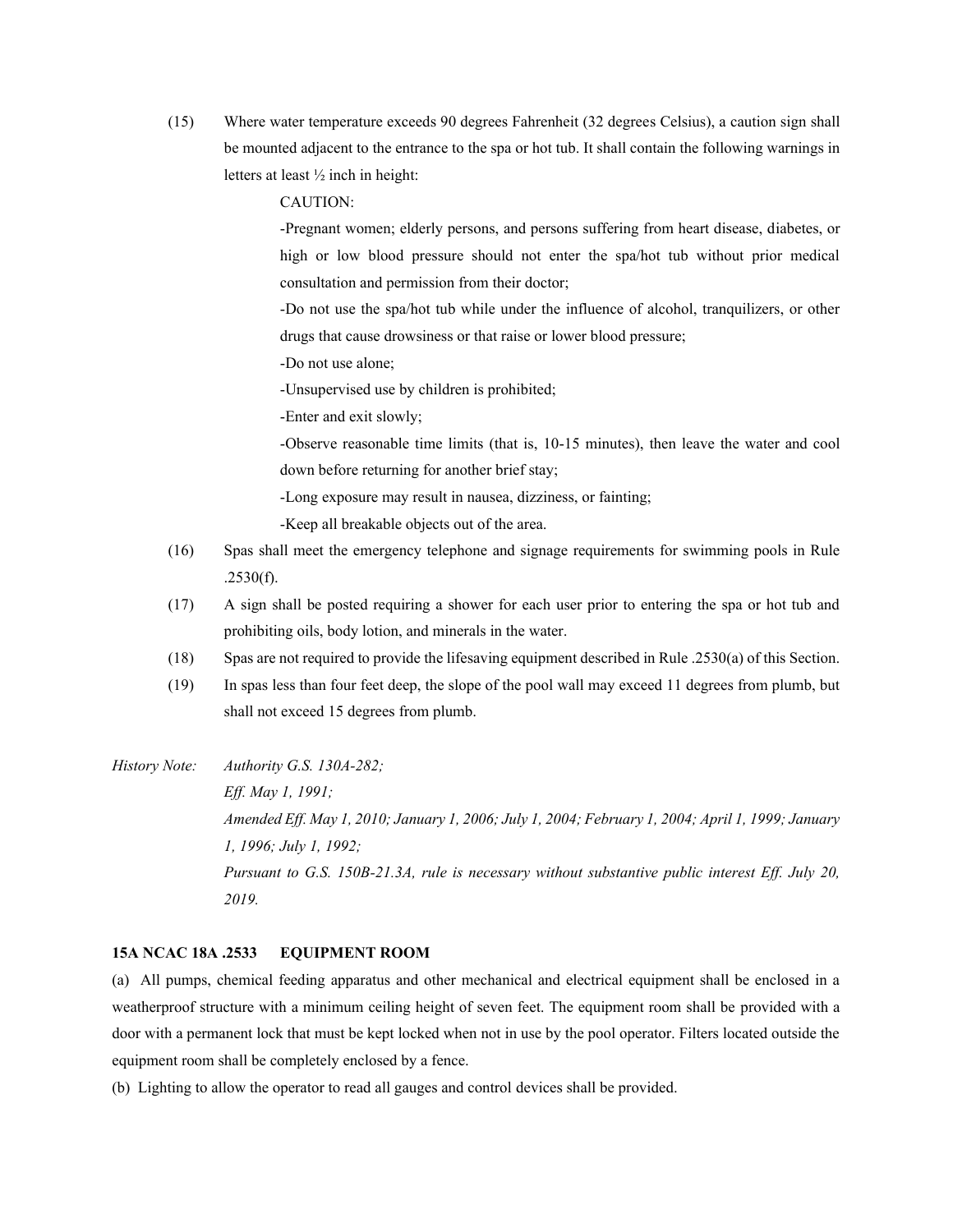(c) Valves and control devices shall be accessible and visible to the pool operator. At least three feet of clear walkway shall be provided to allow access to equipment.

(d) Drainage in and around the equipment room shall preclude the possibility of water entering or accumulating on any interior surface of the enclosure. Equipment room floors shall be sloped not less than  $\frac{1}{4}$  inch per foot toward the drains.

(e) Natural cross draft or continuous forced ventilation is required.

(f) A permanent means of access shall be provided to all equipment rooms.

(g) A hose bib with an approved backflow prevention device shall be provided within 50 feet of the equipment room.

*History Note: Authority G.S. 130A-282; Eff. May 1, 1991; Amended Eff. February 1, 2004; January 1, 1996; Pursuant to G.S. 150B-21.3A, rule is necessary without substantive public interest Eff. July 20, 2019.*

# **15A NCAC 18A .2534 CHEMICAL STORAGE ROOM**

A separate chemical storage room that meets the following criteria shall be provided:

- (1) The chemical storage room shall be in a dry, weatherproof structure with a minimum ceiling height of seven feet.
- (2) For public swimming pools built after May 1, 1996, chemical storage space shall be provided based on a minimum of five square feet for the first 10,000 gallons of pool water plus one additional square foot for each additional 3,000 gallons or portion thereof up to a total area of 100 square feet. Public swimming pools constructed after April 1, 2004 shall provide a separate room for storage of pool chemicals.
- (3) Natural cross draft or continuous forced ventilation is required.
- (4) Provision shall be made for dry storage of all pool chemicals in waterproof containers or above the floor on shelves, pallets or dollies.
- (5) The chemical storage room shall be arranged so that chemicals which can react with other pool chemicals are stored separately and shall be constructed and arranged to permit easy cleanup of chemical spills.
- (6) Lighting shall be provided in chemical storage rooms.

*History Note: Authority G.S. 130A-282; Eff. May 1, 1991; Amended Eff. February 1, 2004; January 1, 1996; Pursuant to G.S. 150B-21.3A, rule is necessary without substantive public interest Eff. July 20, 2019.*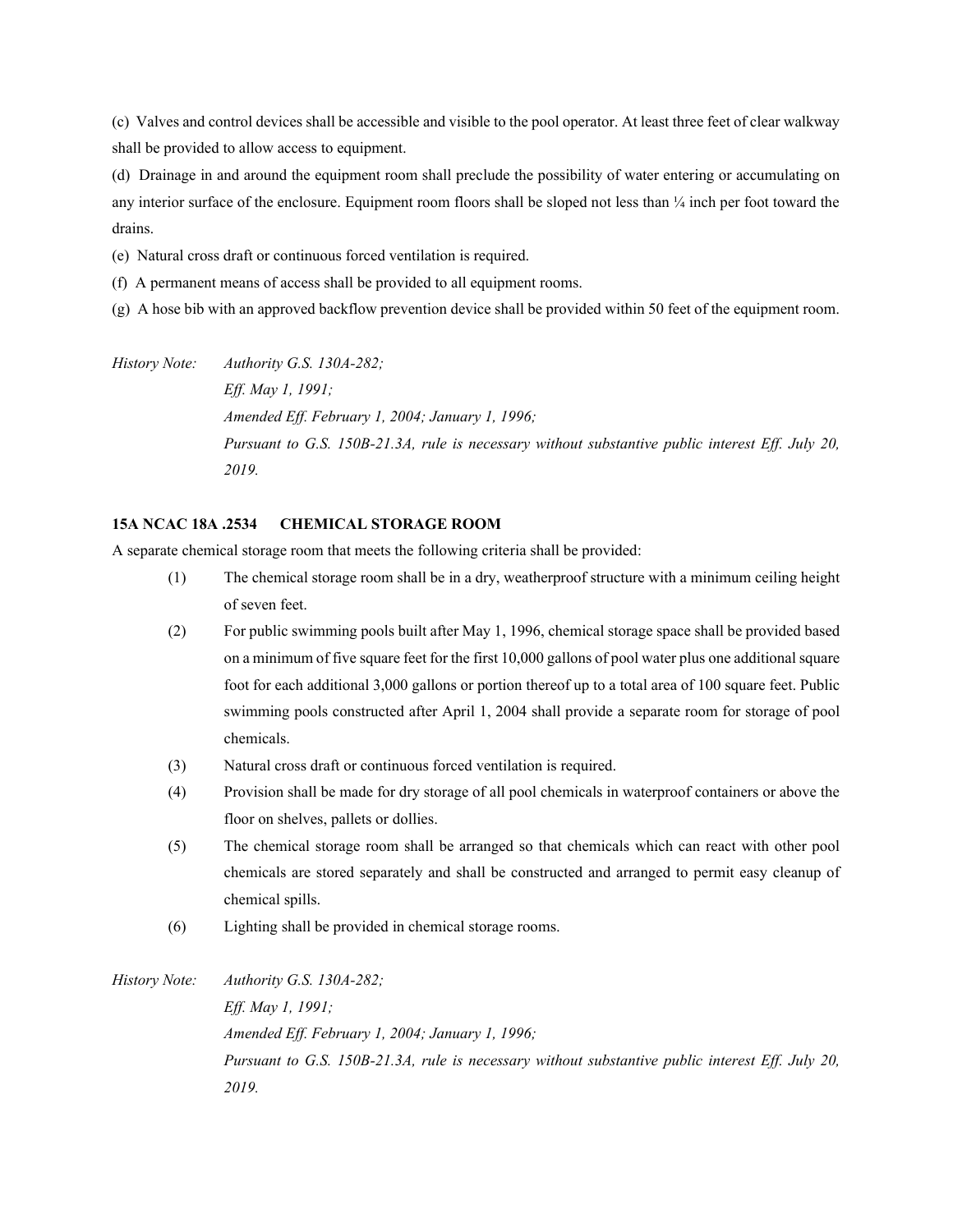#### **15A NCAC 18A .2535 WATER QUALITY STANDARDS**

Whenever a public swimming pool is open for use, water quality shall be maintained in accordance with the following:

- (1) The chemical quality of the water shall be maintained in an alkaline condition at all times with the pH between 7.2 and 7.8.
- (2) The clarity of the water shall be maintained such that the main drain grate is visible from the pool deck at all times.
- (3) Disinfection shall be provided in accordance with manufacturers' instructions for all pools by a chemical or other process that meets the criteria listed as follows:
	- (a) registered with the U.S. Environmental Protection Agency for pool water or potable water;
	- (b) provides a residual effect in the pool water that can be measured by portable field test equipment;
	- (c) will not impart any immediate or cumulative adverse physiological effects to pool bathers when used as directed;
	- (d) will not produce any safety hazard when stored or used as directed;
	- (e) will not damage pool components or equipment; and
	- (f) will demonstrate reduction of total coliform and fecal coliform to a level at least equivalent to free chlorine at a level of one part per million in the same body of water.
- (4) When chlorine is used as the disinfectant, a free chlorine residual of at least one part per million (ppm) shall be maintained throughout the pool whenever it is open or in use. Pools that use chlorine as the disinfectant must be stabilized with cyanuric acid except at indoor pools or where it can be shown that cyanuric acid is not necessary to maintain a stable free chlorine residual. The cyanuric acid level shall not exceed 100 parts per million.
- (5) When bromine or compounds of bromine are used as the disinfectant, a free bromine residual of at least two parts per million, shall be maintained throughout the pool whenever it is open or in use.
- (6) When chlorine or bromine are used as the disinfectant, automatic chemical feeders shall be used. Automatic chlorine or bromine feeders shall be manufactured and installed in accordance with NSF/ANSI Standard number 50. Automatic chlorine and bromine feeder pumps shall be automatically prevented from operating when the circulation pump is not in operation.
- (7) When biguanide is used as the disinfectant, a residual of 30 to 50 parts per million shall be maintained throughout the pool whenever it is open or in use.
- (8) When silver/copper ion systems are used, the copper concentration in the pool water shall not exceed one part per million and a chlorine residual must be maintained in accordance with Item (4) of this Rule.
- (9) The use of chlorine in its elemental (gaseous) form for disinfection of public swimming pools is prohibited.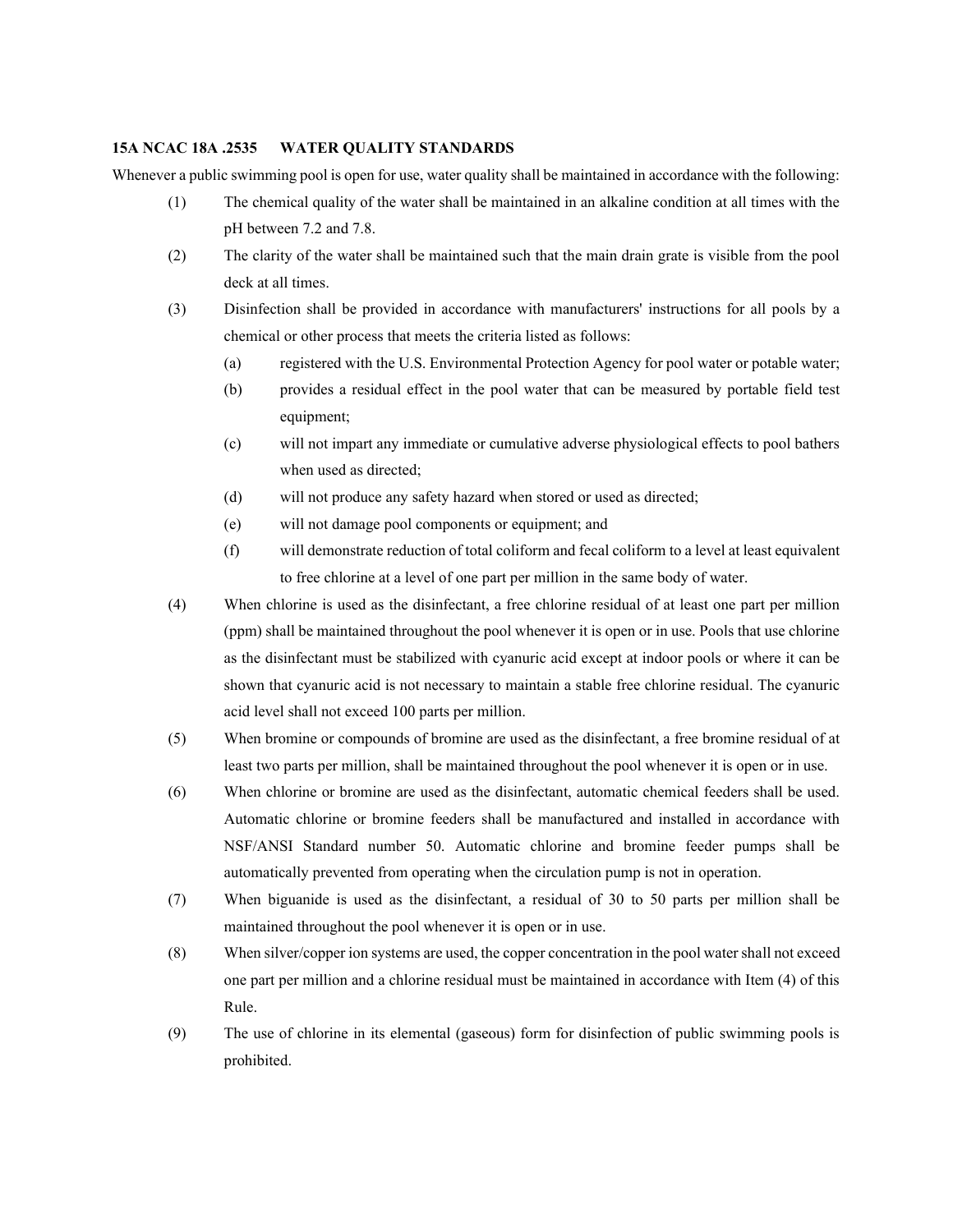- (10) Test kits or equipment capable of measuring disinfectant level, pH, and total alkalinity must be maintained at all public swimming pools. Pools using cyanuric acid or chlorinated isocyanurates must have a test kit capable of measuring cyanuric acid levels.
- (11) The pool operator shall inspect the pool at least daily and maintain written records of the operating conditions of each pool. Records shall be maintained at the pool site for a period of not less than six months. Records shall include the following:
	- (a) daily recording of the disinfectant residual in the pool;
	- (b) daily recording of pool water pH;
	- (c) daily recording of water temperature in heated pools; recording of activities pertaining to pool water maintenance including chemical additions and filter backwash cycles;
	- (d) weekly recording of total alkalinity and cyanuric acid levels; and
	- (e) daily recording of pool drain cover/grate inspection.
- (12) Water temperature in heated swimming pools shall not exceed 90 degrees Fahrenheit (32 degrees Celsius) and in heated spas shall not exceed 104 degrees Fahrenheit (40 degrees Celsius).
- (13) The pool operator shall take the following steps to manage fecal and vomitus accidents:
	- (a) Direct everyone to leave all pools into which water containing the feces or vomit is circulated and do not allow anyone to enter the  $pool(s)$  until decontamination is completed;
	- (b) Remove as much of the feces or vomit as possible using a net or scoop and dispose of it in a sewage treatment and disposal system;
	- (c) Raise the free available chlorine concentration to two ppm at a pH of 7.2 to 7.5 and test to assure the chlorine concentration is mixed throughout the pool; and
	- (d) For accidents involving formed stools or vomit, maintain the free available chlorine concentration at two ppm for at least 25 minutes or at three ppm for at least 19 minutes before reopening the pool. For accidents involving liquid stools increase the free chlorine residual and closure time to reach a CT inactivation value of 15,300 then backwash the pool filter before reopening the pool. CT refers to concentration (C) of free available chlorine in parts per million multiplied by time (T) in minutes.
- *History Note: Authority G.S. 130A-282; Eff. May 1, 1991; Amended Eff. May 1, 2010; February 1, 2004; April 1, 1999; January 1, 1996; July 1, 1992; Pursuant to G.S. 150B-21.3A, rule is necessary without substantive public interest Eff. July 20, 2019.*

## **15A NCAC 18A .2536 REVOCATION OF PERMITS**

The Department may suspend or revoke permits in accordance with G.S. 130A-23.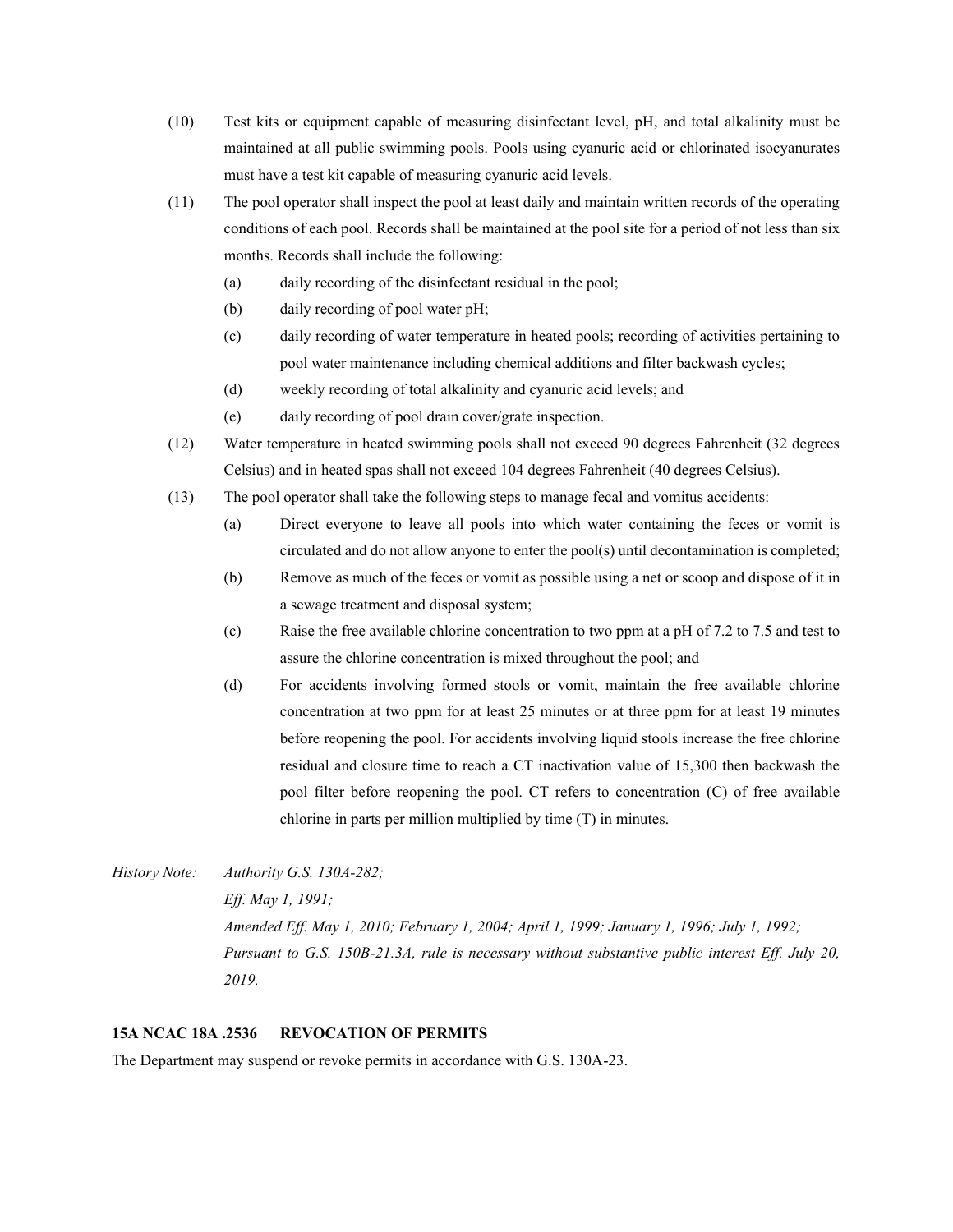*History Note: Authority G.S. 130A-282; Eff. May 1, 1991; Pursuant to G.S. 150B-21.3A, rule is necessary without substantive public interest Eff. July 20, 2019.*

# **15A NCAC 18A .2537 MAINTENANCE AND OPERATION**

(a) All public swimming pools constructed or remodeled on or after May 1, 1991 shall be maintained and operated in accordance with the Rules of this Section.

(b) On or after May 1, 1993 all public swimming pools including those constructed prior to May 1, 1991 shall be maintained and operated in accordance with the following:

- (1) All safety provisions of Rule .2530 of this Section shall be met.
- (2) Decks shall be structurally sound and shall be maintained free of trip hazards or offsets greater than one-half inch resulting from deterioration or changes from the original deck profile.
- (3) There shall be no loose coping.
- (4) Artificial lighting shall be provided for all pools used when natural lighting is not sufficient to make all parts of the pool and pool area clearly visible.
- (5) Swimming pools shall be protected by a fence, wall, building, or other enclosure, or any combination thereof, that completely encloses the swimming pool area. All gates and doors shall be equipped with self-closing and positive self-latching closure mechanisms. Existing waterslide flumes and other appurtenances are not required to be located inside the fence.
- (6) Depth and safety markings shall be provided as required in Rule .2523 of this Section
- (7) Drain covers shall be in good condition and securely attached.
- (8) Damaged face plates or fittings shall be repaired or replaced.
- (9) Underwater light niches shall be maintained or covered so as not to present a potential hazard to bathers.
- (10) Diving equipment and pool slides including stairs and railing shall be maintained in good working order.
- (11) A timer switch that allows no more than 15 minutes of operation without manual resetting shall be used to control air blowers and hydrotherapy pumps on heated spas.
- (12) All breaks in grade of the pool bottom including the leading edges of stair treads and seats and the tops of breakpoints where the slope of the bottom changes at a depth of five feet (15m) or less shall be marked with a contrasting color band by May 1, 2000. Contrasting color bands are not required where a registered engineer, registered architect or licensed swimming pool contractor certifies in writing that structural weakness or materials of construction prevent the installation of permanent markings.
- (13) All heated spas shall post a caution sign as specified in Rule .2532 of this Section.
- (14) Pool maintenance shall include removal of debris from the water surface and bottom of the pool.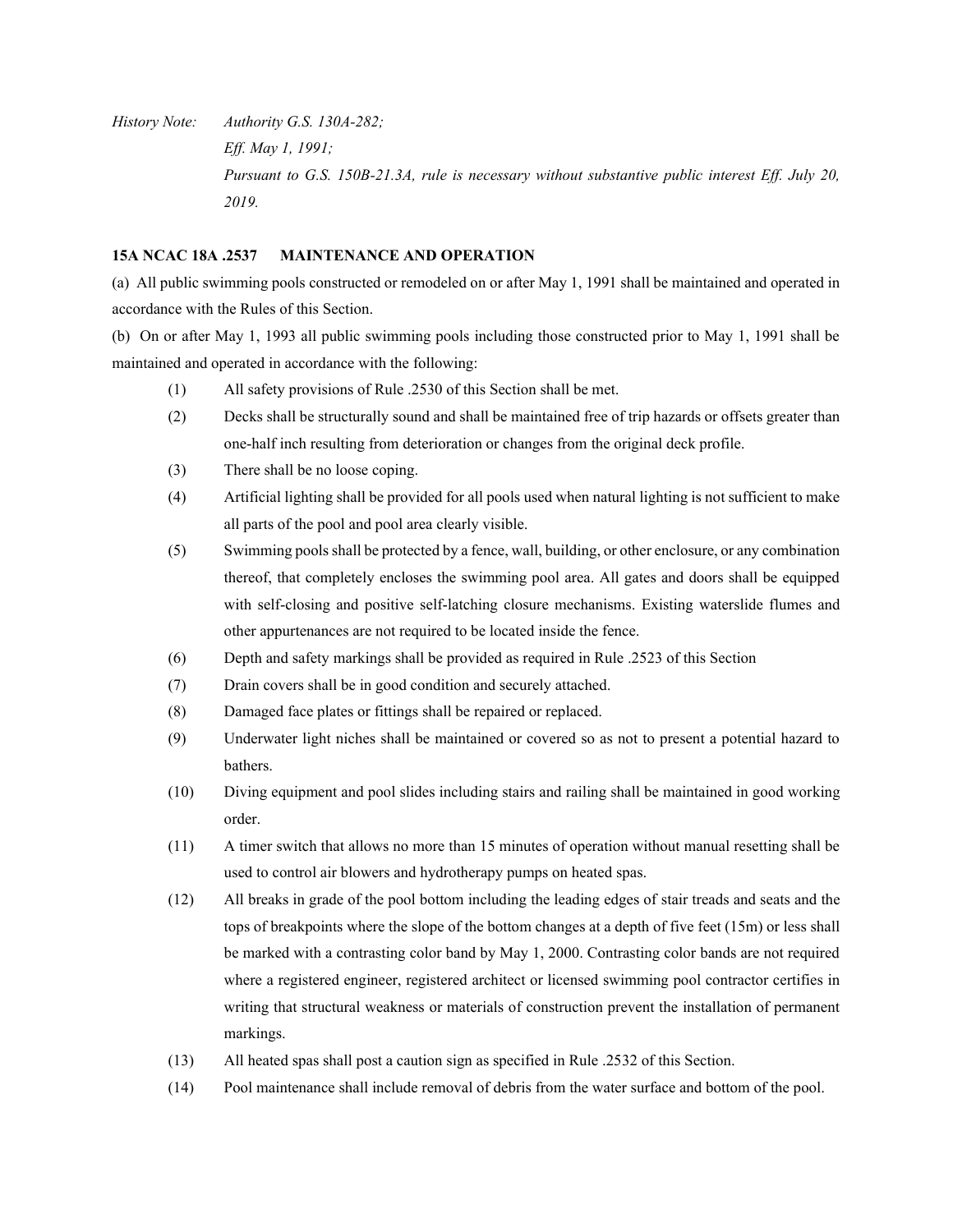- (15) All pool chemicals shall be stored in a clean, dry, well ventilated area and shall be organized so as to prevent chemicals from reacting.
- (16) No submersible pumps or mechanical pool cleaning equipment shall be placed or used in the pool while bathers are in the pool.

(c) The owner of a public swimming pool shall provide for the operation of the pool by a person or persons who shall be responsible to the owner for operation, maintenance, pool safety and record keeping. The pool owner shall maintain documentation that the person responsible for operating the pool has been trained on pool equipment operation, disease and injury prevention, pool water chemistry and regulatory requirements for public swimming pools. A pool and spa operator certificate issued by the National Swimming Pool Foundation or other organization that provides training on those subjects shall be accepted as meeting this requirement.

*History Note: Authority G.S. 130A-282; Eff. July 1, 1992; Temporary Amendment Eff. May 11, 1993 for a period of 180 days or until the permanent rule becomes effective, whichever is sooner. The Codifier of Rules determined that the agency's findings of need did not meet the criteria listed in GS 150B-21.1(a); Temporary Amendment Eff. May 1, 1993 for a period of 180 days or until the permanent rule becomes effective, whichever is sooner; Amended Eff. February 1, 2004; April 1, 1999; January 1, 1996; October 1, 1993; May 1, 1993; Pursuant to G.S. 150B-21.3A, rule is necessary without substantive public interest Eff. July 20, 2019.*

## **15A NCAC 18A .2538 FILL AND DRAW POOLS**

Fill and draw pools are prohibited. Provisions shall be made for filtration and recirculation of water in all public swimming pools, wading pools, and spas.

*History Note: Authority G.S. 130A-282; Eff. May 1, 1993; Pursuant to G.S. 150B-21.3A, rule is necessary without substantive public interest Eff. July 20, 2019.*

# **15A NCAC 18A .2539 SUCTION HAZARD REDUCTION**

(a) At all public wading pools that use a single main drain for circulation of water, signs shall be posted stating, "WARNING: To prevent serious injury do not allow children in wading pool if drain cover is broken or missing." Signs shall be in letters at least one-half inch in height and shall be posted where they are visible to people entering the wading pool.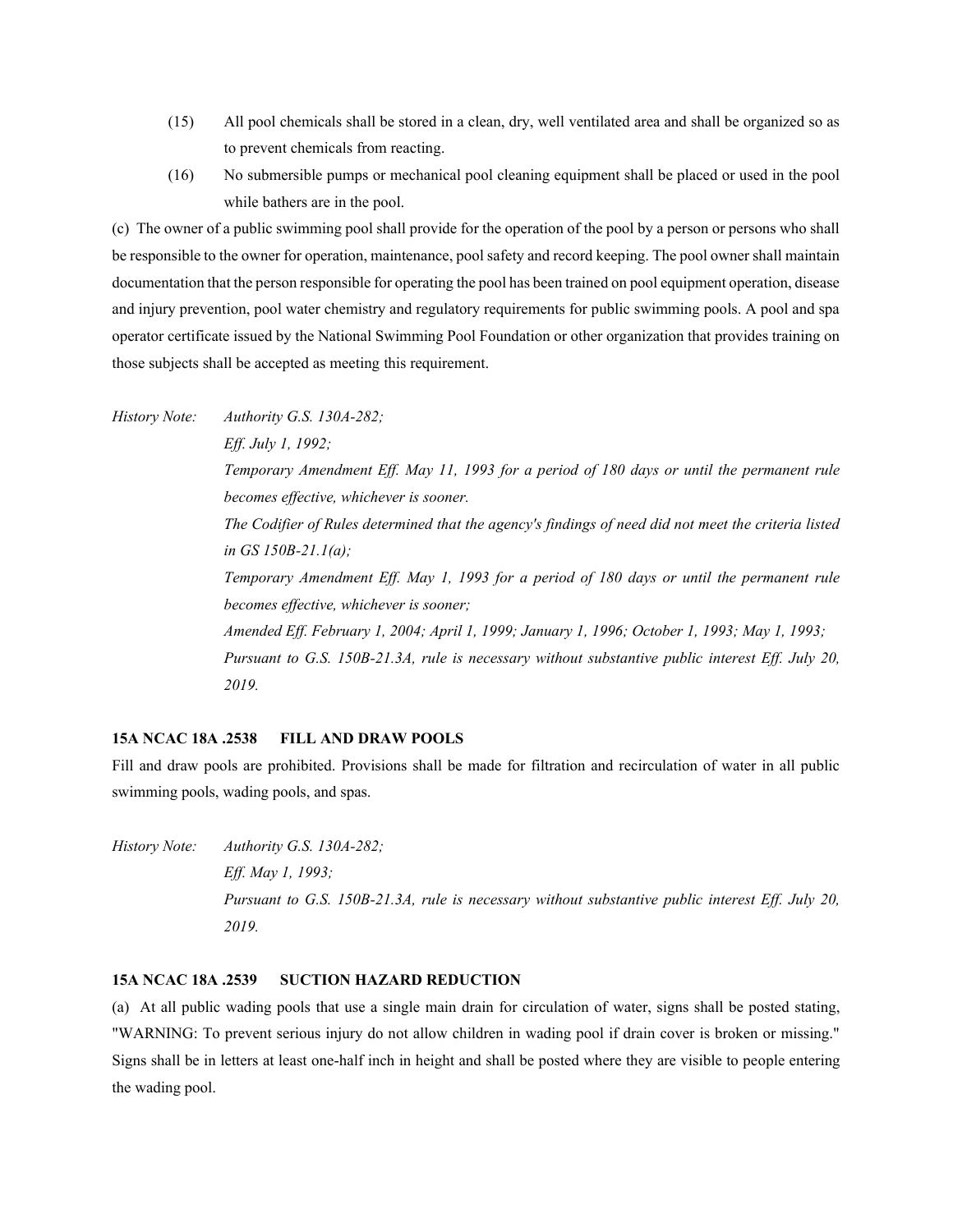(b) All submerged suction outlets other than vacuum ports shall be protected by anti-entrapment cover/grates in compliance with ASME/ANSI A112.19.8-2007 Suction Fittings for Use in Swimming Pools, Wading Pools, Spas, and Hot Tubs. All submerged suction fittings shall be installed in accordance with the manufacturer's instructions. Pumping systems that have a single main drain or single submerged suction outlet other than an unblockable drain, or which have multiple outlets separated by less than three feet measured at the centers of the cover grates shall have one or more secondary methods of preventing bather entrapment. Secondary methods of preventing bather entrapment include:

- (1) Safety vacuum release system which ceases operation of the pump, reverses the circulation flow, or otherwise provides a vacuum release at the suction outlet when a blockage has been detected, that has been tested by a third party and found to conform to ASME/ANSI standard A112.19.17 which is incorporated by reference including any subsequent amendments or editions. Copies may be obtained from ASME, P.O. Box 2300, Fairfield, NJ 07007-2300 at a cost of forty-five dollars (\$45.00);
- (2) A suction-limiting vent system with a tamper-resistant atmospheric opening;
- (3) A gravity drainage system that utilizes a collector tank;
- (4) An automatic pump shut-off system;
- (5) Drain disablement; or
- (6) Any other system determined by the U.S. Consumer Product Safety Commission to be equally effective as, or better than the systems in Subparagraphs (1) through (5) of this Paragraph.

(c) Prior to issuance of operation permits, owners of all public swimming pools shall provide documentation to the Department to verify suction outlet safety compliance. This documentation shall include:

- (1) Documentation of the maximum possible flow rate for each pump suction system. This shall be the maximum pump flow shown on the manufacturer's pump performance curve except where flow reductions are justified with total dynamic head measurements or calculations; and
- (2) Documentation that cover/grates meeting ASME/ANSI A112.19.8-2007 are installed in compliance with the standard and manufacturer's instructions. This includes documentation that each cover/grate on a single or double-drain pump suction system is rated to meet or exceed the maximum pump system flow and that cover/grates on a pump suction system with three or more suction outlets are together rated to always meet or exceed the maximum pump system flow with one drain completely blocked; and
- (3) Documentation that drain sumps meet the dimensional requirements specified in the cover/grate manufacturer's installation instructions.

(d) Operators of all public swimming pools shall inspect pools daily to ensure the drain covers are in good condition and securely attached. Missing, broken, or cracked suction fittings shall be replaced and loose suction fittings shall be reattached before using the pool.

*History Note: Authority G.S. 130A-282;*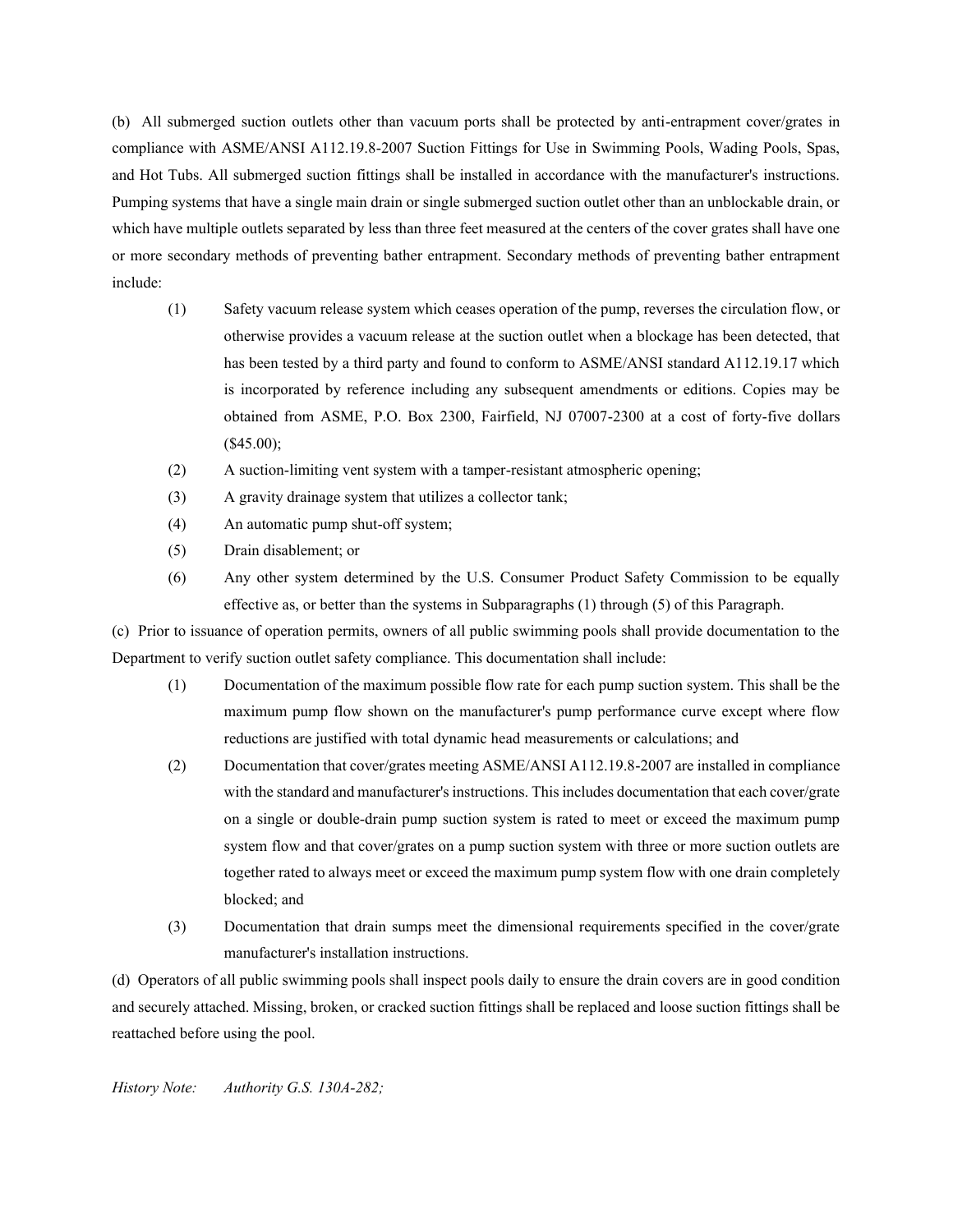*Temporary Adoption Eff. June 1, 1994 for a period of 180 days or until the permanent rule becomes effective, whichever is sooner; Eff. October 1, 1994; Amended Eff. May 1, 2010; January 1, 2006; February 1, 2004; April 1, 1999; Pursuant to G.S. 150B-21.3A, rule is necessary without substantive public interest Eff. July 20, 2019.*

# **15A NCAC 18A .2540 REPORTING OF INJURY OR ILLNESS**

The pool operator shall report any death, serious injury or complaint of illness attributed by a bather to use of a public swimming pool to the local health department within two working days of the incident or complaint. The report to the health department shall include the following:

- (1) Name and telephone number or address of the person injured or making a complaint.
- (2) Date of the incident or onset of illness.
- (3) Description of the type of injury or complaint.
- (4) Name and phone number of the person rendering assistance or first aid.
- (5) The name of any known hospital, rescue squad or physician providing medical assistance.
- (6) Names and phone numbers of available witnesses to the incident.

*History Note: Authority G.S. 130A-282; Eff. January 1, 1996; Pursuant to G.S. 150B-21.3A, rule is necessary without substantive public interest Eff. July 20, 2019.*

# **15A NCAC 18A .2541 FLOW THROUGH POOLS**

Tanks or structures built prior to May 1, 1995 which hold a flowing natural water source for public swimming, diving, wading or recreational use without physical or chemical treatment shall not be required to comply with the rules of this Section.

*History Note: Authority G.S. 130A-282; Eff. January 1, 1996; Pursuant to G.S. 150B-21.3A, rule is necessary without substantive public interest Eff. July 20, 2019.*

## **15A NCAC 18A .2542 IN POOL EXERCISE EQUIPMENT**

(a) Exercise equipment such as steps, weights, or floats used in a public swimming pool shall be designed and constructed so as not to pose a threat to water quality or bather safety and shall be removed from the pool after each use.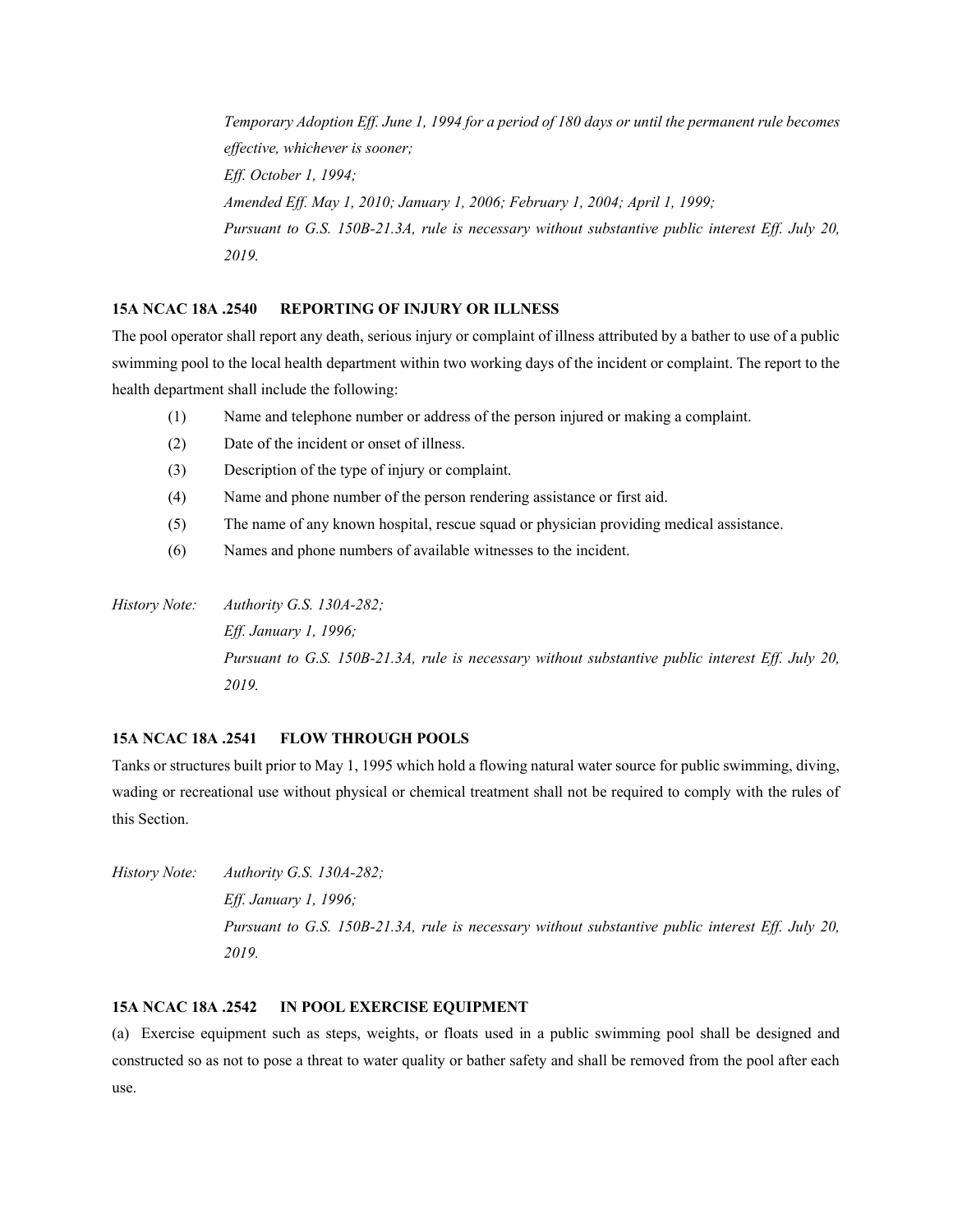(b) Where in-pool exercise equipment such as underwater treadmills remain in a swimming pool when not in use, the following conditions shall be met:

- (1) The swimming pool shall be restricted to use only by adults or a lifeguard shall be on duty at all times when children are allowed in the pool.
- (2) Exercise equipment shall meet Underwriters' Laboratories Standard Number 1647 for exercise equipment as verified in writing by an independent third party testing laboratory.
- (3) The position of underwater equipment shall be marked with colored floats attached by a 3/4 inch diameter rope or other movable barrier that surrounds the equipment with a visible perimeter designed so as not to entangle or otherwise threaten bather safety.
- (4) Equipment shall be verified by the manufacturer to be designed for use in a public swimming pool and to be free of grease or oil that might negatively impact pool water quality.
- (5) Any cords or hoses attached to underwater exercise equipment shall not pose a threat of bather entanglement. Cords or hoses which cross a pool deck shall be covered or shielded to prevent tripping. Covers that protrude more than one-half inch from the deck surface shall be sloped at an angle of no more than  $30^{\circ}$  from the horizontal deck surface.
- *History Note: Authority G.S. 130A-282; Eff. January 1, 1996; Amended Eff. February 1, 2004; Pursuant to G.S. 150B-21.3A, rule is necessary without substantive public interest Eff. July 20, 2019.*

## **15A NCAC 18A .2543 WATER RECREATION ATTRACTIONS**

(a) Upon written request and approval by the Department, water recreation attractions including water slides, wave pools, rapid rides, lazy rivers, artificial swimming lagoons, and other similar features may deviate from the requirements of this Section with respect to pool profile, depth, freeboard, flow dynamics and surface skimming systems. The Department shall approve the request upon a showing that such deviation performs in a manner equally to or more protective of public health than the requirements of this Section based upon design plans and technical specifications by the designing engineer or equipment manufacturer. Water recreation attractions shall meet all other requirements of this Section.

(b) Water slide landing pools with a capacity of less than 60,000 gallons shall have a circulation and filtration system capable of turning over the entire pool capacity every two hours. Where automatic chemical controllers are used the turnover time shall be no more than three hours. Landing pool dimensions shall be consistent with the slide manufacturer's recommendation.

(c) When waterfalls are incorporated in water recreation attractions, they shall be constructed with no handholds or footholds to a height of four feet to discourage climbing.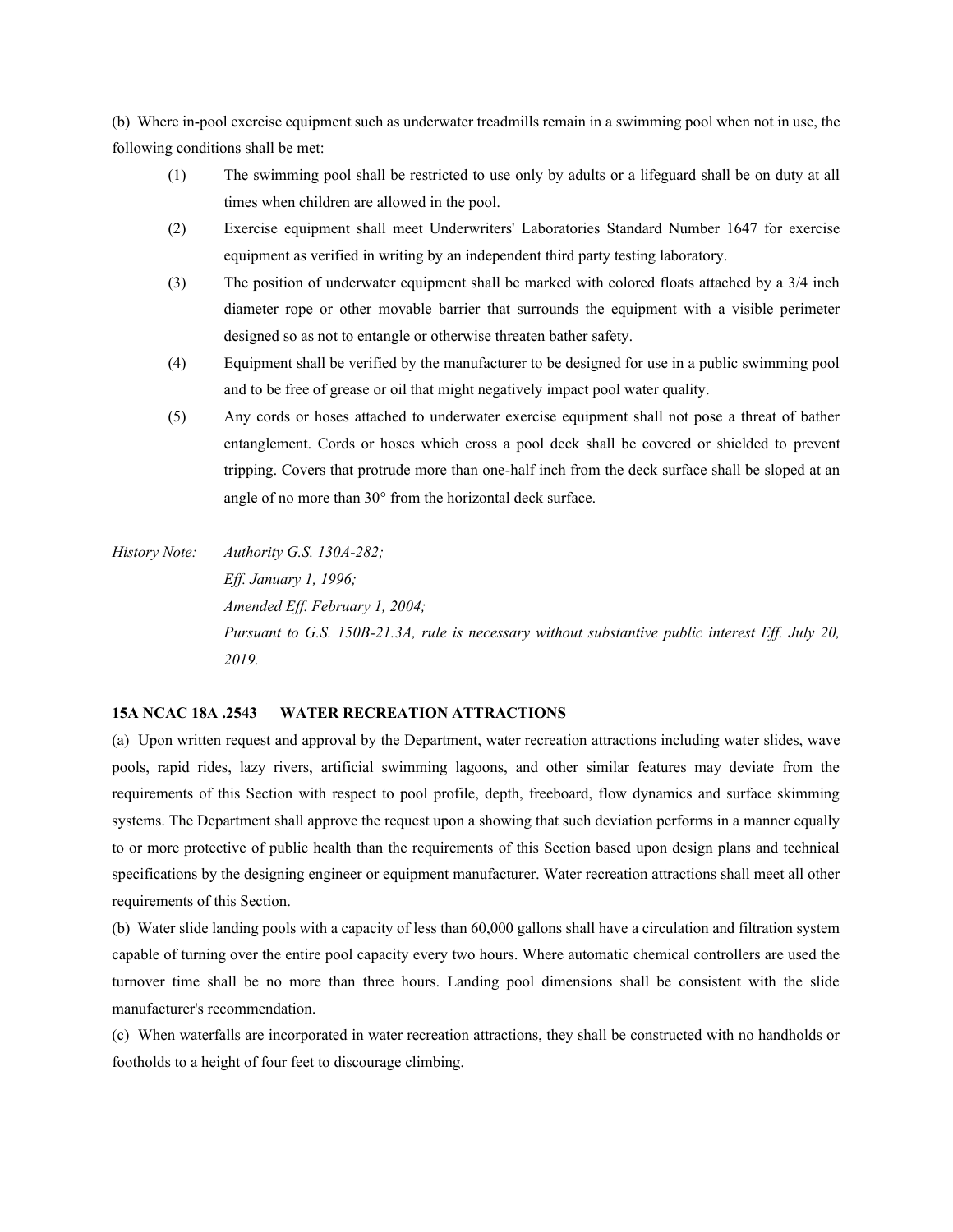(d) Interactive play attractions shall be constructed and operated in accordance with the rules of this Section and shall comply with the following:

- (1) The recirculation system shall contain a water capacity equal to at least three minutes of maximum flow of all feature pumps and filter circulation pumps combined and shall not be less than 1,000 gallons. Where the water capacity exceeds 10,000 gallons, the minimum capacity shall be based on the lesser of three minutes of maximum feature flow or 7.5 gallons per square foot of splash zone watershed drained to the surge container.
- (2) Access shall be provided to the surge water container.
- (3) A filter circulation system shall be provided and shall be separate from the feature pump system except that both systems can draw water from a common drain pipe if the drain and pipe are sized to handle the flow of all pumps without exceeding the flow velocities specified in Rule .2518 of this Section.
- (4) The filter circulation system shall draw water from the surge container through a variable height surface skimmer and a bottom drain located no more than 6 inches from the bottom of the container.
- (5) The filter circulation system shall filter and return the entire water capacity in no more than 30 minutes and shall operate 24 hours a day.
- (6) Automatic chemical controllers shall be provided to monitor and adjust the disinfectant residual and pH of the water contained in the system.
- (7) The disinfectant residual in interactive play attractions shall be maintained at a level of at least two parts per million of free chlorine. Chlorine feeders shall be capable of producing 12 parts per million of free chlorine in the filter circulation piping.
- (8) Valves shall be provided to control water flow to the features in accordance with the manufacturers' specifications.
- (9) Splash zones shall be sloped to drains sized and located to remove all feature water to the surge tank without water accumulating on the surface.
- (10) Deck or walkway space is not required outside the splash zone.
- (11) Dressing and sanitary facilities shall not be required.
- (12) Interactive play features shall not be required to have a fence except the wading pool fence requirements shall apply to interactive play features located inside a swimming pool enclosure.
- (13) The safety provisions of Rule .2530 of this Section shall not apply except a sign shall be posted prohibiting pets and glass containers.
- (14) Interactive play attractions built prior to April 1, 2004, that do not comply with these design and construction requirements shall be permitted to operate as built if no water quality or safety violations occur under Rules .2535 and .2537 of this Section.
- (e) Training pools shall meet the requirements for swimming pools with the following exceptions:
	- (1) Training pools shall be equipped with a filter circulation system that filters and returns the entire pool capacity in no more than two hours.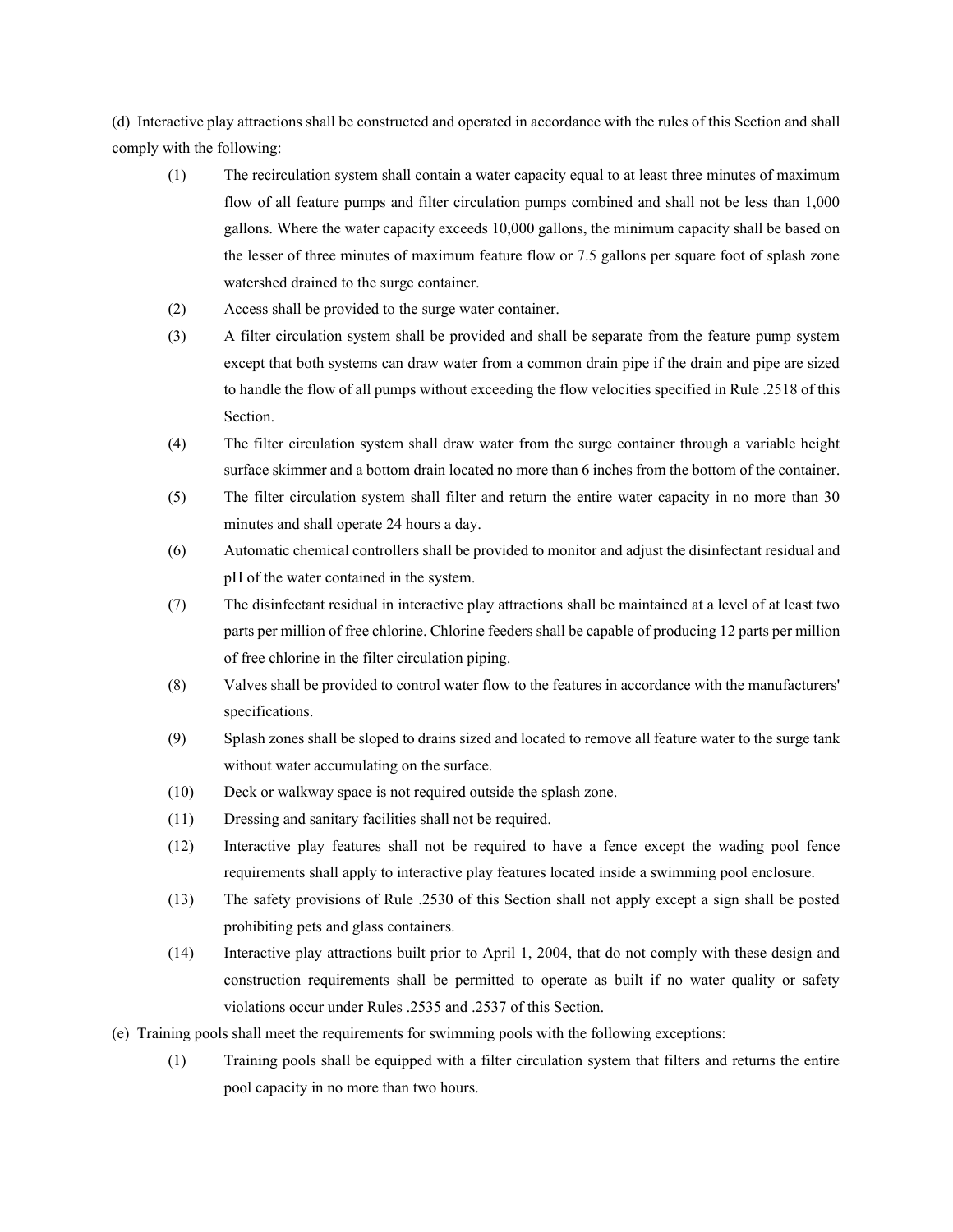(2) The free chlorine residual in training pools shall be maintained at no less than two parts per million. (f) Artificial swimming lagoons shall meet the requirements for public swimming pools except as specified in this Rule:

- (1) Pool shells shall not be required. Liners shall meet the requirements of Rule .2514 of this Section.
- (2) Underwater components of the artificial swimming lagoon or float lines with openings greater than one-half inch shall not be allowed in swimming zones.
- (3) All swimming zone float rope components shall be a color contrasting with the pool liner. Artificial swimming lagoons are not required to meet the float rope location requirements of Rule .2523(e) of this Section regarding breakpoint and slope. A contrasting color band shall not be required on the liner under the rope.
- (4) Each swimming zone and water feature shall meet water quality standards as required in Rule .2535 of this Section. If the water quality of a swimming zone or water feature does not meet the requirements of Rule .2535 of this Section, the operator shall close the swimming zone or water feature and post a sign at the entrance of the swimming zone with legible letters of at least four inches (10 cm) in height stating "ATTENTION: THE SWIMMING ZONE IS CLOSED. SWIMMING IN THIS AREA IS NOT PERMITTED AT THIS TIME." The swimming zone or water feature shall remain closed until the water quality in the swimming zone or water feature complies with the requirements of Rule .2535 of this Section.
- (5) All non-swimming zones shall be maintained so the bottom of the lagoon is visible in all areas.
- (6) A sign shall be posted at all entrances to the artificial swimming lagoon with legible letters of at least four inches (10 cm) in height stating "NOTICE – NO SWIMMING ALLOWED OUTSIDE OF DESIGNATED SWIMMING ZONES."
- (7) Signage shall be posted indicating swimming zones.
- (8) Depth markings and no diving markers shall be provided on decks in swimming zones as required in Rule .2523 of this Section. Signs shall be posted at all entrances to swimming zones with legible letters of at least four inches (10cm) in height stating "NO DIVING" and stating the maximum depth of the swimming zone in Arabic numerals and shall include the word "feet" or the symbol "ft" to indicate the unit of measure.
- (9) Decks at zero entry areas located within swimming zones are not required to meet the minimum deck area requirements in Rule .2522 of this Section. Access to swimming zones shall be provided for emergency vehicles and personnel. No decks shall be required in non-swimming zones. The requirements of Rule .2515(g)(1) of this Section shall not apply to swimming zones and Rule  $.2515(g)$  of this Section shall not apply to non-swimming zones.
- (10) Swimming zones shall meet all safety provisions as set out in Rule .2530 of this Section. Where swimming zones are separated by more than 75 feet, each swimming zone shall separately meet all safety provisions. Non-swimming zones are exempt from the requirements in Rule .2530 of this Section.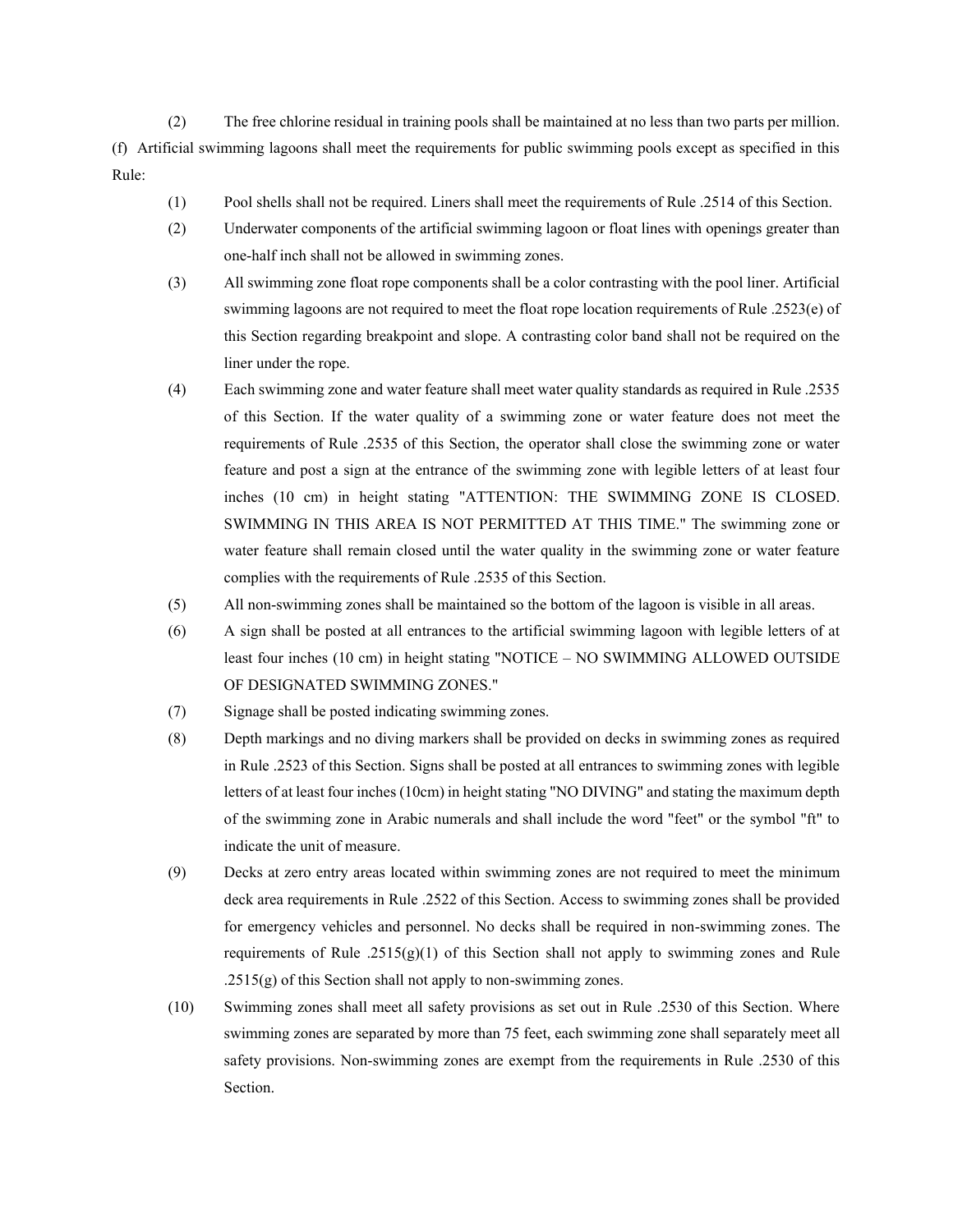- (11) A water treatment system that does not meet the requirements of Rules .2518 and .2519 of this Section shall be approved by the Environmental Health Section of the Department's Division of Public Health when the treatment system performs in a manner equal or superior to the systems described in Rules .2518 and .2519 of this Section in terms of water clarification, disinfection, and removal of debris, and results in a disinfectant residual and pH level as required in Subparagraph (f)(4) of this Rule.
- (12) The requirements of Rule .2529 of this Section and Rule .2526(e)–(h) of this Section shall not apply. Sanitary facility requirements shall comply with the 2018 North Carolina State Building Code: Plumbing Code, which is incorporated by reference, including any subsequent amendments or editions and available free of charge at: https://codes.iccsafe.org/content/NCPC2018.
- (13) Bacteriological samples shall be collected by the operator in non-swimming zones and tested weekly. One sample shall be collected for every 250 feet of shoreline, with no more than 300 feet and no less than 25 feet between any two sampling locations. The samples shall be collected at least one foot below the surface, in at least three feet of water. The samples shall be analyzed by a laboratory accredited by the North Carolina Drinking Water Laboratory Certification Program, the North Carolina Wastewater/Groundwater Laboratory Certification Program, or the National Environmental Laboratory Accreditation Program. The test results shall be maintained as part of the records required in Rule .2535(11) of this Section.
- (14) When the result of any test required by Subparagraph (f)(13) of this Rule exceeds the standards in Rule .3402(a) of this Subchapter, the operator shall:
	- (A) notify the local health department that permitted the artificial swimming lagoon and resample the water within 24 hours of receipt of the result from the laboratory; and
	- (B) close all non-swimming zones and post a sign at all non-swimming zone entrances with legible letters of at least four inches (10 cm) in height stating "ATTENTION: ALL NON-SWIMMING ZONES ARE CLOSED. RECREATIONAL ACTIVITIES IN THIS AREA ARE NOT PERMITTED AT THIS TIME." This sign shall remain posted until resampling determines that bacterial levels do not exceed the standards in Rule .3402(a) of this Subchapter.
- (15) Non-swimming zones shall not be required to comply with the lighting requirements of Rule .2524 of this Section. When night swimming is allowed, the operator shall provide lighting in swimming zones as required for public swimming pools.
- (16) The requirements of Rule .2537(b)(16) of this Section shall not apply. Submersible pumps or mechanical pool cleaning equipment shall not be used in swimming zones or within 25 feet of swimming zones when a swimming zone is open to bathers. If submersible pumps or mechanical pool cleaning equipment are used in non-swimming zones when a non-swimming zone is open to users, the following conditions shall apply: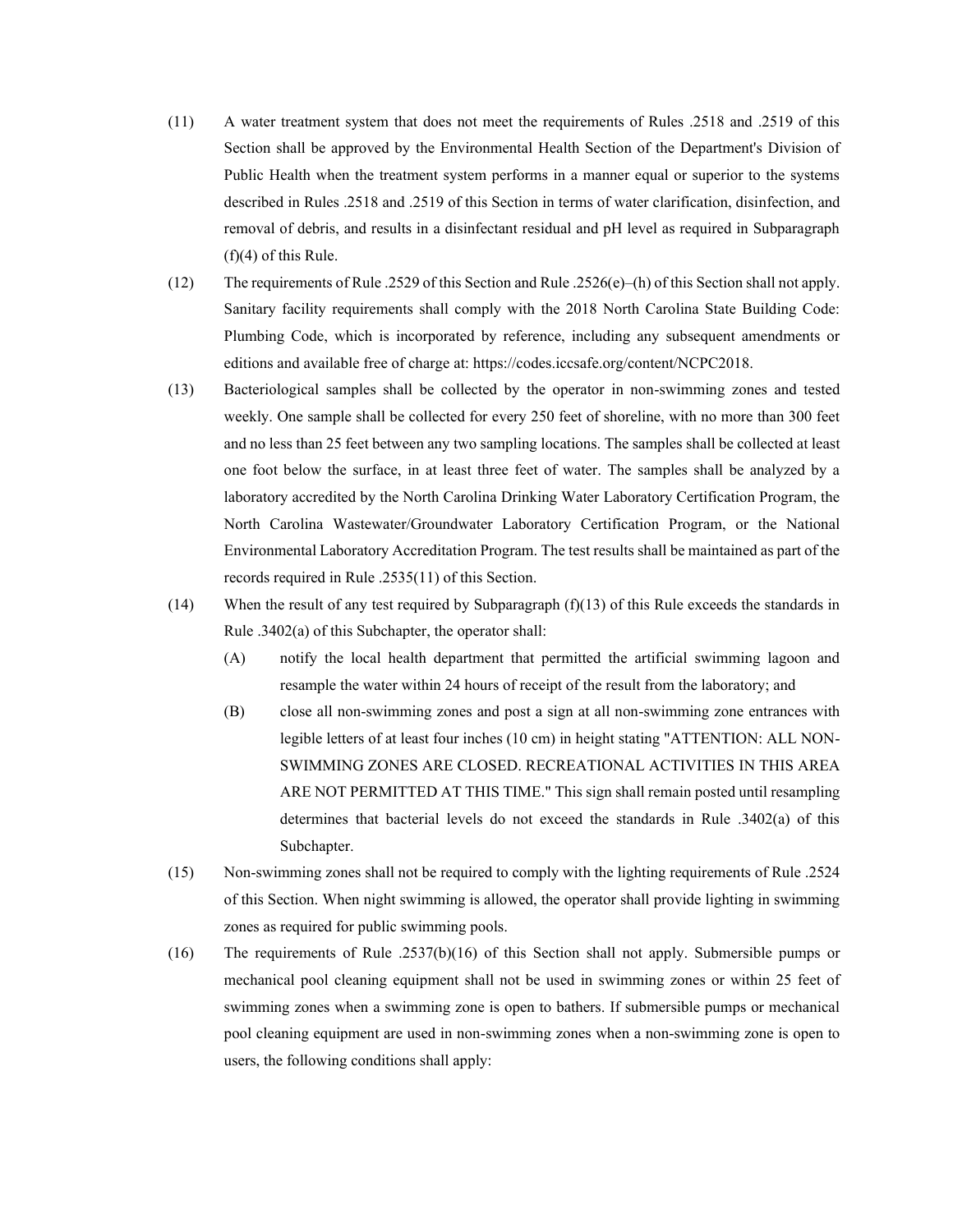- (A) A registered design professional shall provide design plans or technical specifications that demonstrate that any underwater suction outlets perform in a manner that is equally protective or more protective than the Pool and Hot Tub Alliance's ANSI/APSP/ICC-7 2013 Standard for Suction Entrapment Avoidance in Swimming Pools, which is incorporated by reference, including any subsequent amendments or editions, and available for a fee of one hundred sixty-five dollars (\$165.00) at https://www.apsp.org/store1; and
- (B) All floating components of submersible pumps or mechanical pool cleaning equipment shall be labeled with a sign above the water line with legible letters of at least four inches (10 cm) in a contrasting color stating: "DANGER: MECHANICAL EQUIPMENT IN USE. STAY BACK 25 FEET."
- (17) The requirements of Rules .2521 and .2516(f)(1) of this Section shall not apply to non-swimming zones.

*History Note: Authority G.S. 130A-280; 130A-282; S.L. 2011-39; S.L. 2019-88; Eff. April 1, 1999; Amended Eff. March 1, 2004; Pursuant to G.S. 150B-21.3A, rule is necessary without substantive public interest Eff. July 20, 2019; Temporary Amendment Eff. December 3, 2019; Amended Eff. October 1, 2020.*

# **15A NCAC 18A .2544 SPECIAL PURPOSE AND THERAPY POOLS**

(a) Special purpose and therapy pools shall comply with the requirements for public swimming pools and spas except as specified in this Rule.

- (b) Float tanks:
	- (1) The requirement in Rule .2522 of this Section for a deck or walkway continuous with the top of the pool wall does not apply to isolation float tanks where a clear floor space of at least eight feet by four feet is provided adjacent to the entrance to the tank.
	- (2) The requirement in Rule .2532 of this Section for the minimum ceiling height of  $7\frac{1}{2}$  feet above the rim of the pool does not preclude use of a canopy of a lower height to enclose an isolation float tank provided the canopy can be opened to allow users a standing entry and exit from the float tank.
	- (3) The minimum lighting requirement in Rule .2524 of this Section does not apply to float tanks provided lighting is available for cleaning and is sufficient to provide visibility for entry and exit from the float tank.
	- (4) The requirements in Rule .2518 of this Section that recirculation pumps operate 24 hours per day do not preclude turning off the pump during float sessions when a sanitizing cycle is provided that filters and disinfects the entire capacity of the float tank system at least twice before every user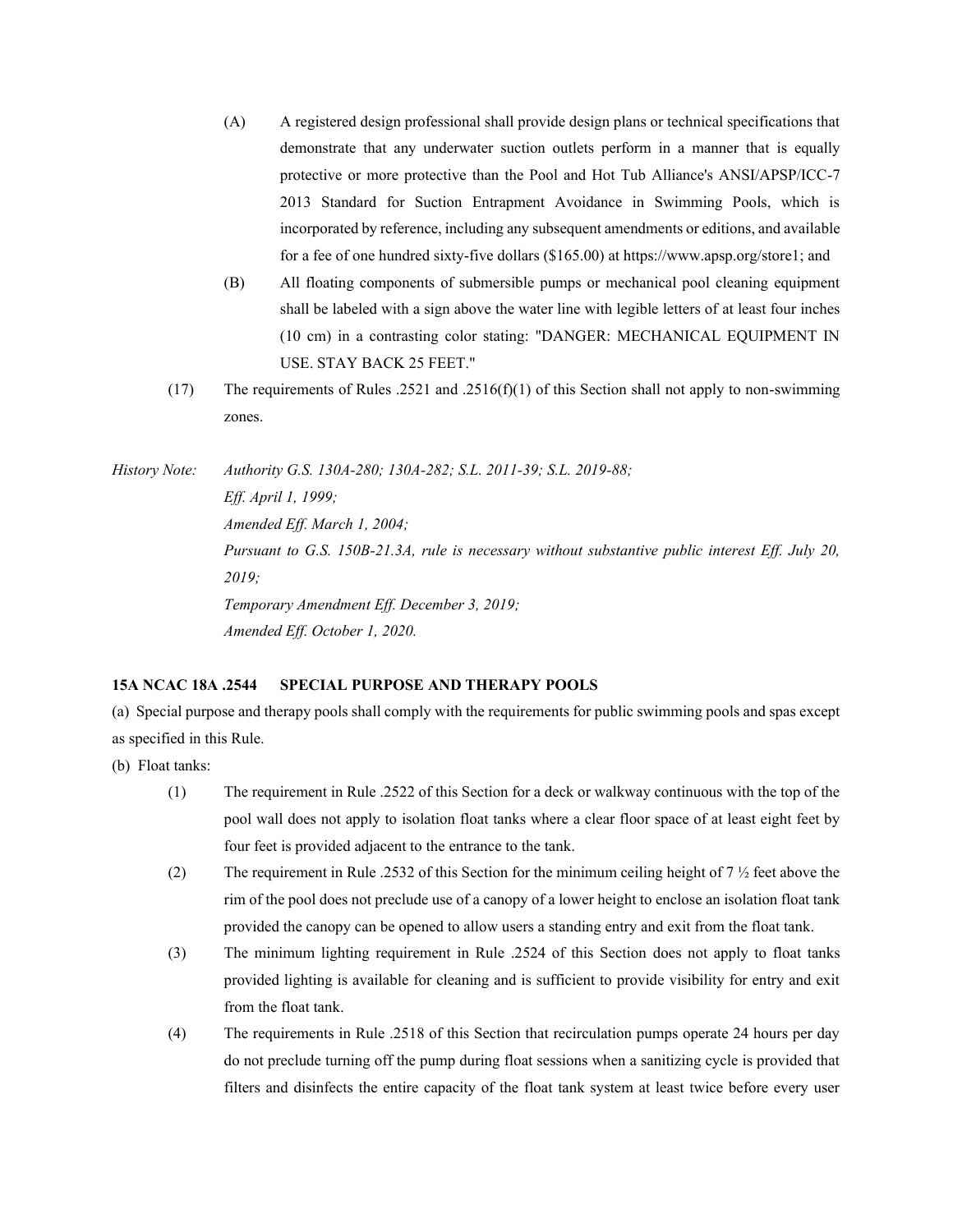enters the pool. When the float tank is not being used, the pump shall either operate continuously or intermittently to filter and disinfect the capacity of the pool twice every hour.

- (5) The requirement in Rule .2518 of this Section that pool pumps three horsepower or smaller meet NSF/ANSI Standard 50 is not applicable when the mineral content of the brine in a float tank is incompatible with standard pool pumps. Pumps that do not meet NSF/ANSI standard 50 shall be approved by the Department when the viscosity of the mineral solution in the float tank requires a pump impeller or magnetic coupling designed to pump viscous liquids. Electrical safety of such pumps shall be verified by an independent third-party testing lab to meet applicable Underwriters Laboratories (UL) Standards.
- (6) The requirement in Rule .2532 of this Section for a caution sign at spas with a water temperature above 90 degrees Fahrenheit is not applicable to float tanks that do not exceed an operating temperature of 95 degrees Fahrenheit. Float tanks that exceed an operating temperature of 95 degrees Fahrenheit shall have a posted sign with the same warnings required for hot spas except references to spas may be reworded to reference float tanks or float spas.
- (c) Swim Spas:
	- (1) Irrespective of Rule .2522(k) of this Section, swim spa training pools that use jetted water for training swimmer athletes under constant supervision of a swim coach may be located above deck level. Swim spa training pools located above deck level shall be in an enclosure secured against unauthorized access or use when a swim coach is not present.
	- (2) The maximum operational water depth of four feet required for spas in Rule .2532 of this Section does not apply to swim spas.
	- (3) Ladders, steps or stairs required by Rule .2521 of this Section are not required for an above-ground swim spa where a handhold or handrail is provided to facilitate transfer over the pool wall.
- (d) Exercise Therapy and Treadmill Pools:
	- (1) The maximum operational water depth of four feet required for spas in Rule .2532 of this Section does not apply to exercise therapy and treadmill pools.
	- (2) The 30 minute turnover rate required for spa recirculation systems in Rule .2532 of this Section does not apply to exercise therapy or treadmill pools with a water capacity exceeding 1,000 gallons provided that the turnover time does not exceed two hours.
- (e) Scuba Training Pools:
	- (1) The prohibition of underwater ledges in Rule .2516(b) of this Section does not preclude drop-off ledges to the deep-diving portion of pools designed and used for training swimmers to use selfcontained underwater breathing apparatus.
	- (2) Scuba pools shall comply with the requirements for swimming pools and are not required to meet the requirements for spas in Rule .2532 of this Section.

*History Note: Authority G.S. 130A-282;*